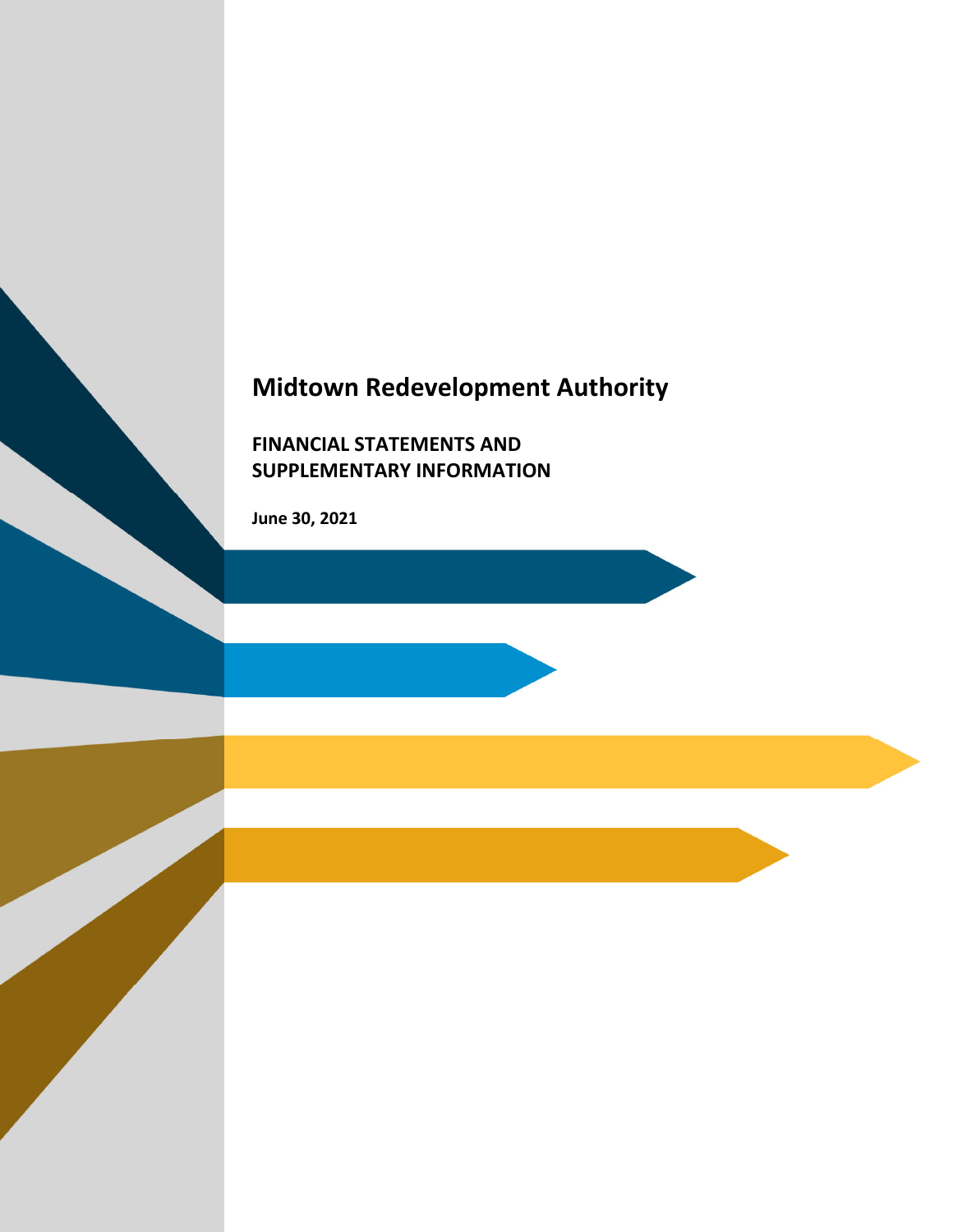## **Table of Contents**

| w<br>. .<br>۰.<br>× |
|---------------------|
|---------------------|

И.

| <b>REPORT</b>                                                                                                                                                                                                                  |              |
|--------------------------------------------------------------------------------------------------------------------------------------------------------------------------------------------------------------------------------|--------------|
| Independent Auditors' Report [1111] [121] Independent Auditors' Report [1111] Independent Auditors' Report                                                                                                                     | $\mathbf{1}$ |
| <b>REQUIRED SUPPLEMENTARY INFORMATION</b>                                                                                                                                                                                      |              |
| Management's Discussion and Analysis (Unaudited) [111] [2012] [2012] Management's Discussion and Analysis (Unaudited) [2012] [2012] [2012] [2012] [2012] [2012] [2012] [2012] [2012] [2012] [2012] [2012] [2012] [2012] [2012] | 3            |
| <b>BASIC FINANCIAL STATEMENTS</b>                                                                                                                                                                                              |              |
| Governmental Funds Balance Sheet and Statement of Net Position [11, 2010] Sovernmental Funds Balance Sheet and Statement of Net Position                                                                                       | 13           |
| Governmental Funds Revenues, Expenditures and Changes                                                                                                                                                                          |              |
|                                                                                                                                                                                                                                | 16           |
|                                                                                                                                                                                                                                | 18           |
| <b>REQUIRED SUPPLEMENTARY INFORMATION</b>                                                                                                                                                                                      |              |
| Schedule of Revenues, Expenditures, and Changes                                                                                                                                                                                |              |
|                                                                                                                                                                                                                                | 37           |
| <b>OTHER SUPPLEMENTARY INFORMATION</b>                                                                                                                                                                                         |              |
| Schedule of Operating Expenses and Capital Expenditures (Unaudited) [111] [121] Schedule of Operating Expenses and Capital Expenditures (Unaudited) [121] Annan Expenditures and Schedule Assemments (Unaudited) Assembly      | 39           |
|                                                                                                                                                                                                                                | 42           |
| Schedule of Properties Held - Land Held for Resale (Unaudited) [111] [121] Schedule of Properties Held - Land Held for Resale (Unaudited) [121] [121] Asheddale of Properties Held                                             | 43           |
|                                                                                                                                                                                                                                | 55           |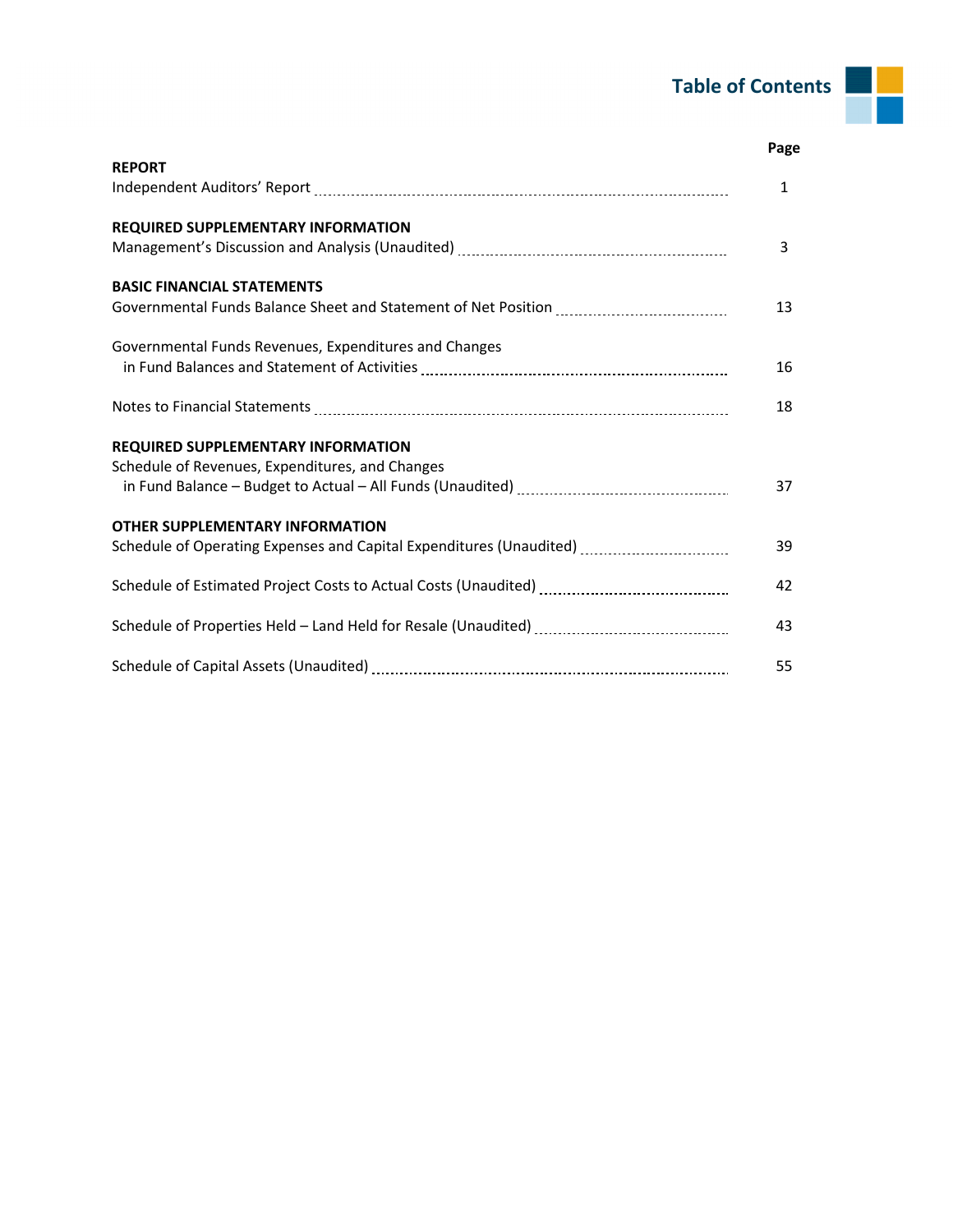

Carr, Riggs & Ingram, LLC **Two Riverway** 15th Floor Houston, TX 77056

713.621.8090 713.621.6907 (fax) CRIcpa.com

### **INDEPENDENT AUDITORS' REPORT**

Board of Directors Midtown Redevelopment Authority Houston, Texas

We have audited the accompanying financial statements of the governmental activities and each major fund of Midtown Redevelopment Authority (the Authority), a component unit of the City of Houston, Texas, as of and for the year ended June 30, 2021, and the related notes to the financial statements, which collectively comprise the Authority's basic financial statements as listed in the table of contents.

### **Management's Responsibility for the Financial Statements**

Management is responsible for the preparation and fair presentation of these financial statements in accordance with accounting principles generally accepted in the United States of America; this includes the design, implementation, and maintenance of internal control relevant to the preparation and fair presentation of financial statements that are free from material misstatement, whether due to fraud or error.

#### **Auditors' Responsibility**

Our responsibility is to express opinions on these financial statements based on our audit. We conducted our audit in accordance with auditing standards generally accepted in the United States of America. Those standards require that we plan and perform the audit to obtain reasonable assurance about whether the financial statements are free of material misstatement.

An audit involves performing procedures to obtain audit evidence about the amounts and disclosures in the financial statements. The procedures selected depend on the auditors' judgment, including the assessment of the risks of material misstatement of the financial statements, whether due to fraud or error. In making those risk assessments, the auditor considers internal control relevant to the entity's preparation and fair presentation of the financial statements in order to design audit procedures that are appropriate in the circumstances, but not for the purpose of expressing an opinion on the effectiveness of the entity's internal control. Accordingly, we express no such opinion. An audit also includes evaluating the appropriateness of accounting policies used and the reasonableness of significant accounting estimates made by management, as well as evaluating the overall presentation of the financial statements.

We believe that the audit evidence we have obtained is sufficient and appropriate to provide a basis for our audit opinions.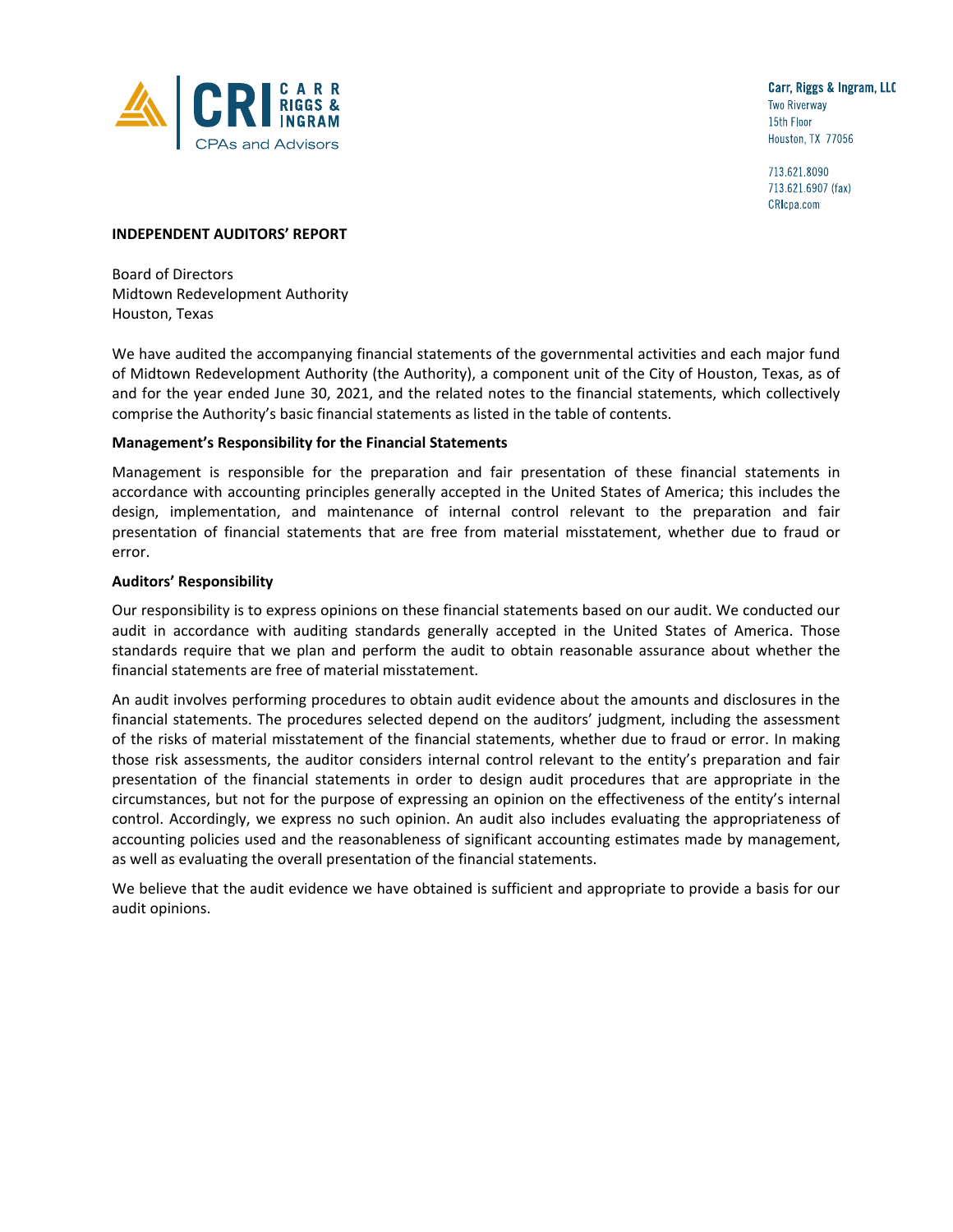### **Opinions**

In our opinion, the financial statements referred to above present fairly, in all material respects, the respective financial position of the governmental activities and each major fund of Midtown Redevelopment Authority as of June 30, 2021, and the respective changes in financial position for the year then ended in accordance with accounting principles generally accepted in the United States of America.

### **Other Matters**

### *Required Supplementary Information*

Accounting principles generally accepted in the United States of America require that the management's discussion and analysis and budgetary comparison information on pages 3 through 12 and 37 through 38 be presented to supplement the basic financial statements. Such information, although not a part of the basic financial statements, is required by the Governmental Accounting Standards Board, who considers it to be an essential part of financial reporting for placing the basic financial statements in an appropriate operational, economic, or historical context. We have applied certain limited procedures to the required supplementary information in accordance with auditing standards generally accepted in the United States of America, which consisted of inquiries of management about the methods of preparing the information and comparing the information for consistency with management's responses to our inquiries, the basic financial statements, and other knowledge we obtained during our audit of the basic financial statements. We do not express an opinion or provide any assurance on the information because the limited procedures do not provide us with sufficient evidence to express an opinion or provide any assurance.

### *Other Supplementary Information*

Our audit was conducted for the purpose of forming opinions on the financial statements that collectively comprise the Authority's basic financial statements. The schedule of operating expenses and capital expenditures for the year ended June 30, 2021, the schedule of estimated project costs to actual expenditures for the period from December 29, 1995 (date of inception) through June 30, 2021, the schedule of properties held – land held for resale, and the schedule of capital assets, on pages 39 through 55, are presented for purposes of additional analysis and are not a required part of the basic financial statements. These schedules have not been subjected to the auditing procedures applied in the audit of the basic financial statements and, accordingly, we do not express an opinion or provide any assurance on them.

Cary Rigge & Ingram, L.L.C.

September 30, 2021 Houston, Texas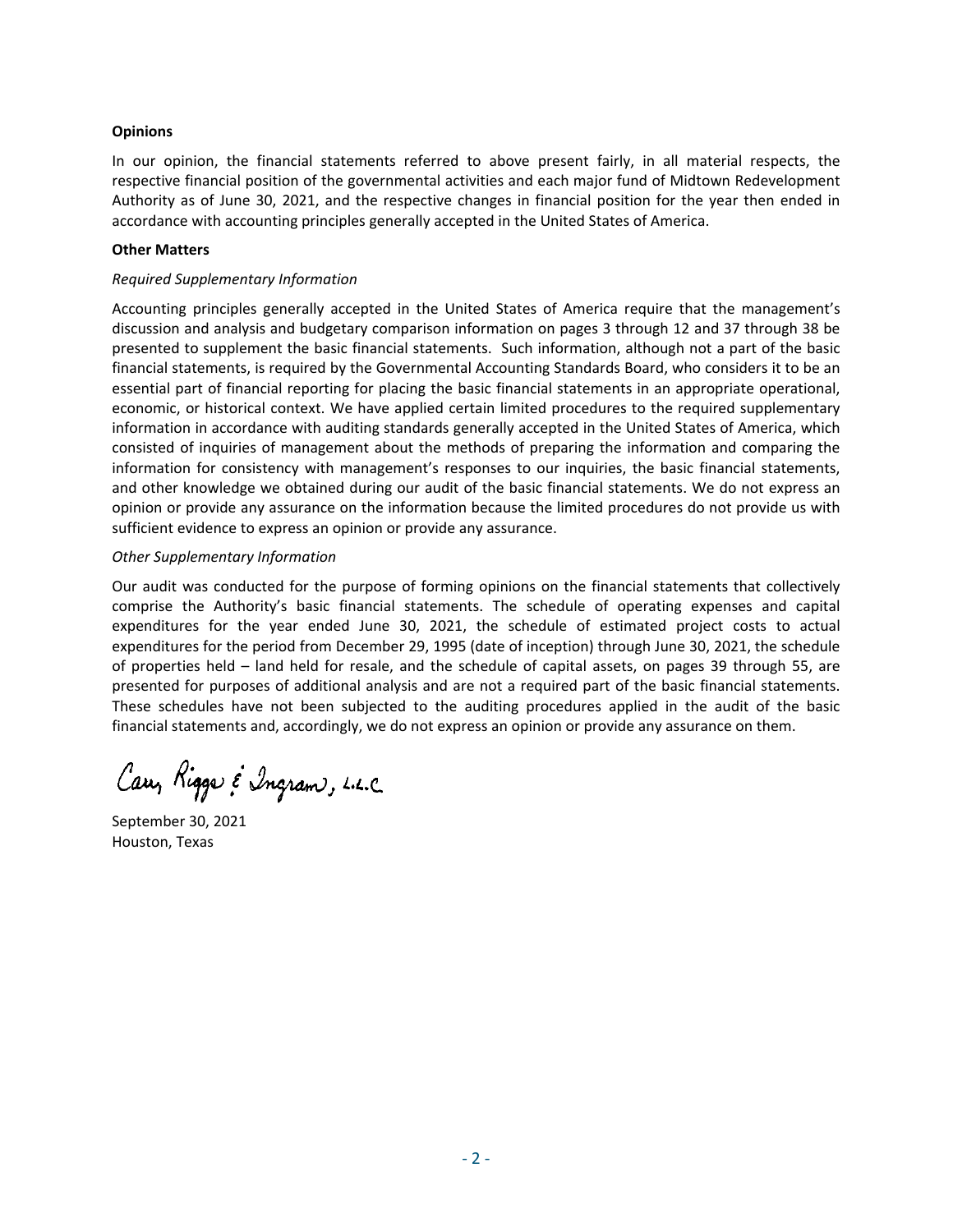This discussion and analysis of Midtown Redevelopment Authority's (the Authority) financial statements provides an overview of the Authority's financial performance during the years ended June 30, 2021 and 2020. This discussion and analysis includes comparative data for the year ended June 30, 2021 with the year ended June 30, 2020 and a brief explanation for significant changes between fiscal years. Since the Management's Discussion and Analysis is designed to focus on current activities, resulting changes and current known facts, please read in conjunction with the Authority's basic financial statements and the notes to the financial statements.

### **FINANCIAL HIGHLIGHTS**

- On March 16, 2020, Governor Greg Abbott approved a request from the Office of the Attorney General (AG) to suspend certain requirements of Chapter 551, Texas Government Code (Texas Open Meetings Act) that required governmental officials and members of the public to be physically present at the location of a public meeting. The Authority's essential workers continued to maintain and operate the Authority's properties, parks and public right of way improvements. The Authority's office staff worked in‐office and remotely and held virtual Board meetings to ensure the continuation of capital improvement projects and the affordable housing program. During fiscal year 2021 the Authority followed the COVID‐19 Virus Stay Home Stay Safe Order from the City of Houston and protocol from the Center for Disease Control and Prevention while working in the office. On June 30, 2021, Governor Abbott's office approved a request from the AG to lift these suspensions as of September 1, 2021. Beginning on September 1, all suspended provisions of the Texas Open Meetings Act were effective and all governmental entities subject to the Texas Open Meetings Act must conduct their meetings in full compliance with the Texas Open Meetings Act.
- At the creation of the Tax Increment Reinvestment Zone Number Two (Midtown TIRZ or Zone) in 1995, the appraised base year value for real property located within the Zone was \$157,081,540. With the addition of four annexations of land in each of 1997, 1999, 2009 and 2015, the appraised base year value for real property located within the Zone increased to \$286,543,928. The preliminary value for tax year 2021 (collectible Fiscal Year 2022) of real property located within the Zone is approximately \$2,818,436,714 with a preliminary taxable value (net of exemptions) of approximately \$2,688,777,765.
- The seventh amendment to the Project Plan and Finance Plan (Part H) was approved by the City of Houston on December 16, 2020. The Amendment consists of the reallocation of the Zone's project cost categories and allocations to align with the current goals and objectives of the Zone and the extension of the life of the Zone until December 31, 2050. The anticipated use of expenditures is the renewal, replacement, maintenance, and operation of capital projects of the Zone.
- In 2015, Midtown refinanced the Houston Museum of African American Culture (HMAAC) building located at 4807 Caroline in the amount of \$1.8 million; the balloon note was due September 30, 2020, in amount of \$1,134,405 with Liberty Bank. Staff negotiated with Liberty Bank for refinancing in November 2020, at 4% with no appraisal expense and no pre‐payment penalty. The Board approved refinancing the HMAAC Building, paying \$250,000 towards the principal for a refinance amount of \$870,876.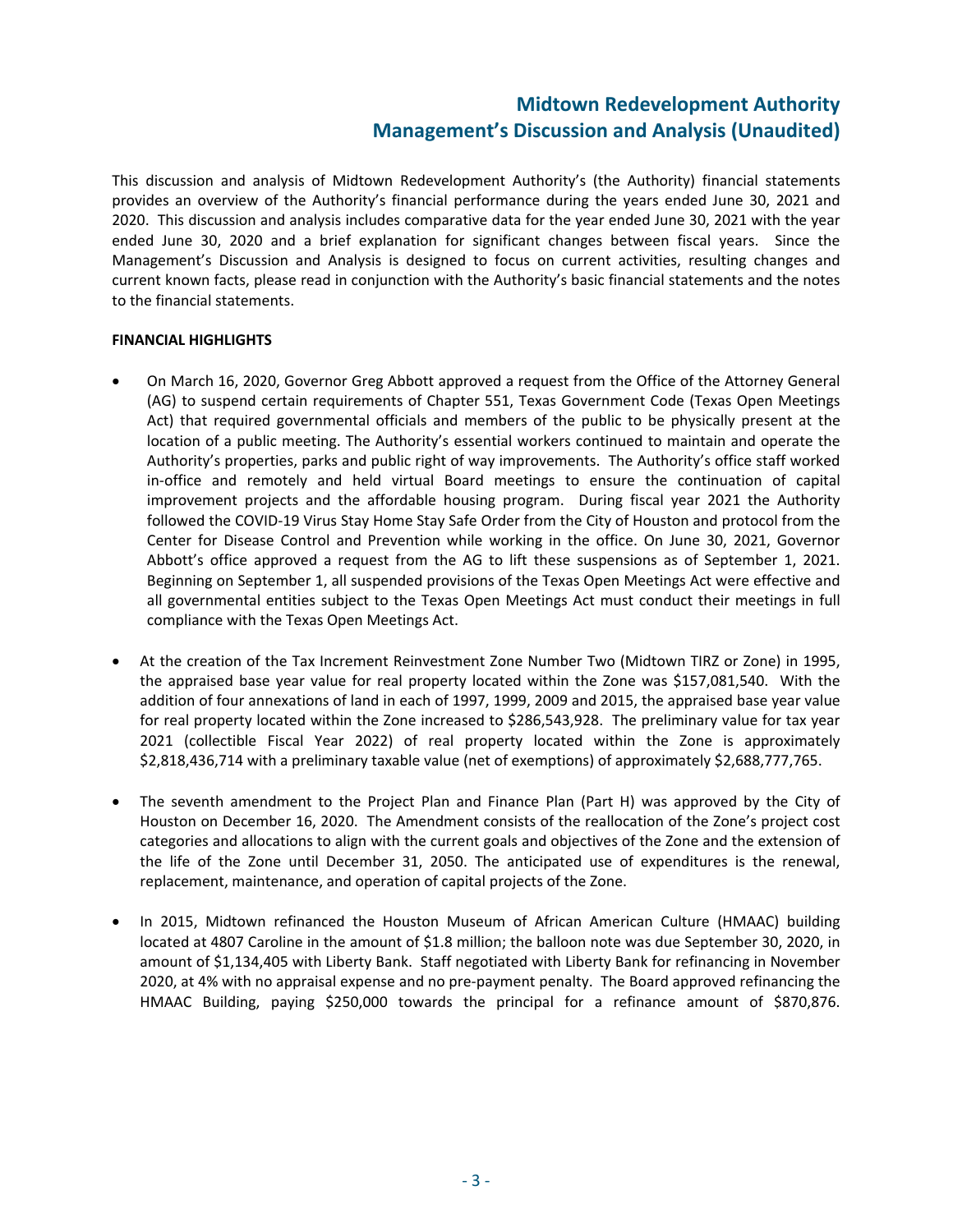- Section 42.25116(b)(3) of the Texas Education Code provides for the Texas Education Agency to pay additional funds to school districts participating in tax increment reinvestment zones in an amount equal to the difference between (1) the tax levies collected on the district's maintenance and operations tax rate for 2006 and each year thereafter and (2) the levies that would have been collected at the district's 2005 maintenance and operations rate for each subsequent year (Pass-Through Funds). In fiscal year 2021, the City of Houston (the City) received the tax year 2019 Pass-Through Funds for the Houston Independent School District, in an amount totaling \$5,011,762. Of the total amount, \$3,341,175 was dedicated to the educational set‐aside component and the balance of the funds in the total amount of \$1,670,587 was placed in the Authority's Affordable Housing Increment Account.
- The Authority continues the 2015 Management Agreement with the Midtown Improvement and Development Corporation (MIDCorp) d/b/a Midtown Parks Conservancy to operate, manage, maintain, and preserve certain park facilities, including Bagby Park, Midtown Park and the parking facilities constructed beneath Midtown Park. In consideration for those services, the Authority paid an "Annual Management Fee" of \$250,000 per year in each of the first two years, then in each year thereafter, has agreed to pay an amount not to exceed \$500,000 based on MIDCorp's annual operating budget. If in any fiscal year MIDCorp collects revenues more than the amount required for operations, as further described in the Operating Agreement, and less the Annual Management Fee, such excess amounts will be credited towards the Annual Management Fee for the following fiscal year. Additionally, the Authority has agreed to pay to MIDCorp an amount equal to \$50,000 to be applied to a Renewal and Replacement Fund for infrastructure capital maintenance.
- In fiscal year 2021, the Authority continued to work under the Amended 2017 Municipal Service Cost Agreement with the City and remitted \$781,263 to the City in July 2021 for the purposes of reimbursing the City for increased public safety services within the Zone. This agreement has automatically renewed annually at amounts determined pursuant to the adopted budget. In addition to the amount of the Municipal Service Costs line item shown in the fiscal year 2021 budget, the Zone and the Authority may pay all or a portion of certain supplemental services within the boundaries of the Zone, such as homeless initiatives, private security services, clean‐up and trash/debris removal, and public safety education and coordination services.
- Pursuant to its Interlocal Agreement with Houston Community College System, the Authority began construction on its Caroline Street Project in late August 2018 and has continued construction through fiscal year 2021. The Caroline Street Project is projected to cost approximately \$18.5 million. As of June 30, 2021, the Caroline Street Project has incurred costs of approximately \$18 million. Of which, \$4 million was funded by a Texas Department of Transportation Grant. The Caroline Street construction was expected to be completed in December 2020 but due to unexpected delays caused by the COVID‐19 pandemic the project is still under construction and expected to be completed on or about fall 2021.
- Bagby Park has undergone renovation at an estimated cost of \$1,132,000, consisting of lawn regrading, the installation of park lighting, an onsite storage facility, a new stage with a canopy and an additional restroom facility at the back of the park. An additional contract for the storage and restroom facilities was approved in the first quarter of 2020 and was completed in fiscal year 2021. In April 2020, the Board approved a renegotiated lease with La Calle, an authentic Mexican food restaurant. La Calle performed some renovations on the kiosk prior to opening for business in August 2021.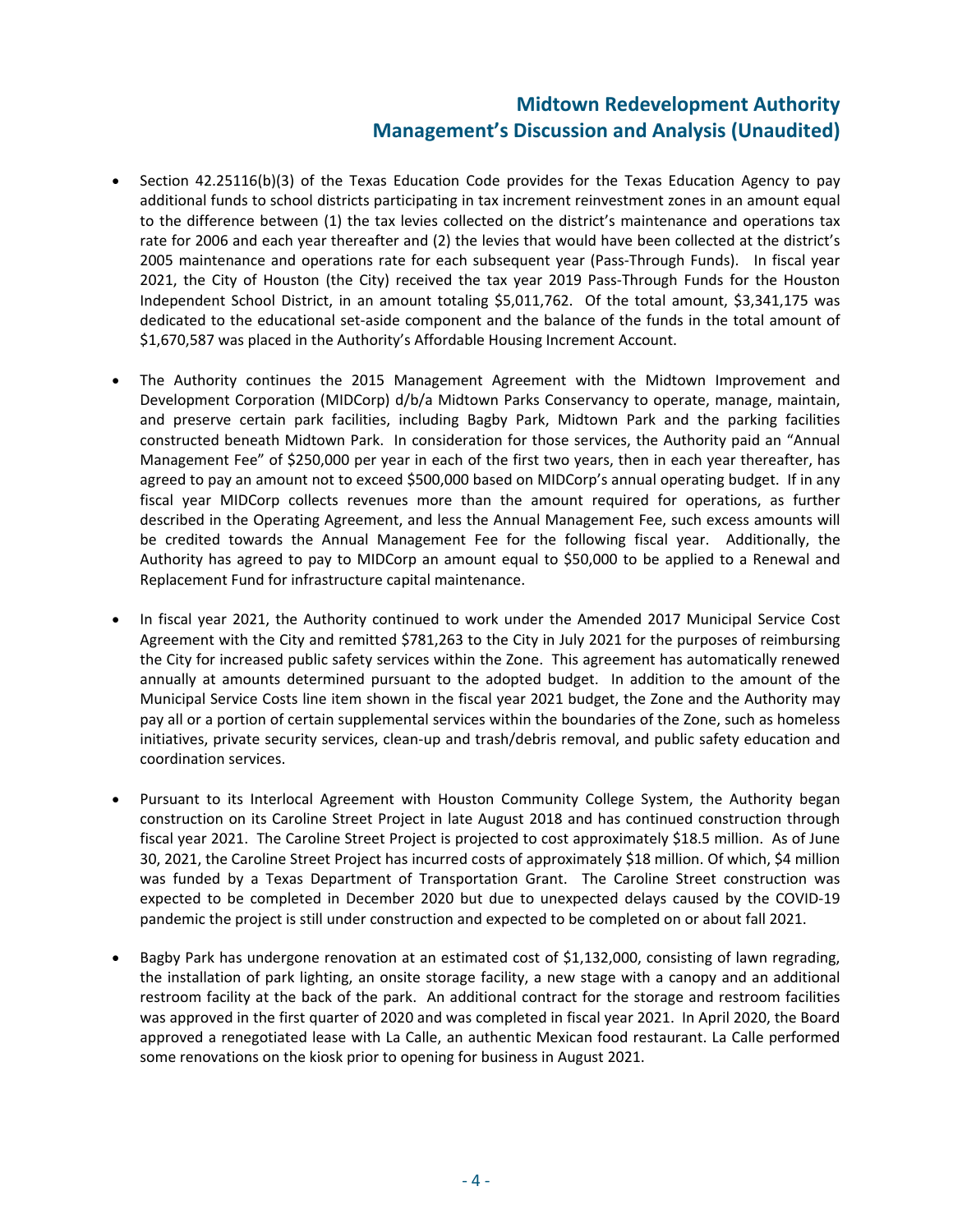- In June 2019, the Authority's Board granted certain vacant land from its affordable housing land inventory to 2222 CLEBURNE LP (an affiliate of The Montrose Center). This property, located at 2222 Cleburne Street, consists of approximately 2.9 acres of land that was used for a 112‐unit senior housing facility. The project named the Law-Harrington Senior Living Center, rental units, activity center and clinic was completed during fiscal year 2021 and the grand opening was held in the first quarter of 2021.
- Midtown continues its pursuit of strategic partnerships with not-for-profit corporations to create a comprehensive institution to accelerate the development of affordable housing and other social services to create a strong neighborhood and provide necessary resources within the City. Since 2016, the Authority has engaged The Center for Civic and Public Policy Improvement (CCPPI) to create and implement a comprehensive plan for affordable housing in areas where Midtown owns property. The Authority's Board approved a 60‐day extension of the Affordable Housing Initiative Service Agreement with CCPPI due to delays caused by COVID-19 pandemic; until December 31, 2020. On January 1, 2021, an Amended and Restated Affordable Housing Initiative Services Agreement with CCPPI (CCPPI Agreement) was approved by the Authority's Board for the continuation of services. The CCPPI Agreement provides for a three (3) year extension with an increased scope of services and increased performance metrics and reporting requirements. As part of the Affordable Housing Plan the Authority granted property to HBDI and Agape Homes CDC. HBDI has begun construction of 43 homes; known as Palmetto Place; in fiscal year 2021.
- Additionally, as part of its Affordable Housing Pilot Program, the Authority continues to make land available from approximate 2.9 million square feet of property in its affordable housing land inventory to non‐profit organizations and for‐profit developers for the construction of affordable single‐family homes and townhomes which have subsequently been sold to qualified homebuyers whose household income does not exceed 110% of median income for the area as determined by the Department of Housing and Urban Development. The developers participating in the Affordable Housing Pilot Program to date are HOU Homes, Mayberry Homes, Epic Homes, Cole Klein Builders, LLC., Agape Homes CDC, and Park Street LLC. The Authority approved in fiscal year 2021 Developer Agreements for the sale of 5 lots to Park Street LLC, and with Cole Klein Builders, LLC for the sale of nine (9) lots for construction of affordable single-family homes for sale to qualified homebuyers.
- The Authority's Affordable Housing Plan began with the development, in cooperation with CCPPI and the other entities that will aid in the implementation of affordable housing, of a mixed use campus consisting of (i) a 5‐story building containing approximately 64,500 square feet to house office, supportive services (commercial and not for profit), community and public entities (the Operations Center); (ii) an approximately 17,050 square feet, 20-unit multi-family affordable housing development; and (iii) an approximately 83,000 square feet public parking garage containing approximately 224 parking spaces to be constructed on those certain tracts of land owned by Midtown located at the intersection of Emancipation Avenue and Elgin Street. The construction of the Operations Center was completed in June 2021 and leasing has begun of the office building spaces and multi‐family affordable housing units. The Boards of the Authority and the OST/Almeda Corridors Redevelopment Authority approved a Purchase and Sale Agreement and a Lease Agreement between the Authority and Old Spanish Trail/Almeda Corridors Redevelopment Authority providing for the conveyance and lease back of the parking garage. OST/Almeda Corridors has agreed to pay an amount not to exceed \$6 million for the purchase of the garage. The purchase and sale agreement between OST/Almeda Corridors and the Authority was executed in February 2021 which required a down payment of \$3 million towards the purchase of the garage. However, the sale was not deemed to be consummated before June 30, 2021 as a lease back agreement, as required on the purchase and sale agreement, was not fully executed before June 30, 2021. It is anticipated that the purchase and contract balance will be completed in the second quarter of fiscal year 2022.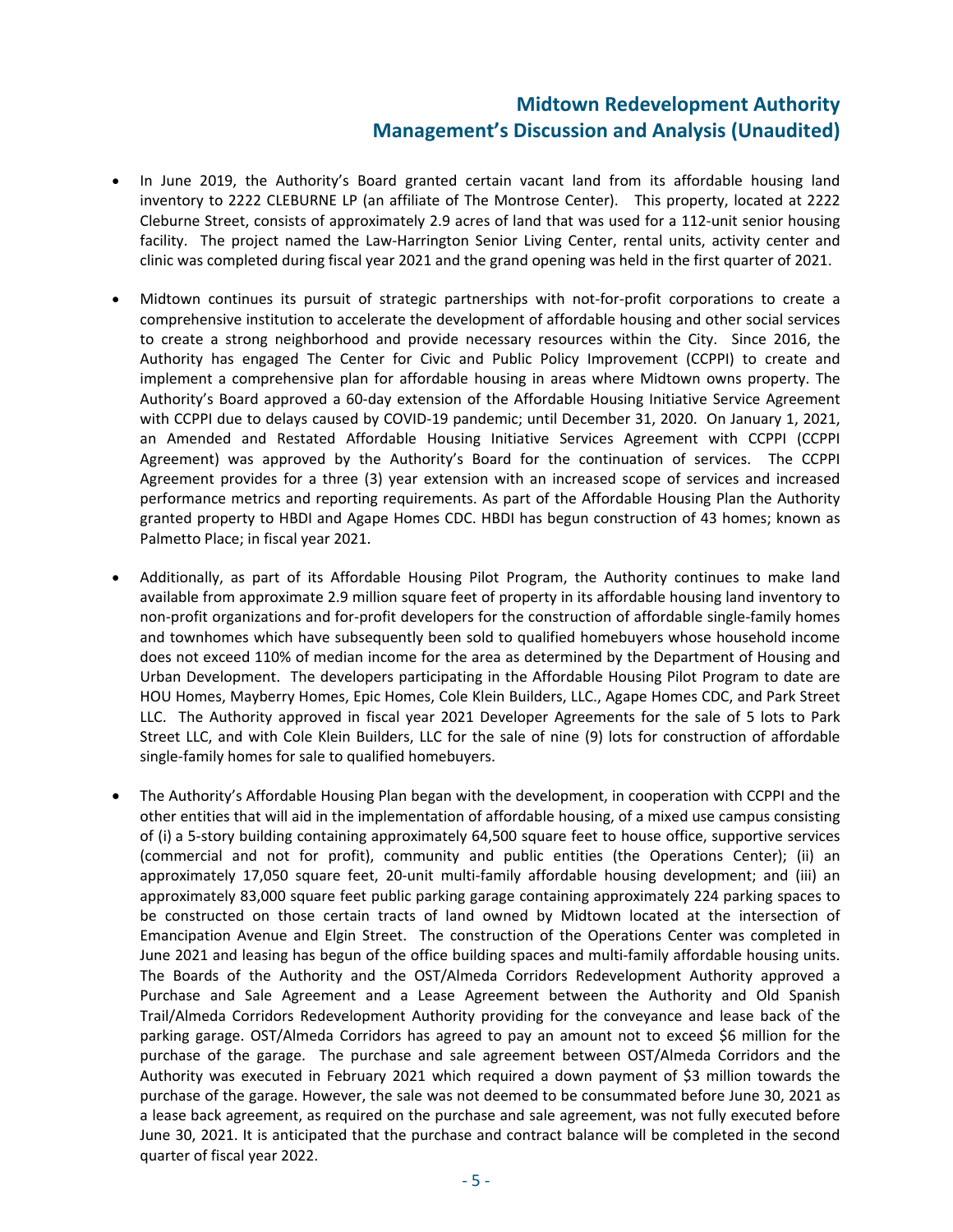- As part of the services to be provided under the CCPPI Agreement, CCPPI assisted the Authority in the development and issuance of an invitation to bid for landscape maintenance services for vacant lots in affordable housing land inventory. After receiving, reviewing, and evaluating all bids with staff and consultants; the Authority's Board entered into contracts with Trans Teq Environmental Solutions, Inc. and Four Eleven LLC. for the landscape maintenance of approximately 2.9 million square feet of affordable housing properties in the Authority's inventory.
- The Authority began repayment on two (2) development projects for certain completed developments. The Morgan Group received an initial reimbursement payment of \$466,469 and Mid-Main was fully reimbursed in the amount of \$166,913.

### **OVERVIEW OF THE FINANCIAL STATEMENTS**

This discussion and analysis is intended to serve as an introduction to the Authority's basic financial statements. According to the definition in the Governmental Accounting Standards Board (GASB), the Authority qualifies as a special purpose government with one program ‐ redevelopment of Midtown.

Government‐wide statements report information about the Authority as a whole using accounting methods similar to those used in private-sector companies. The Statement of Net Position includes all of the Authority's assets and liabilities, with the difference between assets and liabilities presented as net position. Over time, increases or decreases in the Authority's net position may serve as a useful indicator of whether the financial position of the Authority is improving or deteriorating. All of the current year's revenues and expenses are accounted for in the Statement of Activities, regardless of when cash is received or paid. The fund financial statements report information about the Authority on the modified accrual basis, which only accounts for revenues that are measurable and available within the current period or soon enough thereafter to pay liabilities of the current period. Adjustments are provided to reconcile the government‐wide statements to the fund statements. Explanations for the reconciling items are provided as part of the financial statements.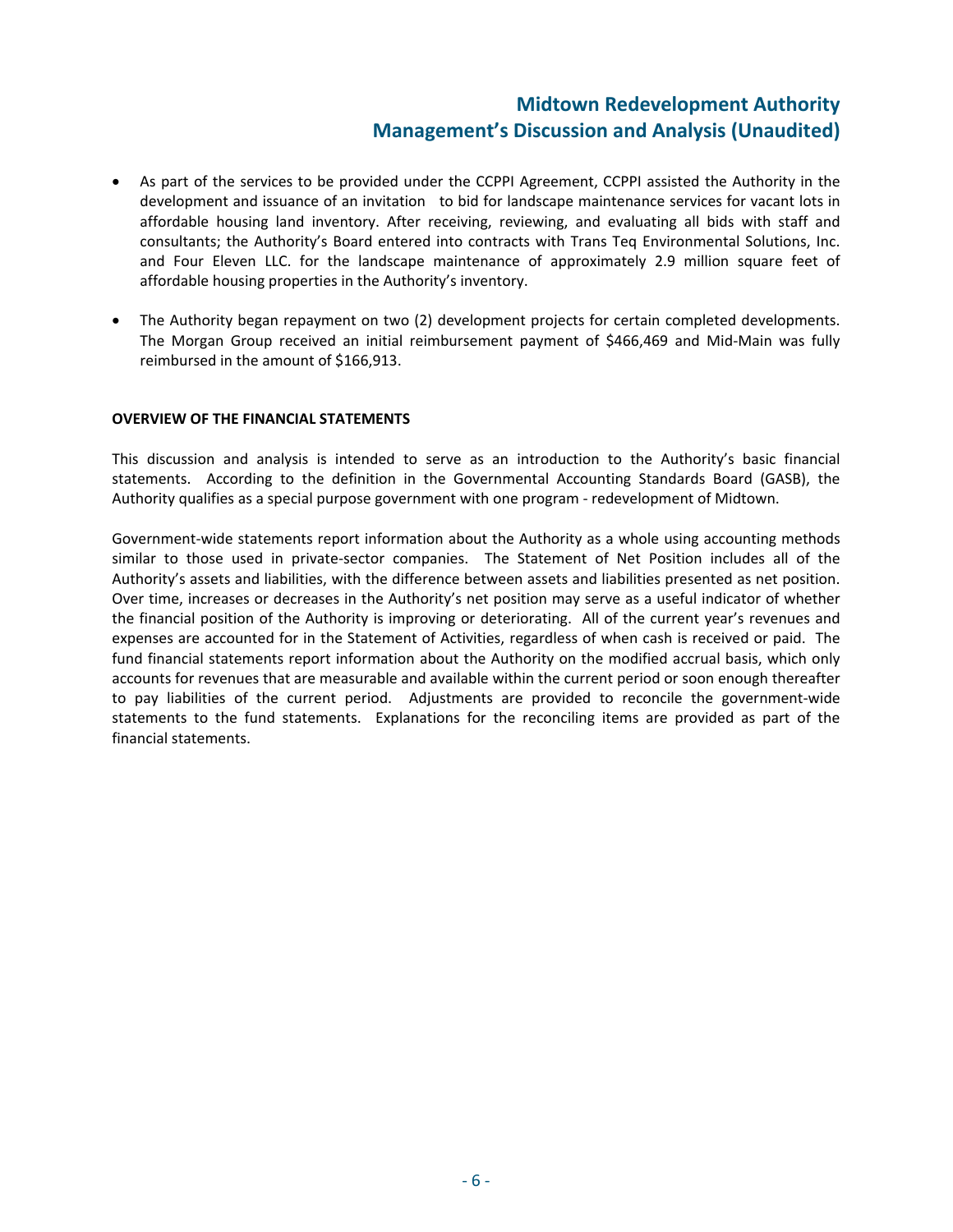### **OVERVIEW OF THE FINANCIAL STATEMENTS (Continued)**

#### Statement of Net Position

The Statement of Net Position includes all assets and liabilities using the accrual basis of accounting. The following table reflects condensed information (rounded to the nearest thousand) on the Authority's net position at June 30:

|                                        | 2021             | 2020             |
|----------------------------------------|------------------|------------------|
| <b>Assets</b>                          |                  |                  |
| Cash, cash equivalents and investments | 21,442,000<br>S. | Ŝ.<br>34,885,000 |
| Tax increment receivables              | 23,732,000       | 12,105,000       |
| Other receivables                      | 528,000          | 481,000          |
| Property held for resale               | 44,186,000       | 46,774,000       |
| Capital assets, net                    | 91,358,000       | 80,400,000       |
| Total assets                           | \$181,246,000    | \$174,645,000    |
|                                        |                  |                  |
| <b>Liabilities</b>                     |                  |                  |
| Current liabilities                    | \$<br>9,608,000  | Ŝ.<br>7,043,000  |
| Loans and bonds payable - current      | 5,896,000        | 6,213,000        |
| Loans and bonds payable - long-term    | 100,298,000      | 102,572,000      |
|                                        |                  |                  |
| <b>Total liabilities</b>               | 115,802,000      | 115,828,000      |
|                                        |                  |                  |
| <b>Net position</b>                    |                  |                  |
| Net investment in capital assets       | 63,677,000       | 53,310,000       |
| Restricted                             | 63,031,000       | 75,743,000       |
| Unrestricted deficit                   | (61, 264, 000)   | (70,236,000)     |
|                                        |                  |                  |
| Total net position                     | 65,444,000<br>S. | 58,817,000<br>S  |

Trust and operating cash accounts are invested in money market funds and local government investment pools (TexSTAR and LOGIC). All investments are stated at market value or amortized cost and are allowable under the Authority's investment policy and the Public Funds Investment Act.

Tax increments are based on calendar year taxes which are then received the next fiscal year. Tax increment receivables at June 30 were due to the Authority from the following:

|                                                                   | 2021                    | 2020                          |
|-------------------------------------------------------------------|-------------------------|-------------------------------|
| Houston Community College System (HCCS)<br>City of Houston (City) | 1,713,000<br>11,642,000 | S.<br>1,578,000<br>10,527,000 |
| Houston Independent School District (HISD)                        | 10,377,000              |                               |
| Total tax increment receivables                                   | \$23,732,000            | \$12,105,000                  |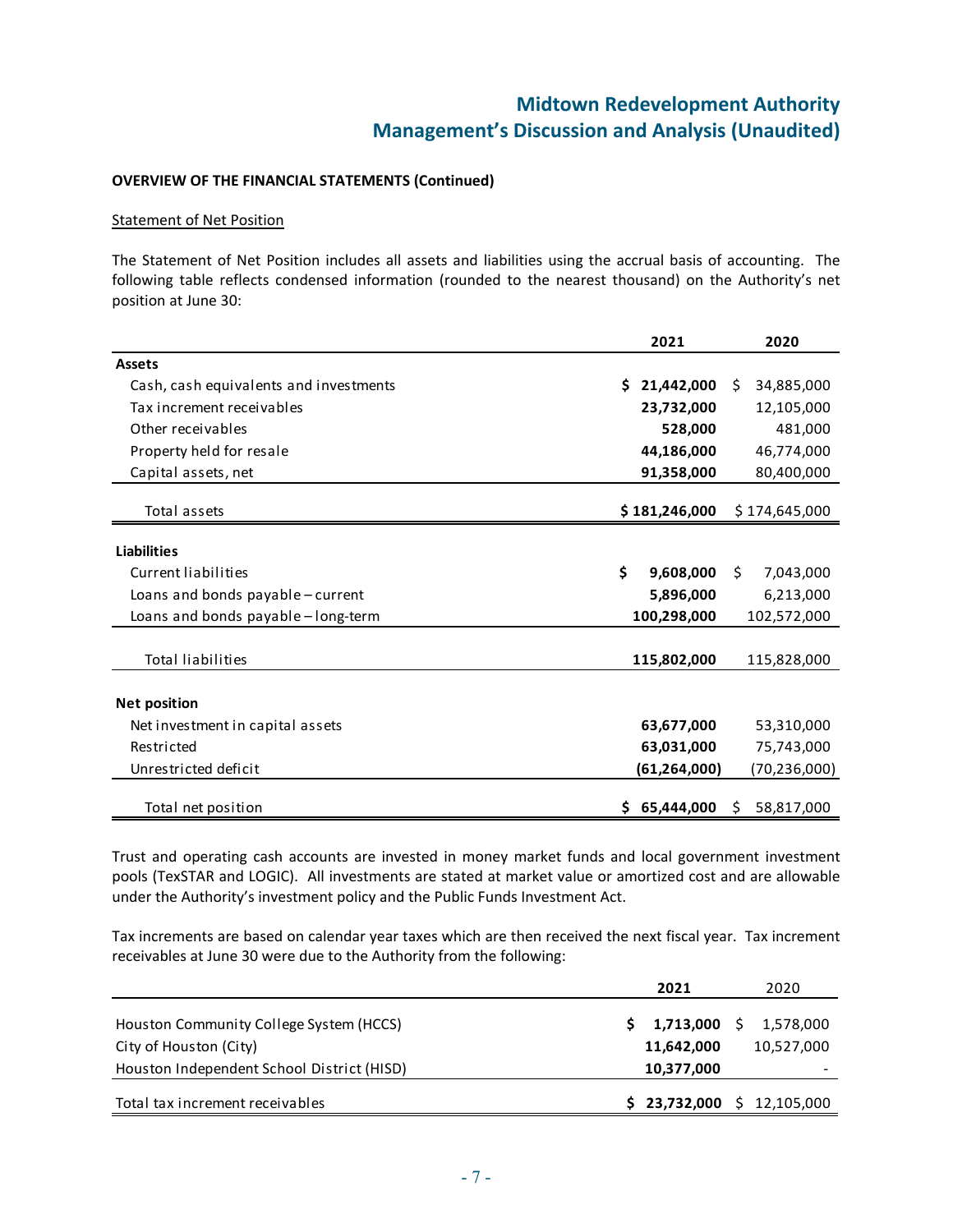### **OVERVIEW OF THE FINANCIAL STATEMENTS (Continued)**

The Authority received tax increments outstanding at June 30, 2020 in August and November 2020. The Authority received City and HISD tax increments outstanding at June 30, 2021 in July 2021. The increment due from HCCS is expected to be collected in fall 2021.

Other receivables include amounts due from other entities under memos of understanding for reimbursement of shared services, and the Houston Technology Center. The increase from 2020 of approximately \$47,000 is mainly related to increase in amount billed and due from the District and HTC as of June 30, 2021 compared to as of June 30, 2020.

Property held for resale relates to the Authority's affordable housing land assemblage program. During fiscal year 2021, the Authority sold/granted 18 properties with a cost of approximately \$2,642,000.

The increase in capital assets net, relates to the Authority's continued renovations to Bagby Park and construction on the Operations Center with combined additions of approximately \$12.9 million in fiscal year 2021, and donated works of art with acquisition value of approximately \$30,000. The Authority's total long‐ term debt had a net decrease in fiscal year 2021 of approximately \$2.6 million as a result of additional borrowings on BBVA notes and repayments of loans and bonds. See Capital Assets and Debt Administration for more information related to the Authority's capital asset and long-term debt activities.

Unrestricted net position represents that which can be used to finance day‐to‐day operations without the constraints established by debt covenants, enabling legislation, or other legal requirements. At June 30, 2021 and 2020, the Authority has an unrestricted deficit of \$61.2 million and \$70.2 million, respectively. The deficit occurs by the Authority using bond funds and loans to pay for eligible project plan costs in current years in anticipation of receiving tax increments in future years. The Authority had net position restricted for debt service in the amount of \$12.5 million at June 30, 2021 and 2020; net position restricted for affordable housing in the amount of \$47.4 million and \$55.8 million at June 30, 2021 and 2020, respectively; and net position restricted for capital projects in the amount of \$3.1 million and \$5 million at June 30, 2021 and 2020, respectively. The majority of the Authority's net position restricted for affordable housing is invested in land held for resale totaling \$44.1 million and \$46.7 million at June 30, 2021 and 2020, respectively.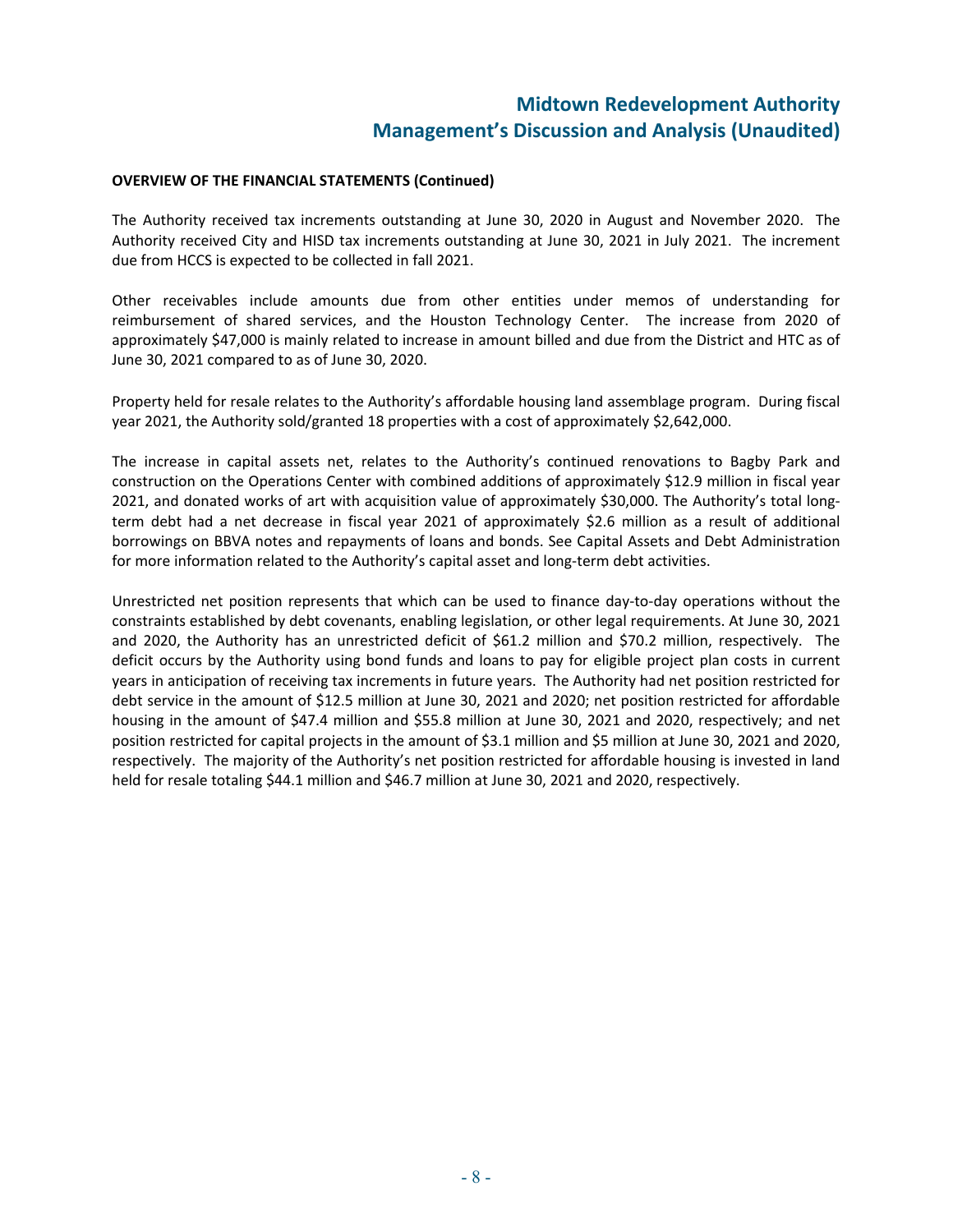### **OVERVIEW OF THE FINANCIAL STATEMENTS (Continued)**

#### Statement of Activities

The Statement of Activities presents the operating results of the Authority. The following table reflects condensed information (rounded to the nearest thousand) on the Authority's operations for the years ended June 30:

|                                       | 2021             | 2020             |
|---------------------------------------|------------------|------------------|
| <b>Revenues</b>                       |                  |                  |
| Tax increments                        | 25,403,000<br>Ś. | 23,978,000<br>S. |
| Investment and other income (expense) | (1,698,000)      | 1,175,000        |
| Total revenues                        | 23,705,000       | 25,153,000       |
| <b>Expenses</b>                       |                  |                  |
| Current                               | 3,991,000        | 3,800,000        |
| Debt service                          | 4,557,000        | 5,712,000        |
| Capital outlay                        | 8,530,000        | 6,381,000        |
| Total expenses                        | 17,078,000       | 15,893,000       |
| Change in net position                | 6,627,000        | 9,260,000        |
| Net position - beginning of year      | 58,817,000       | 49,557,000       |
| Net position - end of year            | 65,444,000<br>S. | \$58,817,000     |

The City and HISD have agreed, subject to certain limitations, to deposit to the Tax Increment Fund established for the Authority, a certain percentage of tax collections arising from their respective taxation of the increase, if any, in the appraised value of real property located in the Zone since a designated base year. The base year for the original Zone is 1995, and the base year for the annexed area is 1999. HCCS began contributing to the Tax Increment Fund in 2009 (tax year 2008) upon execution of the Interlocal Agreement between the Authority, the Zone, HCCS and the City. The City remits tax increments collected by the City, HISD and HCCS on an annual basis. Tax increments continue to increase each year as the overall appraised value of properties within the Zone increase.

Fiscal year 2021 and 2020 other revenue (expense) primarily includes amounts received from other entities as reimbursement under management agreements and interlocal agreements and donated capital assets offset by losses recorded on affordable housing properties granted to third parties during the year.

Capital projects funded from loan and bond proceeds and tax increments totaled 66% and 45% of total expenses in fiscal year 2021 and 2020, respectively. More detailed information about the Authority's capital projects is presented in the other supplementary information – Schedule of Operating Expenses and Capital Expenditures.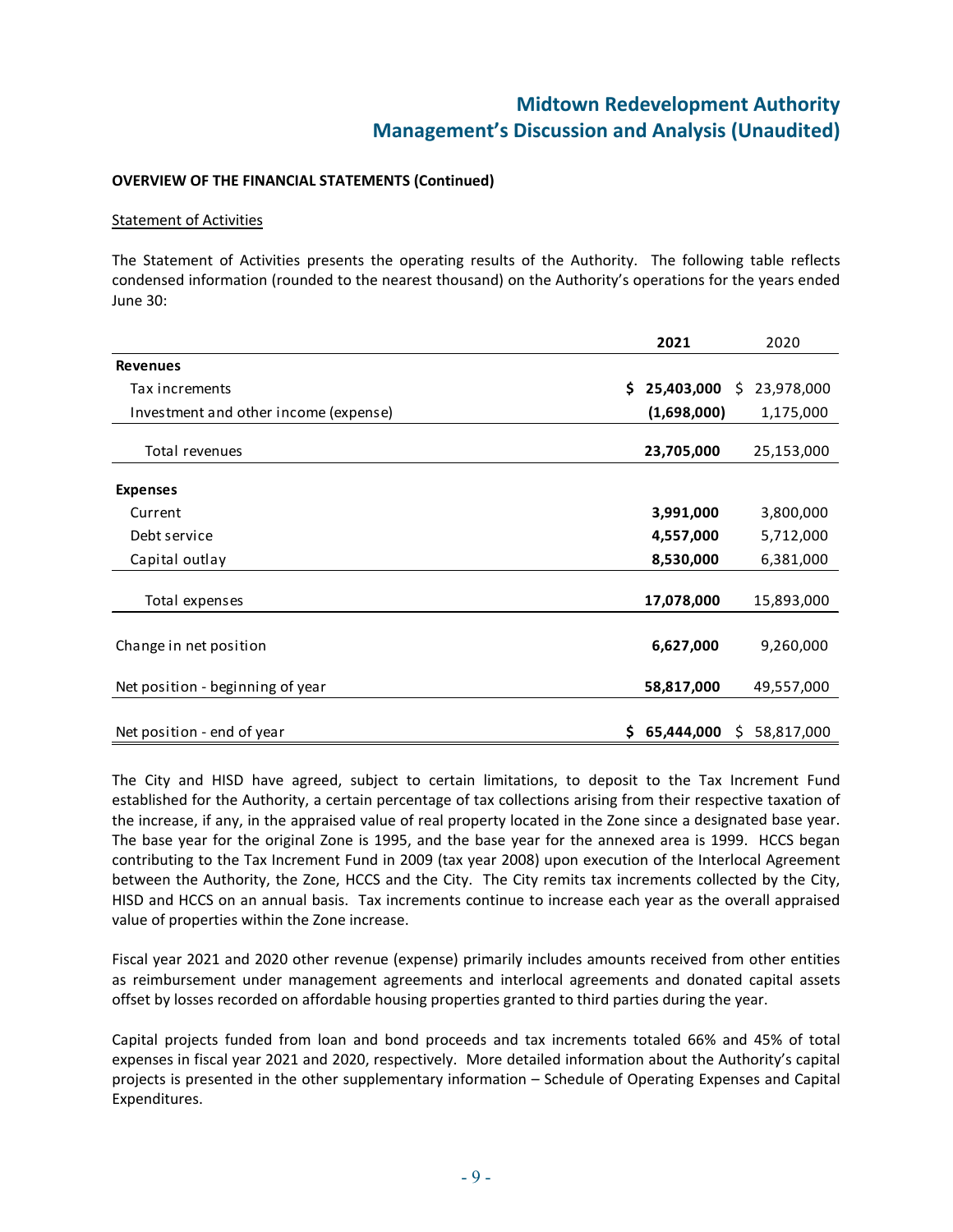### **OVERVIEW OF THE FINANCIAL STATEMENTS (Continued)**

#### **GOVERNMENTAL FUNDS**

At the end of the current fiscal year, the Authority's governmental funds reported combined ending fund balances of approximately \$81.4 million, which is approximately \$7.3 million less than the prior fiscal year. Approximately 54% of the fund balance, or \$44.2 million, is invested in property held by the Authority which is being held for resale and is considered non-spendable. Approximately 4% of the fund balances, or \$3.1 million, is committed or restricted by bonds to various capital projects and development agreements entered into by the Authority. Approximately 18% of the fund balances, or \$13 million is assigned or available for spending at the government's discretion provided expenditures are allowable by the Authority's project plan and other legal authorities. The remainder of the fund balance is restricted to indicate that it is committed to pay debt service (approximately \$14.8 million), and to affordable housing (approximately \$3.2 million).

#### **CAPITAL ASSETS**

As of June 30, 2021, the Authority had approximately \$91.4 million, net of accumulated depreciation, invested in a broad range of capital assets including land, land improvements, buildings and furniture, equipment and donated works of art.

During 2021, the Authority completed the construction of the Operations Center and renovations of Bagby Park. More detailed information about the Authority's capital assets is presented in the notes to the basic financial statements.

### **DEBT ADMINISTRATION**

No bonds were issued during 2021. In March 2020, the Authority issued Tax Increment Contract Revenue Refunding Bonds, Series 2020 (Series 2020) in the aggregate principal amount of \$11,085,000. Proceeds from the Series 2020 Bonds were used for the purposes of refunding Series 2011 bonds in order to restructure and align debt service; funding the reserve requirement of debt service reserve fund; and paying costs of issuance.

As of June 30, 2021 and 2020, the Authority has four and five series of Tax Increment Contract Revenue Bonds totaling \$81,920,000 and \$81,920,000, respectively. A debt service reserve fund in the amount of \$7,422,328 has been established based on an amount equivalent to the estimated annual debt service with the inclusion of Series 2013, 2015, 2017 and 2020 bonds.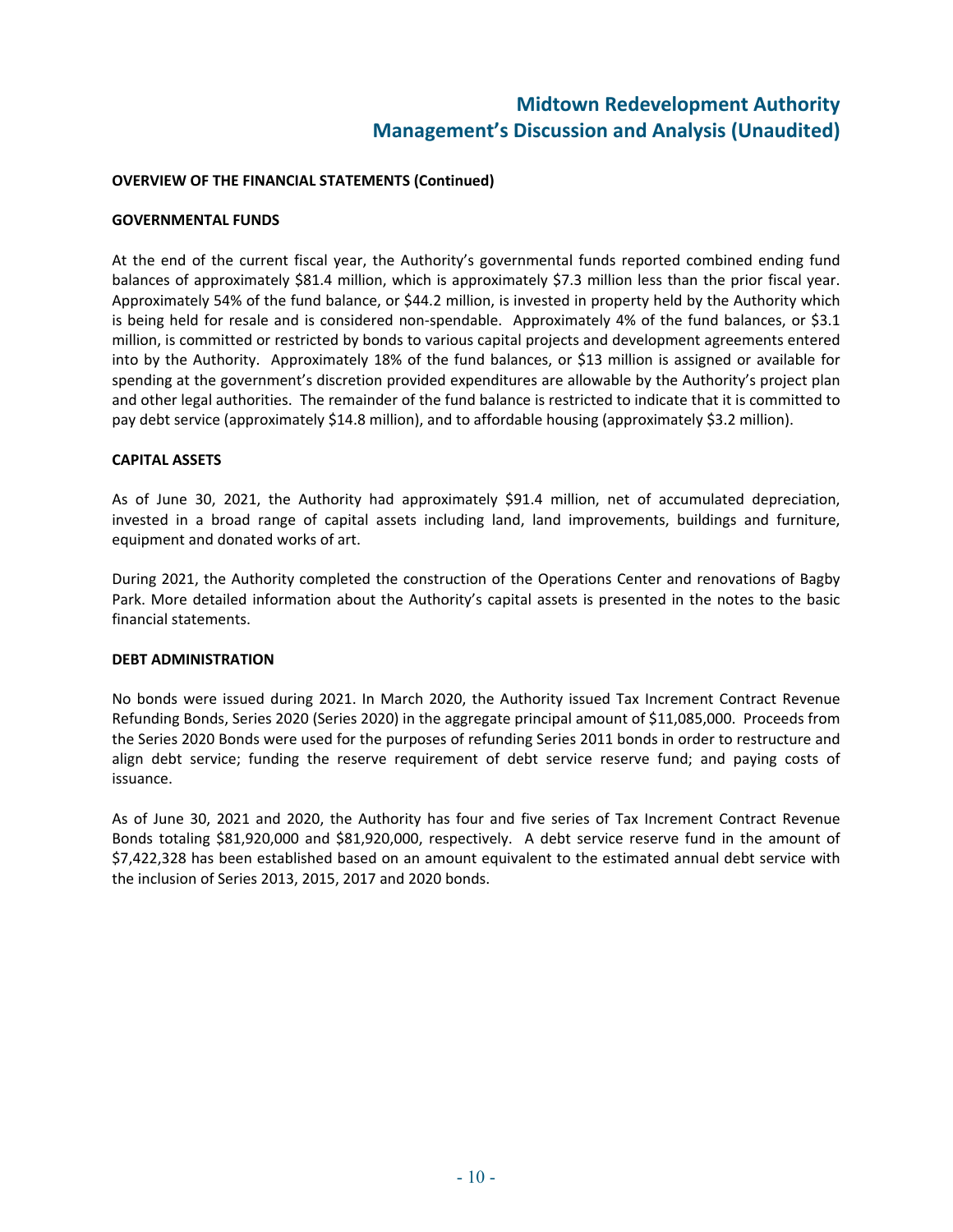### **DEBT ADMINISTRATION (Continued)**

During 2021 and 2020, the Authority was advanced \$3,998,110 and \$10,556,477, respectively, under its \$14 million tax‐exempt and taxable loan agreement with a bank that was used to partially fund the construction of the Operations Center. Total loans outstanding at June 30, 2021 and 2020 were \$21,189,846 and \$19,574,289, respectively.

The City limits the amount of debt that the Authority may incur. The current debt limitation that the City has approved for the Authority is \$98 million for the issuance of bonds and \$6 million for the issuance of notes, which are secured by tax increments paid by the City to the Authority pursuant to the Tri-Party Agreement.

Additional information on the Authority's long term debt can be found in the notes to the basic financial statements.

### **GENERAL FUND BUDGETARY HIGHLIGHTS**

The fiscal year 2021 budget was approved by the City for the Authority. The Authority's annual budget was not amended during the year. Actual tax increments recorded by the Authority will be less than budgeted revenues each year because the Authority's adopted budget is based on gross tax increments to be remitted to the Zone. Included in the approved fiscal year 2021 budget was approximately \$5.8 million of tax increments for educational facilities and \$618,000 for administrative fees which are budgeted as other interfund transfers. These funds are withheld by the City and paid directly to the City or paid back to HISD.

### **FUTURE PROJECTS**

The staff and consultants vetted 57 responses to the Request for Qualifications (RFQ) for Architectural and Engineering Services and preformed an evaluation of the responses. The evaluation team, after seeing the number of responses and the qualifications of the firms, decided to create pre-qualified groupings of Architectural and Engineering Firms of which the Midtown staff could choose from, as necessary. The Authority and consultants will continue in planning and implementing capital improvement projects with certain pre‐approved grouping of firms throughout the Zone on an ongoing basis, including street reconstruction and overlay projects, public right of way improvements, parkland acquisitions, and utility upgrades.

The Authority is continuing its efforts with The Goodman Corporation to solicit grants from the Federal Transit Administration, The Texas Commission on the Arts, the City of Houston's Art Initiative Program, Houston Galveston Area Council and Texas Department of Transportation to facilitate the implementation of the capital improvements for large scale public right of way infrastructure, green space improvements, transit‐oriented development and works of art.

The Board authorized a Grant Agreement with New Hope Housing for an Unimproved Property to construct a development project for a multi-family housing at 0 Chaco Street. The project will consist of a 3-story, 184 low-income rental units of 1 to 2 bedrooms for persons 55 years of age or older. It is anticipated the Authority will grant the property located at 0 Chaco Street in fiscal year 2022 to New Hope Housing to begin construction on the multifamily housing.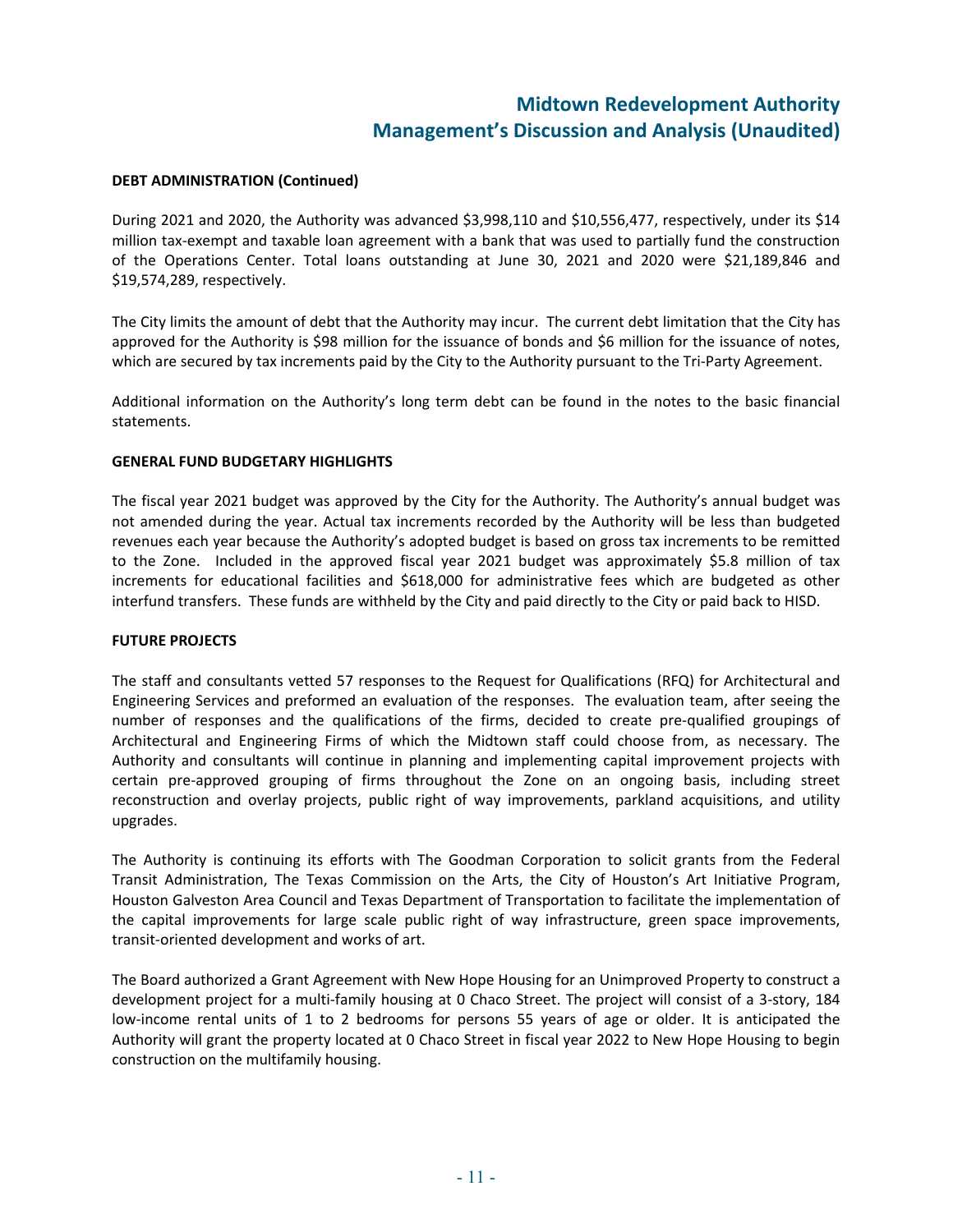### **FUTURE PROJECTS (Continued)**

The Authority approved an Agreement with Rice Management Company (Rice) regarding their construction and installation of the South Main Innovation District and the associated Public Infrastructure and Improvements that will significantly contribute to the economic improvement and development of the Midtown Zone. Rice is developing the Innovation District, which will consist of approximately 16 acres of mixed-use development in Midtown, in multiple phases, that will have a public realm, mixed-use development with community spaces and amenities on multiple blocks of property located in the southern portion of the Midtown Zone and generally situated between Isabella Street to the North, Ruth Street to the West, Wheeler Avenue to the South and Austin Street to the East. The Innovation District will consist of a 300,000 sq. ft. innovation hub to be known as the "Ion" that will anchor the district, plazas, educational/cultural spaces, a parking garage, restaurant and retail spaces, walkways and gardens. Over a period of years it is anticipated that approximately one billion dollars will be invested in the Innovation District with the potential of generating approximately \$220 million in additional tax revenues and also create tens of thousands of tech and non‐tech jobs.

At the May 2017 Board meeting, a Grant Agreement with the Museum of Fine Arts, Houston was approved to fund an interactive fountain and reflecting pool, along with related waterline improvements, for a total amount not to exceed \$1,600,000. This Grant is budgeted for payment in the amounts of \$750,000 and \$850,000 for fiscal years 2022 and 2023, respectively.

As of the date hereof, the Authority's fiscal year 2022 budget has not been approved by the City Council of the City; therefore, the Authority will continue to operate under its approved budget for fiscal year 2021 pursuant to Section VI of the Tri‐Party Agreement between the City, the Authority and the Zone, which states "In the event that the Zone Board or the City Council fails or refuses to approve the proposed Budget of the Authority for the ensuing year by July 1 of that year, the Authority may continue to operate on the Budget for the previous fiscal year for a period not to exceed twelve (12) months." When approved, the fiscal year 2022 budget will include the design and implementation of capital improvement projects, affordable housing projects, administration costs and the Municipal Service Fee. For fiscal year 2022 the City has requested, and the Authority has budgeted for, a Municipal Service Fee for incremental service to the City of Houston in the amount of \$781,263 with an additional \$492,737 of supplemental funds that will be used at the Authority's recommendation for quality of life, homelessness, and safety issues within the Zone.

The COVID‐19 pandemic continues to affect the United States and Texas. The extent of the pandemic will determine the future of developments, the effect on financial markets and the economy in the District.

\* \* \* \* \*

This financial report is designed to provide a general overview of the Midtown Redevelopment Authority's finances for all those with an interest in the government's finances and to show the Authority's accountability for the money it receives. Questions concerning any of the information provided in this report or requests for additional information should be addressed to Mathias Thibodeaux, Executive Director, 410 Pierce Street, Suite 355, Houston, Texas 77002.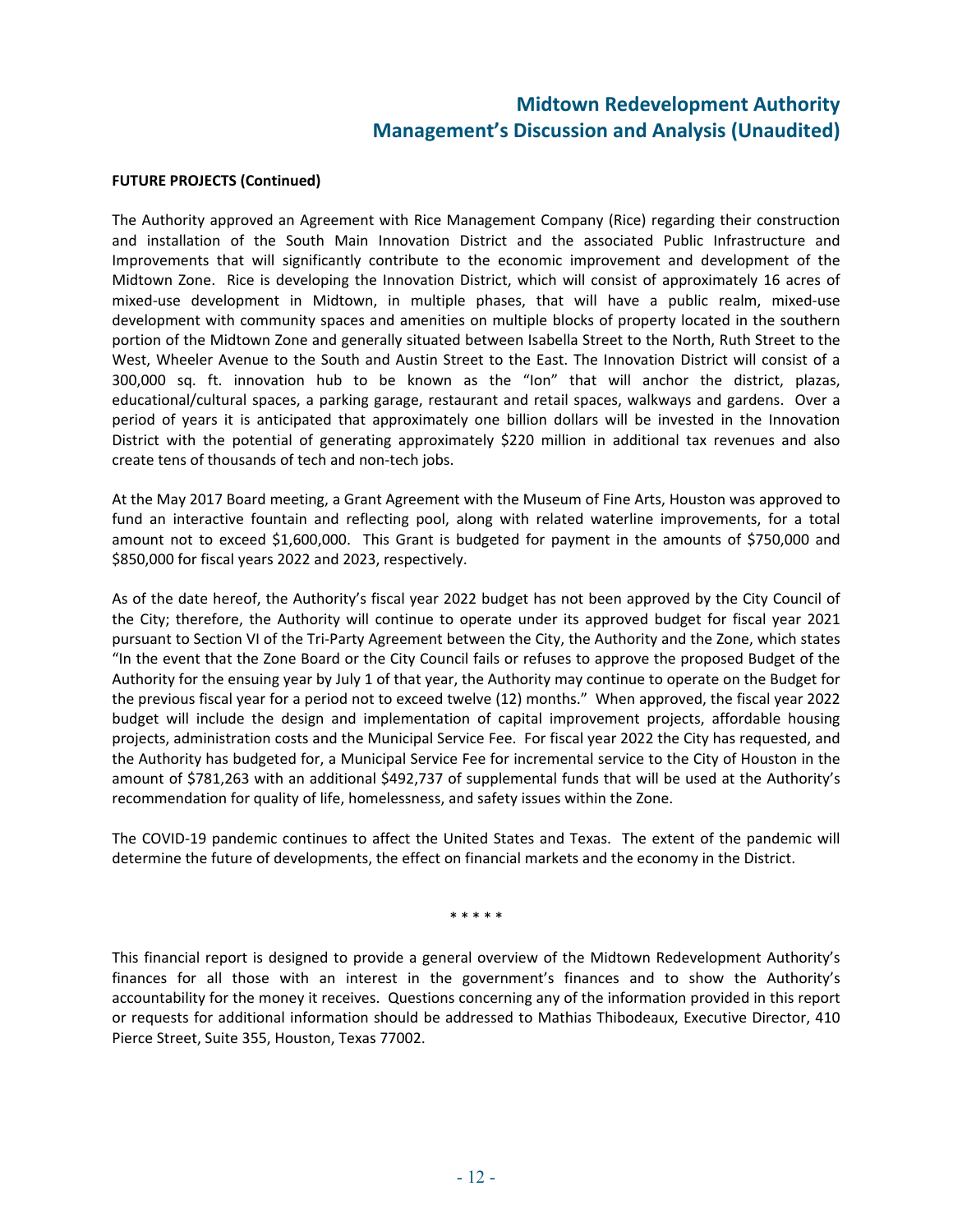## **Midtown Redevelopment Authority Governmental Funds Balance Sheet and Statement of Net Position**

| JUNE 30, ZUZI                  |                      |                |                                    | Infrastructure   |    | Capital   |         | Affordable   |             | Debt         |     |              |                       |                 |
|--------------------------------|----------------------|----------------|------------------------------------|------------------|----|-----------|---------|--------------|-------------|--------------|-----|--------------|-----------------------|-----------------|
|                                | General              |                | and Project<br>Projects<br>Housing |                  |    |           | Service |              |             |              |     | Statement of |                       |                 |
|                                | Fund<br>Fund<br>Fund |                |                                    | Fund<br>Fund     |    |           |         | Total        | Adjustments | Net Position |     |              |                       |                 |
| Assets                         |                      |                |                                    |                  |    |           |         |              |             |              |     |              |                       |                 |
| Cash and cash equivalents      | \$                   | 2,683,045      | \$                                 | 953 <sup>5</sup> |    |           | Ś.      | 1,004,795    | Ŝ.          | 2,088,042 \$ |     | 5,776,835    | Ŝ.                    | 5,776,835<br>Ŝ. |
| Investments                    |                      | 5,066,468      |                                    |                  |    | 3,081,426 |         | 94,561       |             | 7,422,328    |     | 15,664,783   |                       | 15,664,783      |
| Tax increment receivables      |                      | 23,732,174     |                                    |                  |    |           |         |              |             |              |     | 23,732,174   |                       | 23,732,174      |
| Other receivables              |                      | 528,069        |                                    |                  |    |           |         |              |             |              |     | 528,069      |                       | 528,069         |
| Due to/from other funds        |                      | (23, 422, 145) |                                    | 11,184,274       |    |           |         | 6,935,375    |             | 5,302,496    |     |              |                       |                 |
| Property held for resale       |                      |                |                                    |                  |    |           |         | 44,185,785   |             |              |     | 44,185,785   |                       | 44,185,785      |
| Capital assets, net            |                      |                |                                    |                  |    |           |         |              |             |              |     |              | 91,357,928            | 91,357,928      |
| Total assets                   |                      | 8,587,611      | -\$                                | 11,185,227       | \$ | 3,081,426 | \$.     | 52,220,516   | S.          | 14,812,866   | -\$ | 89,887,646   | \$91,357,928          | \$181,245,574   |
| <b>Liabilities</b>             |                      |                |                                    |                  |    |           |         |              |             |              |     |              |                       |                 |
| Accounts payable               | \$                   | 1,663,055 \$   |                                    | $\sim$           | \$ |           | Ŝ       | 1,812,072 \$ |             |              | -\$ | 3,475,127    | $(396,803)$ \$<br>-\$ | 3,078,324       |
| Interest payable               |                      |                |                                    |                  |    |           |         |              |             |              |     |              | 2,272,168             | 2,272,168       |
| Retainage payable              |                      |                |                                    |                  |    |           |         |              |             |              |     |              | 1,257,349             | 1,257,349       |
| Unearned revenue               |                      | 338,286        |                                    |                  |    |           |         |              |             |              |     | 338,286      | (338, 286)            |                 |
| Deposit on contract            |                      |                |                                    |                  |    |           |         | 3,000,000    |             |              |     | 3,000,000    |                       | 3,000,000       |
| Loans payable                  |                      |                |                                    |                  |    |           |         |              |             |              |     |              |                       |                 |
| Due within one year            |                      |                |                                    |                  |    |           |         |              |             |              |     |              | 2,255,761             | 2,255,761       |
| Due after one year             |                      |                |                                    |                  |    |           |         |              |             |              |     |              | 18,934,085            | 18,934,085      |
| Bonds payable                  |                      |                |                                    |                  |    |           |         |              |             |              |     |              |                       |                 |
| Due within one year            |                      |                |                                    |                  |    |           |         |              |             |              |     |              | 3,640,000             | 3,640,000       |
| Due after one year             |                      |                |                                    |                  |    |           |         |              |             |              |     |              | 81,364,225            | 81,364,225      |
| <b>Total liabilities</b>       |                      | 2,001,341      |                                    |                  |    |           |         | 4,812,072    |             |              |     | 6,813,413    | 108,988,499           | 115,801,912     |
| Deferred inflows of resources  |                      |                |                                    |                  |    |           |         |              |             |              |     |              |                       |                 |
| Deferred tax increment revenue |                      | 1,712,763      |                                    |                  |    |           |         |              |             |              |     | 1,712,763    | (1,712,763)           |                 |

*June 30, 2021*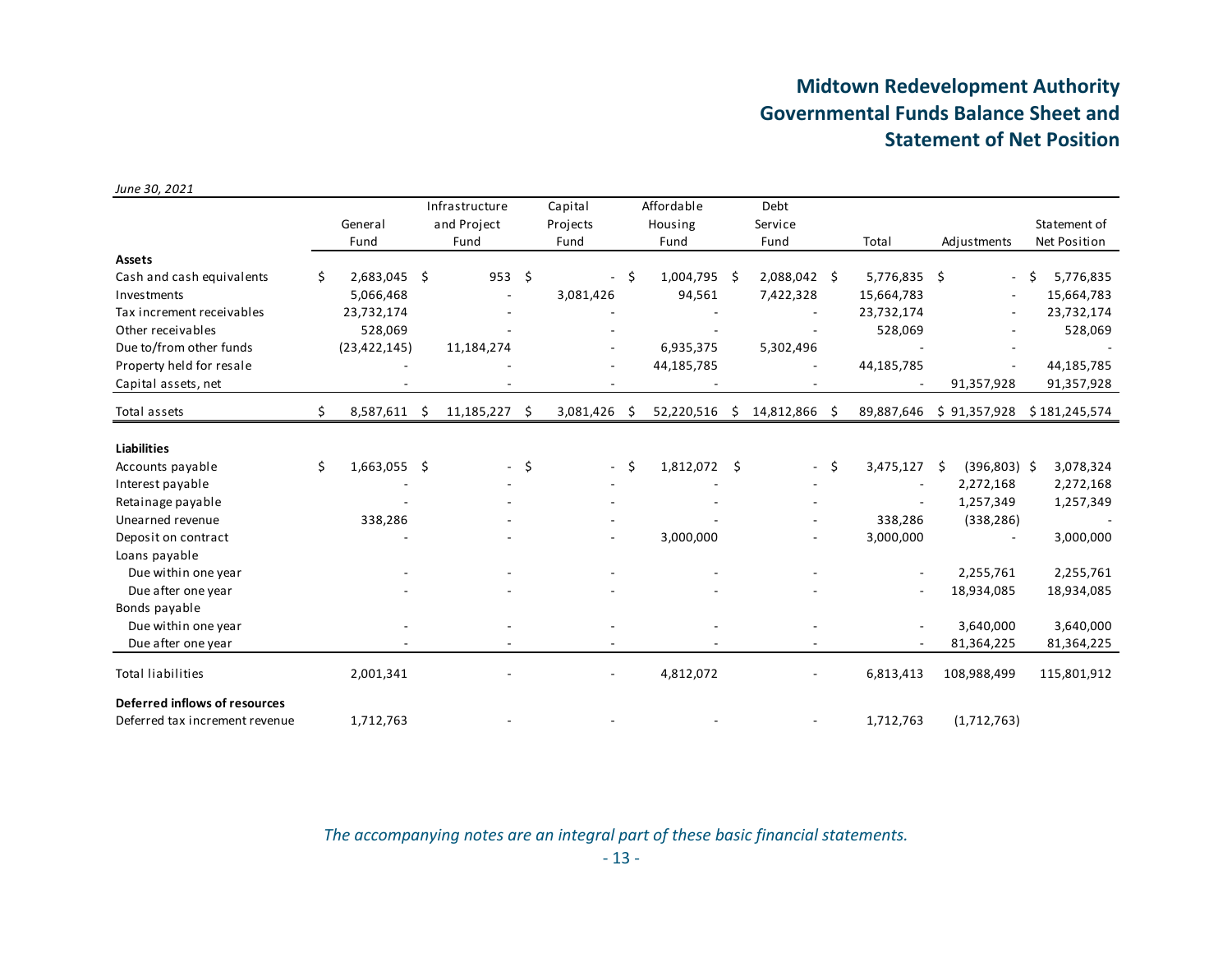## **Midtown Redevelopment Authority Governmental Funds Balance Sheet and Statement of Net Position (Continued)**

| June 30, 2021                       |    |           |                  |        |                |    |               |     |                          |    |               |                   |     |                |
|-------------------------------------|----|-----------|------------------|--------|----------------|----|---------------|-----|--------------------------|----|---------------|-------------------|-----|----------------|
|                                     |    |           | Infrastructure   |        | Capital        |    | Affordable    |     | Debt                     |    |               |                   |     |                |
|                                     |    | General   | and Project      |        | Projects       |    | Housing       |     | Service                  |    |               |                   |     | Statement of   |
|                                     |    | Fund      | Fund             |        | Fund           |    | Fund          |     | Fund                     |    | Total         | Adjustments       |     | Net Position   |
| <b>Fund balances</b>                |    |           |                  |        |                |    |               |     |                          |    |               |                   |     |                |
| Nonspendable                        | \$ | $\sim 10$ | \$               | $-$ \$ | $\sim$         | Ŝ. | 44,185,785 \$ |     | $\sim$                   | -S | 44,185,785    | \$ (44, 185, 785) |     |                |
| Restricted                          |    |           |                  |        | 3,081,426      |    | 3,222,659     |     | 14,812,866               |    | 21,116,951    | (21, 116, 951)    |     |                |
| Committed                           |    | 95,607    | 3,315,091        |        |                |    |               |     |                          |    | 3,410,698     | (3,410,698)       |     |                |
| Assigned                            |    | 4,777,900 | 7,870,136        |        |                |    |               |     | $\overline{\phantom{a}}$ |    | 12,648,036    | (12,648,036)      |     |                |
|                                     |    |           |                  |        |                |    |               |     |                          |    |               |                   |     |                |
| Total fund balances                 |    | 4,873,507 | 11,185,227       |        | 3,081,426      |    | 47,408,444    |     | 14,812,866               |    | 81,361,470    | (81,361,470)      |     |                |
| Total liabilities, deferred inflows |    |           |                  |        |                |    |               |     |                          |    |               |                   |     |                |
| of resources and fund balances      | Ŝ. | 8,587,611 | \$<br>11,185,227 | S.     | $3,081,426$ \$ |    | 52,220,516    | \$. | 14,812,866 \$            |    | 89,887,646 \$ |                   |     |                |
|                                     |    |           |                  |        |                |    |               |     |                          |    |               |                   |     |                |
| <b>Net position</b>                 |    |           |                  |        |                |    |               |     |                          |    |               |                   |     |                |
| Net investment in capital assets    |    |           |                  |        |                |    |               |     |                          |    |               | \$63,676,708      | \$. | 63,676,708     |
| Restricted                          |    |           |                  |        |                |    |               |     |                          |    |               |                   |     |                |
| Debt service                        |    |           |                  |        |                |    |               |     |                          |    |               | 12,540,698        |     | 12,540,698     |
| Affordable housing                  |    |           |                  |        |                |    |               |     |                          |    |               | 47,408,444        |     | 47,408,444     |
| Capital expenditures                |    |           |                  |        |                |    |               |     |                          |    |               | 3,081,426         |     | 3,081,426      |
| Unrestricted (accumulated deficit)  |    |           |                  |        |                |    |               |     |                          |    |               | (61, 263, 614)    |     | (61, 263, 614) |
| Total net position                  |    |           |                  |        |                |    |               |     |                          |    |               | \$65,443,662      | S.  | 65,443,662     |
|                                     |    |           |                  |        |                |    |               |     |                          |    |               |                   |     |                |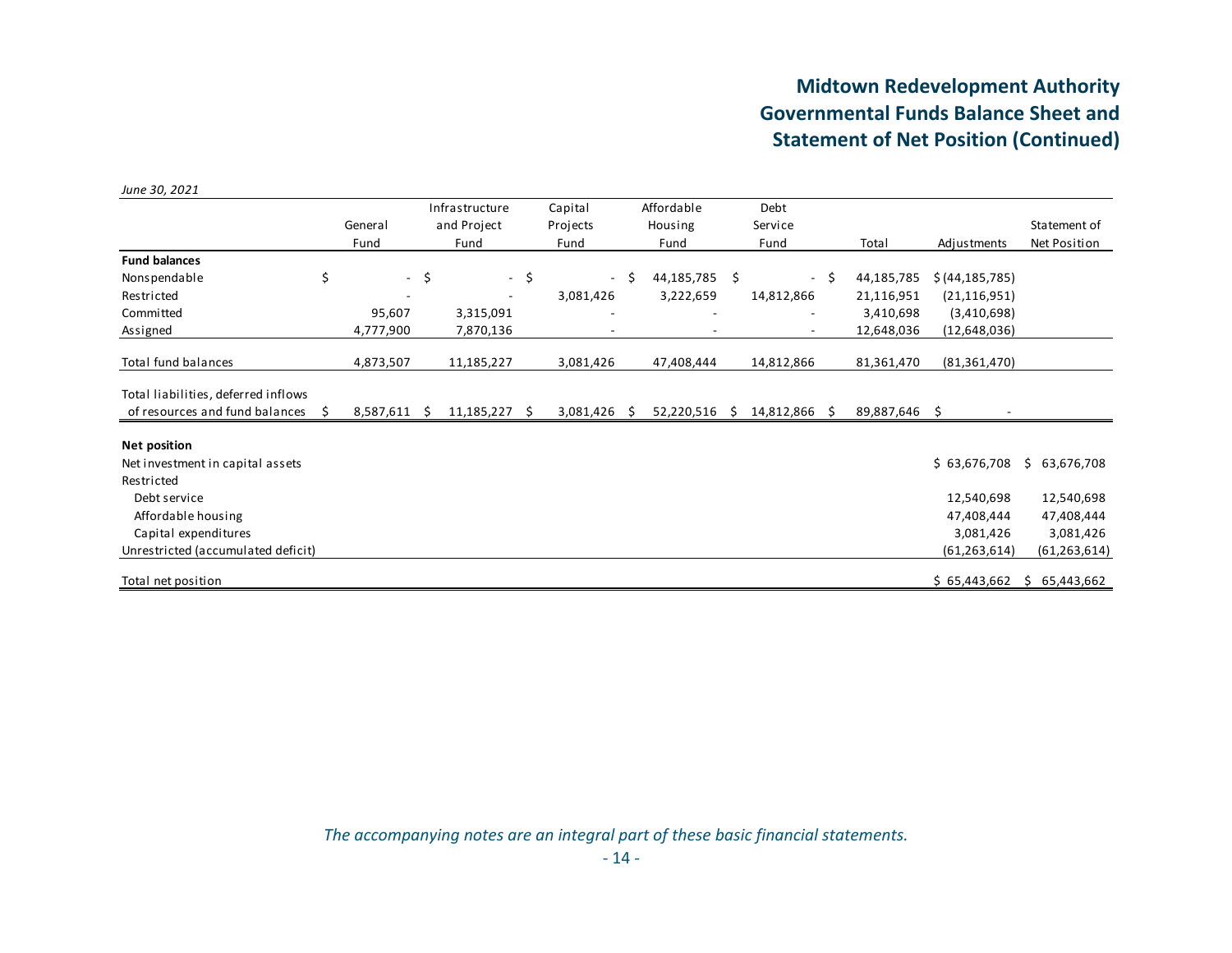## **Midtown Redevelopment Authority Governmental Funds Balance Sheet and Statement of Net Position (Continued)**

| Total fund balance of governmental funds                                  | 81,361,470   |
|---------------------------------------------------------------------------|--------------|
| Amounts reported for governmental activities in the statement of          |              |
| net position are different because:                                       |              |
| Capital assets used in governmental activities are not                    |              |
| financial resources and therefore are not reported in the funds           | 91,357,928   |
| Other revenues are not available for current period expenditures          |              |
| therefore are deferred in the funds                                       | 2,051,049    |
| Certain liabilities are not due and payable in the                        |              |
| current period and therefore are not reported in the funds                | (1,257,349)  |
| Long-term liabilities are not due and payable in the current period and   |              |
| therefore are not reported in the funds                                   | (21,189,846) |
| Tax increment revenue bonds and related interest are not due and          |              |
| payable in the current period and therefore are not reported in the funds | (86,879,590) |
|                                                                           |              |
| Net position of governmental activities                                   | 65,443,662   |

*June 30, 2021*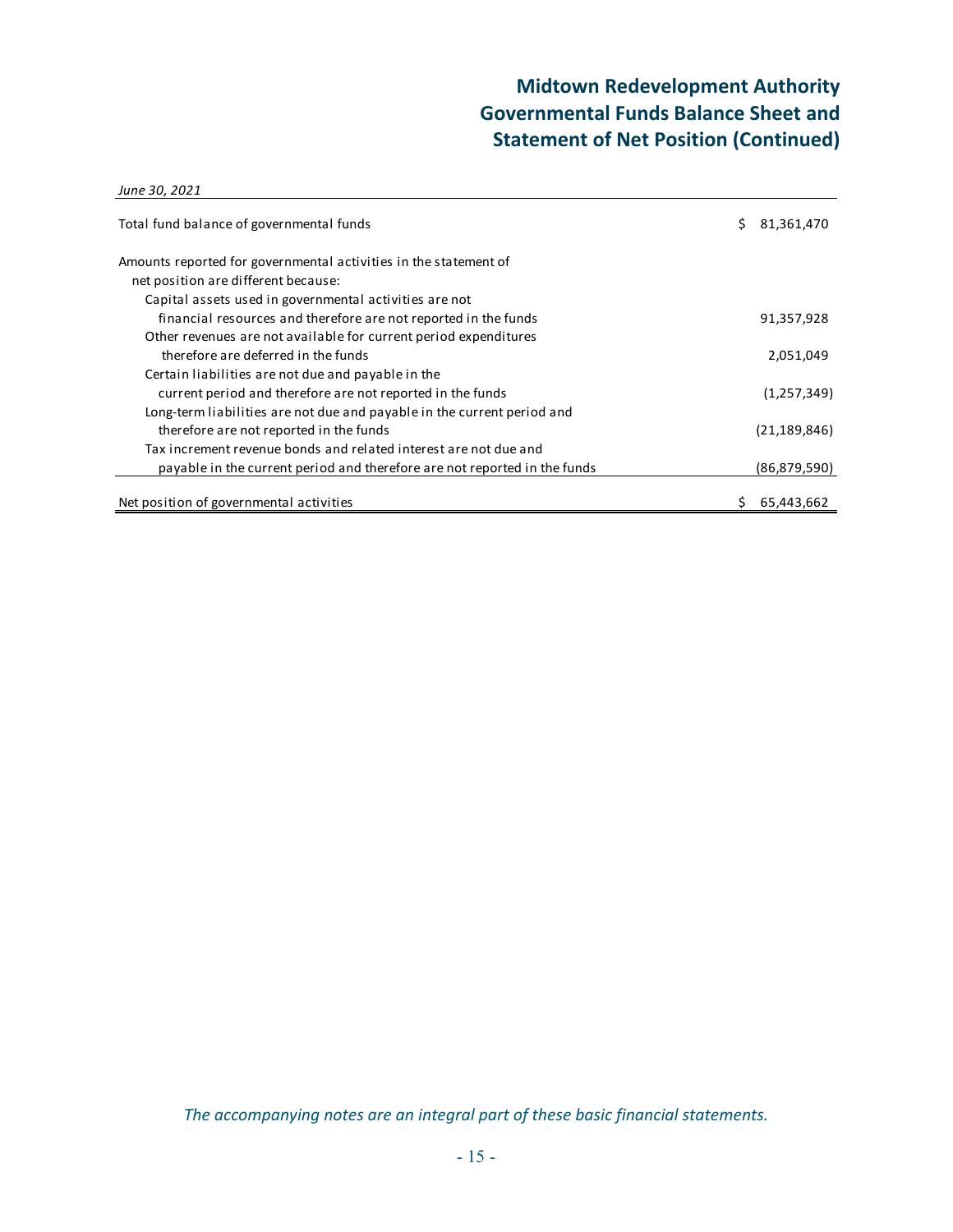## **Midtown Redevelopment Authority Governmental Funds Revenues, Expenditures and Changes in Fund Balances and Statement of Activities**

| For the year ended June 30, 2021     |                  |                          |                          |                                                  |                          |                  |                |              |
|--------------------------------------|------------------|--------------------------|--------------------------|--------------------------------------------------|--------------------------|------------------|----------------|--------------|
|                                      |                  | Infrastructure           | Capital                  | Affordable                                       | Debt                     |                  |                |              |
|                                      | General          | and Project              | Projects                 | Housing                                          | Service                  |                  |                | Statement of |
|                                      | Fund             | Fund                     | Fund                     | Fund                                             | Fund                     | Total            | Adjustments    | Activities   |
| <b>Revenues</b>                      |                  |                          |                          |                                                  |                          |                  |                |              |
| Tax increments                       | $$11,024,280$ \$ | $\sim$                   | -\$                      | $6,935,375$ \$<br>- \$                           | 7,308,434                | 25,268,089<br>\$ | Ŝ.<br>134,672  | \$25,402,761 |
| Investment income                    | 16,815           | ÷,                       | 6,966                    | 8,900                                            | 5,734                    | 38,415           |                | 38,415       |
| Other revenue (expense)              | 765,302          | $\overline{\phantom{a}}$ |                          | ÷,                                               | $\sim$                   | 765,302          | (2,501,932)    | (1,736,630)  |
| Total revenues                       | 11,806,397       |                          | 6,966                    | 6,944,275                                        | 7,314,168                | 26,071,806       | (2,367,260)    | 23,704,546   |
| Expenditures/expenses                |                  |                          |                          |                                                  |                          |                  |                |              |
| Current                              |                  |                          |                          |                                                  |                          |                  |                |              |
| Administration and support           | 1,664,593        |                          |                          | 158,304                                          |                          | 1,822,897        |                | 1,822,897    |
| Municipal service costs agreement    | 781,263          |                          |                          |                                                  |                          | 781,263          |                | 781,263      |
| Depreciation                         |                  |                          |                          |                                                  |                          |                  | 1,972,817      | 1,972,817    |
| Amortization of bond premium         |                  |                          |                          |                                                  |                          |                  | (586, 054)     | (586, 054)   |
| Capital outlay                       |                  | 4,449,687                |                          | 19,879,350                                       | ٠                        | 24,329,037       | (15,798,857)   | 8,530,180    |
| Debt service                         |                  |                          |                          |                                                  |                          |                  |                |              |
| Principal payments                   | 337,149          |                          | 1,445,404                |                                                  | 3,620,000                | 5,402,553        | (5,402,553)    |              |
| Interest charges                     | 33,969           |                          | 550,784                  | 38,360                                           | 3,802,137                | 4,425,250        | 29,248         | 4,454,498    |
| Other charges                        |                  |                          | $\overline{\phantom{a}}$ | 102,311                                          | $\overline{\phantom{a}}$ | 102,311          |                | 102,311      |
| Total expenditures/expenses          | 2,816,974        | 4,449,687                | 1,996,188                | 20,178,325                                       | 7,422,137                | 36,863,311       | (19, 785, 399) | 17,077,912   |
| Excess (deficiency) of revenues      |                  |                          |                          |                                                  |                          |                  |                |              |
| over expenditures                    | 8,989,423        | (4,449,687)              | (1,989,222)              | (13, 234, 050)                                   | (107, 969)               | (10,791,505)     | 10,791,505     |              |
|                                      |                  |                          |                          |                                                  |                          |                  |                |              |
| Other financing sources (uses)       |                  |                          |                          |                                                  |                          |                  |                |              |
| Issuance of note payable             |                  |                          |                          | 3,398,110                                        | $\overline{a}$           | 3,398,110        | (3,398,110)    |              |
| Internal transfers                   | (9,320,409)      | 7,827,551                |                          | 1,416,293                                        | 76,565                   |                  |                |              |
| Total other financing sources (uses) | (9,320,409)      | 7,827,551                |                          | 4,814,403                                        | 76,565                   | 3,398,110        | (3,398,110)    |              |
| Excess (deficiency) of revenues      |                  |                          |                          |                                                  |                          |                  |                |              |
| and other financing sources (uses)   |                  |                          |                          |                                                  |                          |                  |                |              |
| over expenditures                    | (330, 986)       | 3,377,864                | (1,989,222)              | (8,419,647)                                      | (31, 404)                | (7, 393, 395)    | 7,393,395      |              |
| Change in net position               |                  |                          |                          |                                                  |                          |                  | 6,626,634      | 6,626,634    |
| Fund balances/net position           |                  |                          |                          |                                                  |                          |                  |                |              |
| Beginning of year                    | 5,204,493        | 7,807,363                | 5,070,648                | 55,828,091                                       | 14,844,270               | 88,754,865       | (29, 937, 837) | 58,817,028   |
|                                      |                  | 4,873,507 \$ 11,185,227  |                          |                                                  |                          |                  | \$(15,917,808) |              |
| End of year                          | Ś.               |                          | Ŝ.                       | 3,081,426 \$47,408,444 \$14,812,866 \$81,361,470 |                          |                  |                | \$65,443,662 |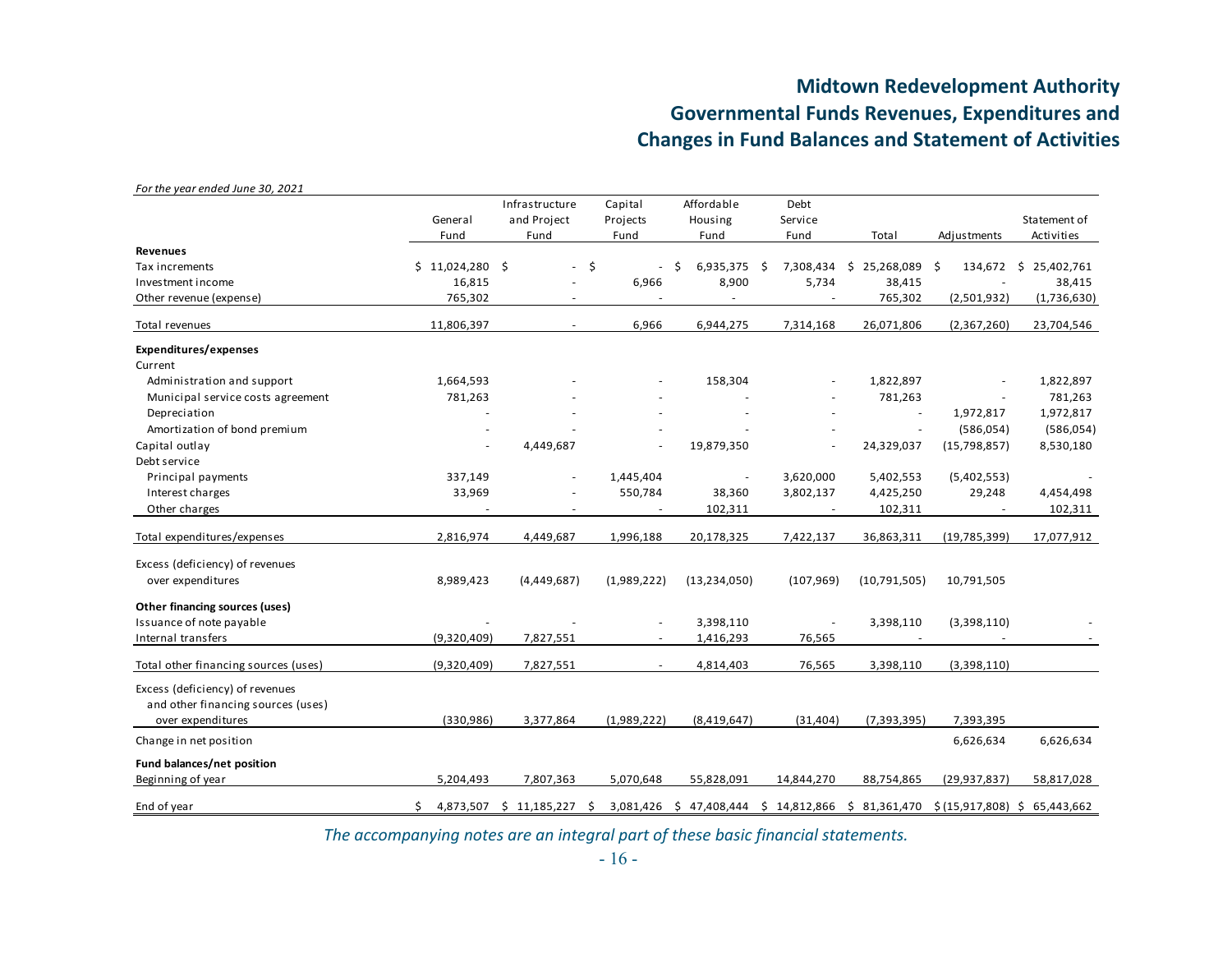## **Midtown Redevelopment Authority Governmental Funds Revenues, Expenditures and Changes in Fund Balances and Statement of Activities (Continued)**

| For the year ended June 30, 2021                                                                   |               |
|----------------------------------------------------------------------------------------------------|---------------|
| Change in total fund balance of governmental funds                                                 | \$(7,393,395) |
| Amounts reported for governmental activities in the statement of activities are different because: |               |
| Governmental funds report capital outlays as expenditures while governmental activities            |               |
| report depreciation expense to allocate those expenditures over the life of the assets:            |               |
| Capital additions                                                                                  | 12,901,376    |
| Donated capital assets                                                                             | 30,000        |
| Depreciation expense                                                                               | (1,972,817)   |
| The issuance of long-term debt provides current financial resources in the governmental funds,     |               |
| while the repayment of the principal of long-term debt consumes the current financial              |               |
| resources of governmental funds.                                                                   |               |
| Issuance of note payable                                                                           | (3,398,110)   |
| Repayment of bond and loan principal                                                               | 5,402,553     |
| Governmental funds report the effect of premiums, discounts, and similar items when debt is first  |               |
| issued, whereas these amounts are deferred and amortized in the statement of activities            | 586,054       |
| Other revenues in the statement of activities that do not provide current financial                |               |
| resources are not reported as revenues in the funds                                                | 134,672       |
| Some expenditures reported in the governmental funds are not reported as expenses in the           |               |
| Statement of Activities as they were reported when the liability was incurred, regardless of       |               |
| the timing of the related cash flow                                                                | 336,301       |
|                                                                                                    |               |
| Change in net position of governmental activities                                                  | 6,626,634     |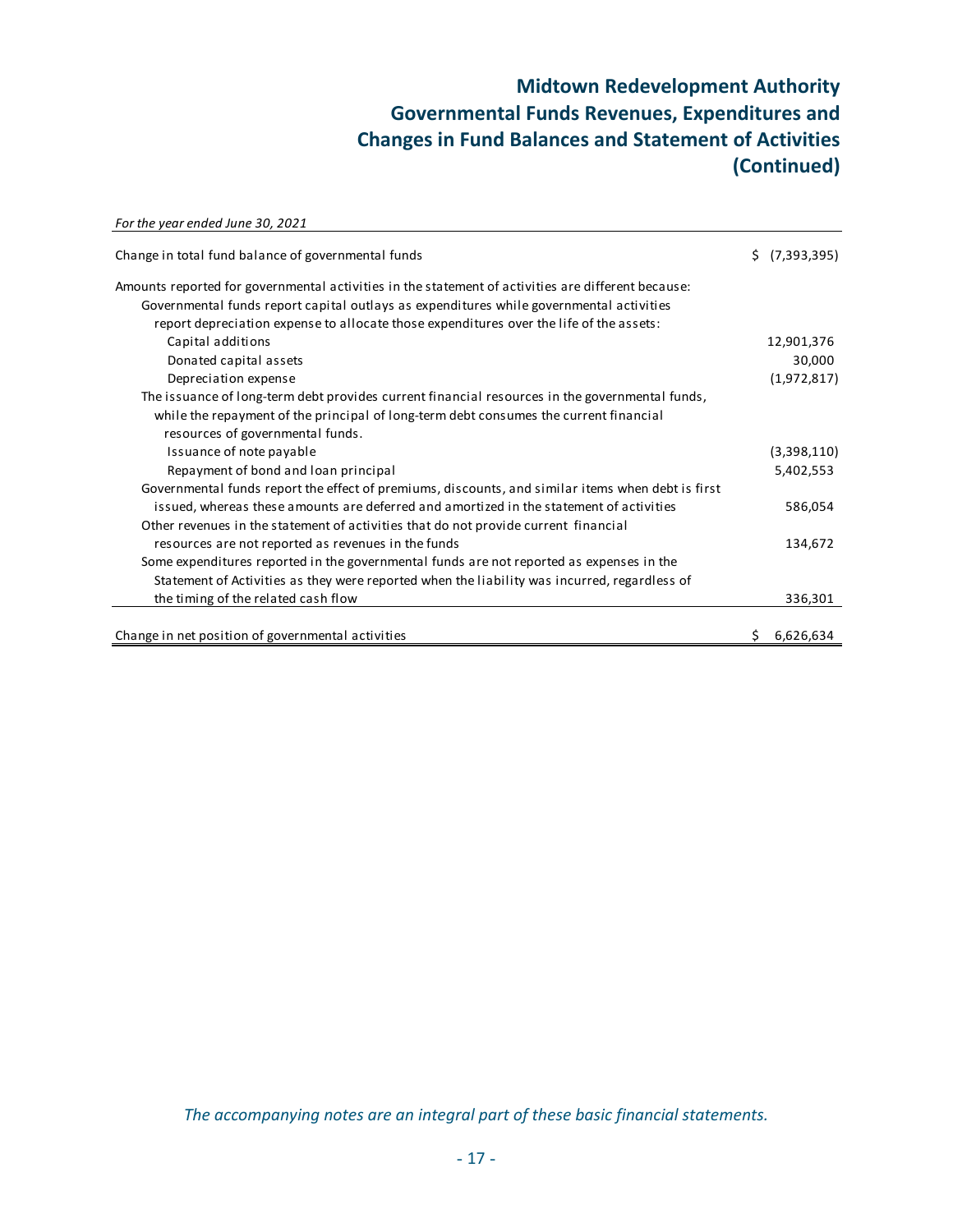### **Note 1: DESCRIPTION OF ORGANIZATION**

Midtown Redevelopment Authority (the Authority) is a public not‐for‐profit local government corporation, incorporated July 11, 1995 under the laws of the State of Texas, and operating under Chapter 431, Texas Transportation Code. The Authority was authorized by the City of Houston (the City) on June 28, 1995 to aid, assist and act on the behalf of the City in the performance of the City's obligations with respect to Reinvestment Zone Number Two, City of Houston, Texas (Midtown TIRZ or Zone).

#### *City of Houston Reinvestment Zone Number Two*

Midtown TIRZ was created on December 14, 1994, under Chapter 311, Texas Tax Code (TIF Act), by the City, as a tax incremental reinvestment zone (TIRZ). The Midtown TIRZ originally consisted of 356 acres of the area known as Midtown. Of this total, 203 acres were designated for redevelopment during the life of the Midtown TIRZ (original area/Part A). In 1997, the City approved the addition of approximately 108 acres of land contiguous to the original zone (expanded area/Part B). In 1999, the City approved an additional six parcels of land, totaling approximately 153 acres that are contiguous to the original zone (expanded area/Part C) and in 2009, the City approved the enlargement of the Midtown TIRZ to include additional tracts of land immediately adjacent to the existing Zone which designated the Cultural District and the related facilities (expanded area/Part D). Part D consists of publicly owned land and is not presently taxed. Midtown TIRZ is authorized to provide new capital for public works and public improvements in Midtown. Midtown TIRZ provides a source of funding through the tax increments generated by redevelopment of the Midtown area. The area known as Midtown is generally located between the central business district of the City and the Texas Medical Center. During 2021, the City approved the extension of the life of the Zone until December 31, 2050.

### **Note 2: SUMMARY OF SIGNIFICANT ACCOUNTING POLICIES**

### *Reporting Entity*

As required by accounting principles generally accepted in the United States of America, these basic financial statements represent all the funds of the Midtown Redevelopment Authority. The Authority is a component unit of the City of Houston, Texas. Component units are legally separate entities for which the primary government is financially accountable. The City appoints voting Board Members and approves the Authority's budget. There are no separate legal entities that are a part of the Authority's reporting entity. In evaluating the Authority as a reporting entity, management has considered all potential component units in accordance with Section 2100: Defining the Financial Reporting Entity of the Governmental Accounting Standards Board (GASB) Codification.

### *Measurement Focus and Basis of Accounting*

#### *Government‐Wide Financial Statements*

The statement of net position and the statement of activities display information about the reporting government as a whole. These statements are prepared on the "economic resources" measurement focus and the accrual basis of accounting. Accordingly, all of the Authority's assets, deferred outflows of resources, liabilities, and deferred inflows of resources are included in the accompanying Statement of Net Position. The Statement of Activities presents changes in net position. Under the accrual basis of accounting, revenues are recognized when earned and expenses are recorded when the liability is incurred, regardless of the timing of the related cash flow.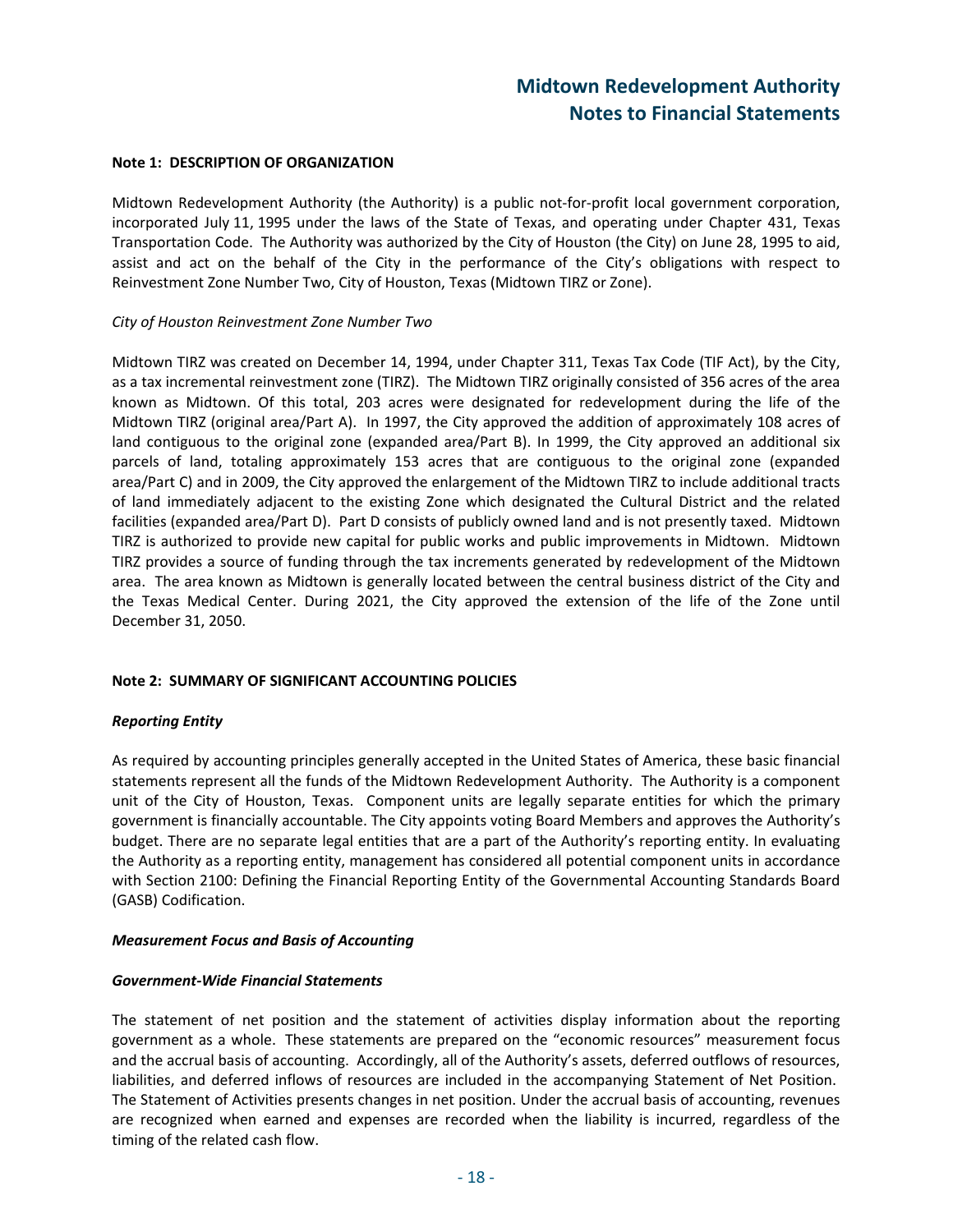### **Note 2: SUMMARY OF SIGNIFICANT ACCOUNTING POLICIES (Continued)**

Government-wide statements distinguish between governmental-type and business-type activities. Governmental activities are those financed through taxes, intergovernmental revenues, and other nonexchange revenues and are usually reported in governmental and internal service funds. Business activities are financed in whole or in part through fees charged for goods or services to the general public and are usually reported in proprietary funds. The Authority does not have any business‐type activities.

Fiduciary funds and fiduciary component units have not been included in the government‐wide financial statements.

Under the government‐wide financial statements, net position is classified into three components as follows:

Net investment in Capital Assets - This component of net position consists of capital assets, including restricted capital assets, net of accumulated depreciation and reduced by outstanding balances of any bonds, notes or other borrowings.

Restricted - This component of net position consists of that on which constraints have been placed through external constraints imposed by creditors, grantors, contributors, or laws or regulations of other governments or constraints imposed by law through contractual provisions or enabling legislation.

Unrestricted ‐ This component of net position consists of that which does not meet the definition of "Restricted" or "Invested in Capital Assets, Net of Related Debt".

#### *Fund Financial Statements*

The accounting and financial reporting treatment applied to a fund is determined by its measurement focus. All governmental funds are accounted for using a current financial resources measurement focus and have been prepared using the modified accrual basis of accounting. Under the modified accrual basis of accounting, revenues are recognized when susceptible to accrual (i.e., when they are "measurable and available"). "Measurable" means the amount of the transaction that can be determined and "available" means collectible within the current period or soon enough thereafter to pay liabilities of the current period. The Authority considers all revenue available if it is collected within 60 days after the year‐end. Expenditures are recorded when the related fund liability is incurred as under accrual accounting. However, debt service expenditures as well as expenditures related to claims and judgments are recorded only when payment is due.

### *Fund Accounting*

The Authority uses funds to report on its financial position and the results of its operations. Fund accounting is designed to demonstrate legal compliance and to aid financial management by segregating transactions relating to certain government functions or activities. A fund is an accountability unit used to maintain control over resources segregated for specific activities or objectives. The funds the Authority uses are described below:

General Fund - The general fund is the general operating fund of the Authority. It accounts for all activities except those accounted for in other funds.

Infrastructure and Project Fund – The infrastructure and project fund accounts for the construction of Authority capital projects from tax increments.

Capital Projects Fund ‐ The capital projects fund accounts for the construction of Authority projects funded with bond proceeds.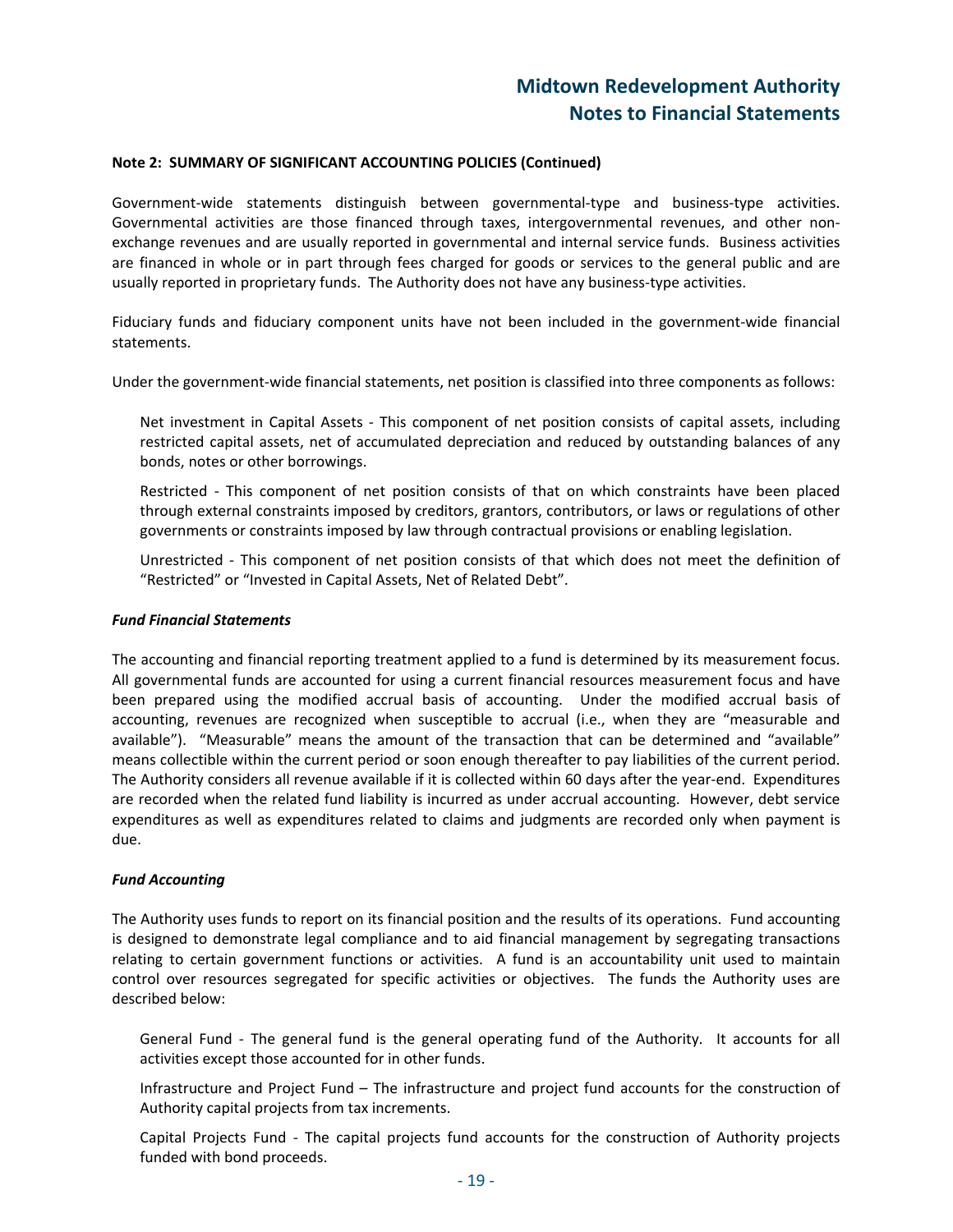### **Note 2: SUMMARY OF SIGNIFICANT ACCOUNTING POLICIES (Continued)**

Affordable Housing Fund - The affordable housing fund accounts for the accumulation of financial resources for the payment of affordable housing projects.

Debt Service Fund ‐ The debt service fund accounts for the accumulation of financial resources for the payment of principal and interest on bonds issued by the Authority. Tax increments are used for the payment of principal and interest.

### *Fund Balance Classification*

The governmental fund financial statements present fund balances based on classifications that comprise a hierarchy that is based primarily on the extent to which the Authority is bound to honor constraints on the specific purposes for which amounts in the respective governmental funds can be spent. The provisions of GASB Statement No. 54, Fund Balance Reporting and Governmental Fund Type Definitions, specifies the following classifications:

Nonspendable – amounts that cannot be spent either because they are in nonspendable form or because they are legally or contractually required to be maintained intact. The Authority has classified properties held for resale as being nonspendable as these items are not expected to be converted to cash or are not expected to be converted to cash within the next year.

Restricted – amounts for which constraints have been placed on the use of the resources either (a) externally imposed by creditors (such as through a debt covenant), grantors, contributors, or laws or regulations of other governments, or (b) imposed by law through constitutional provisions or enabling legislation. Debt service resources are to be used for future servicing of the tax increment contract revenue bonds and are restricted through debt covenants. Capital Projects resources are also restricted through debt covenants and affordable housing resources are restricted both through debt covenants and enabling legislation.

Committed – amounts that can be used only for specific purposes pursuant to constraints imposed by formal action of the Authority's Board of Directors. These amounts cannot be used for any other purpose unless the Board of Directors removes or changes the specified use by taking the same type of action (resolution) that was employed when the funds were initially committed. This classification also includes contractual obligations to the extent that existing resources have been specifically committed for use in satisfying those contractual requirements.

Assigned – This classification includes amounts that are constrained by the Authority's intent to be used for a specific purpose but are neither restricted nor committed. This intent can be expressed by the Board of Directors or through the Board of Directors delegating this responsibility to the Authority's Executive Director or through the budgetary process. This classification also includes the remaining positive fund balance for all governmental funds except for the General Fund.

Unassigned – This classification includes the residual fund balance for the General Fund.

The Authority would typically use restricted fund balances first, followed by committed resources, and then assigned resources, as appropriate opportunities arise, but reserves the right to selectively spend unassigned resources first to defer the use of these other classified funds.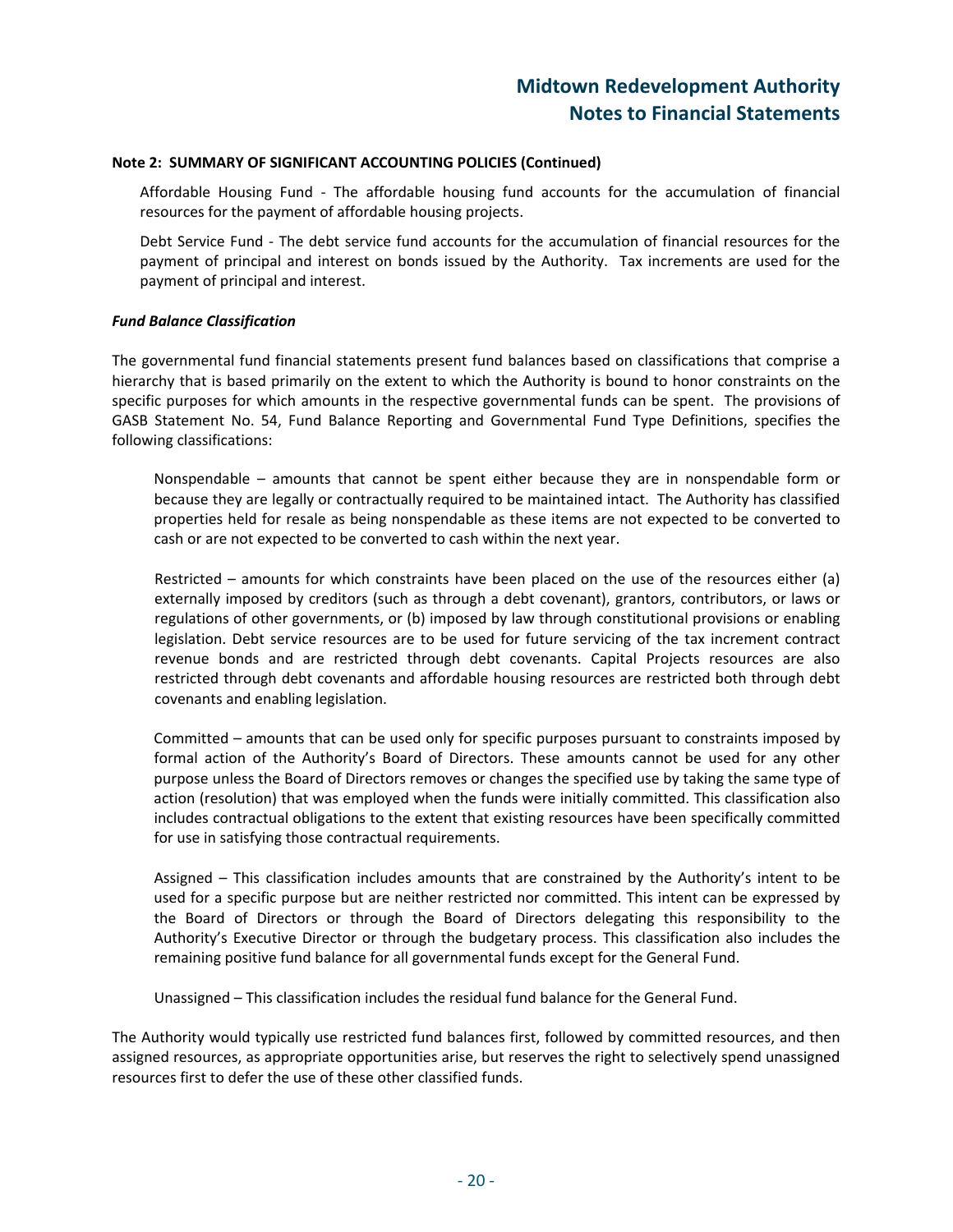### **Note 2: SUMMARY OF SIGNIFICANT ACCOUNTING POLICIES (Continued)**

### *Tax Increments and Participation Agreements*

The City, Houston Independent School District (HISD) and Houston Community College System (HCCS) (each a Participant) has agreed to deposit to the Tax Increment Fund established for the Midtown TIRZ (the Tax Increment Fund) a certain percentage of tax collections arising from their taxation of the increase, if any, in the appraised value of real property located in the Midtown TIRZ since January 1, 1995 for the original area and January 1, 1999 for the annexed area (the Tax Increments).

Each Participant is required to collect taxes on real property located within the Midtown TIRZ in the same manner as other taxes are collected by the Participant. The Participant is then required to pay into the Tax Increment Fund the Tax Increments, as agreed upon in accordance with such Participant's agreement with the City and the Midtown TIRZ (collectively, the Participation Agreements) by no later than the 90th day after the delinquency date for the Participant's property taxes. Thus, Tax Increments are due to be deposited in the Tax Increment Fund on May 1. The City has agreed to pay 100% of their Tax Increments to the Increment Fund. The City retains an administrative fee from the tax increments deposited in the Tax Increment Fund.

HISD has agreed to pay collected Tax Increment arising from the Original Zone based on its then current tax rate and from the annexed areas based on a tax rate of \$0.96 per \$100 of value. The First Amendment of the interlocal agreement between the City, HISD and the Midtown TIRZ amends HISD participation and provides for provision of tax increment funds for the payment of education facilities project costs due to the annexation of additional area approved by the City of Houston Ordinance No. 1999‐849 (annexed area). For the original area the HISD tax increment participation is the amount of taxes collected by HISD each year by levying a tax on property in the original area at the then current tax rate per \$100 valuation of the Captured Appraised Value. One third of the Tax Increment is attributable to affordable housing. Of the remaining two‐ thirds of the tax increment participation attributable to the original area: (a) beginning in the tax year commencing January 1, 2000, up to \$1,200,000 of taxes collected by HISD by levying a tax at a tax rate of \$0.64 per \$100 valuation on the Captured Appraised Value shall be for the payment of educational facilities project costs, (b) the amount of taxes collected by HISD by levying a tax at a tax rate of \$0.64 per \$100 valuation on the Captured Appraised Value in excess of \$1,200,000 shall be applied to the payment of noneducational facilities project costs, including administrative costs, and school support expenses, and (c) the remaining portion of the HISD tax increment participation attributable to the original area shall be for the payment of educational facilities project costs. HISD tax increment participation in the annexed area is the amount of taxes collected by HISD each year by levying at a tax rate of \$0.96 cents per \$100 of valuation on the Captured Appraised Value. One third of the Tax Increment is attributable for affordable housing, onethird for educational facilities project and one‐third for non‐educational facilities projects costs, including administrative costs and school support expenses. Under the provisions of the HISD interlocal agreement, taxes collected by HISD in any year on actual Captured Appraised Value that exceeds the estimate of Captured Appraised Value for that year shown in the Project Plan approved before September 1, 1999, shall be retained by HISD.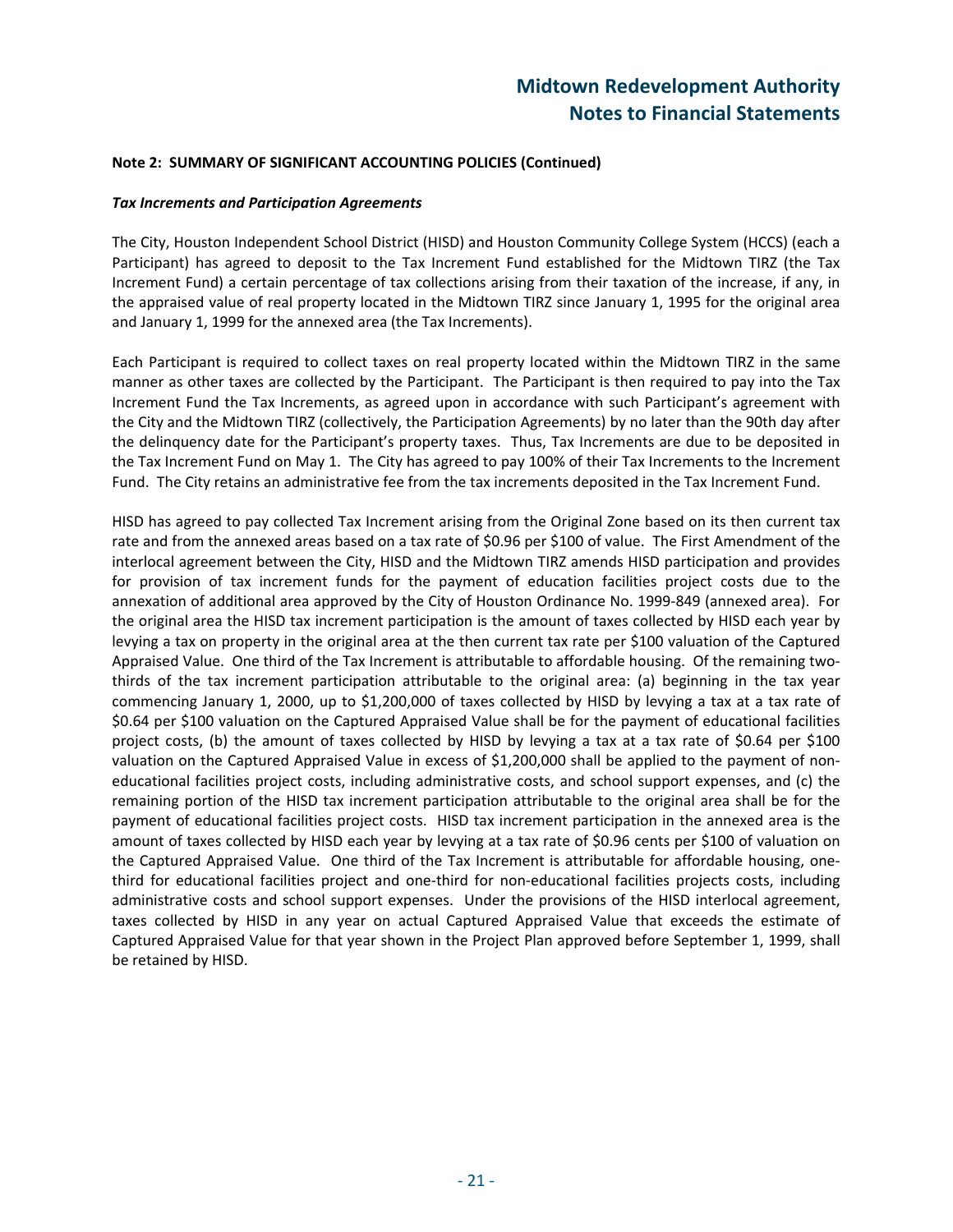### **Note 2: SUMMARY OF SIGNIFICANT ACCOUNTING POLICIES (Continued)**

Beginning with tax year 2008, HCCS began to contribute 100% of the Tax Increments attributable to HCCS into the Tax Increment Fund. HCCS is not obligated to pay Tax Increments from any other source other than taxes collected on the Captured Appraised Value from the portion of taxes levied by HCCS for maintenance and operations. Initially, two‐thirds of the HCCS Tax Increment, up to \$5,000,000, will be applied to project costs associated with streetscape improvements to the block faces that are contiguous to HCCS central campus. Thereafter, one‐third of the HCCS Tax Increments will be applied to project costs in the general vicinity of HCCS central campus, one‐third to any other eligible project costs, and the remaining one‐third to affordable housing.

The Authority is dependent upon the Tax Increments. Default by any of the governmental entities involved in the Zone would impact the Authority's ability to repay its outstanding bonds, notes, developer agreements and other obligations.

### *Affordable Housing*

The TIF Act under which the Midtown TIRZ presently operates requires that one‐third of the Tax Increments be dedicated to providing affordable housing during the term of the Midtown TIRZ. The Authority agreed to this covenant in the Bond Resolution and Tri‐Party Agreement and the Authority will continually comply with the requirements in the TIF Act, if any, relating to the provision of affordable housing during the term of the Midtown TIRZ.

The Tri-Party Agreement requires that any portion of the affordable housing component of Tax Increment, including interest, or bond proceeds derived from such increments, paid to the Authority that remains unexpended or uncommitted at the end of twelve months after being received by the Authority will, upon request, be paid to the City for their affordable housing program.

### *Cash, Cash Equivalents and Investments*

Cash and cash equivalents and investments consist of demand and time deposits, money market investments in U.S. Government Securities, and funds maintained in public funds investment pools.

Investments of the Authority consist of Texas Short Term Asset Reserve Program (TexSTAR) and Local Government Investment Cooperative (LOGIC), both local government investment pools created under the Interlocal Cooperation Act, Chapter 791, Texas Government Code, and the Public Funds Investment Act, Chapter 2256, Texas Government Code. TexSTAR and LOGIC are administered by First Southwest Asset Management, Inc. and JPMorgan Chase Asset Management, Inc. TexSTAR and LOGIC use amortized cost to value portfolio assets and follow the criteria for GASB Statement No. 79, *Certain External Investment Pools and Pool Participants*, for use of amortized cost and do not place any limitations or restrictions such as notice periods or maximum transaction amounts on withdrawals.

### *Receivables*

Receivables consist of all revenues earned at year-end and not yet received. Major receivable balances for the governmental activities and major funds include tax increment receivables and expense reimbursements under executed agreements. The Authority estimates and records an allowance for doubtful accounts based on prior experience. As of June 30, 2021, the Authority believes all receivables are fully collectible and accordingly no allowance has been recorded.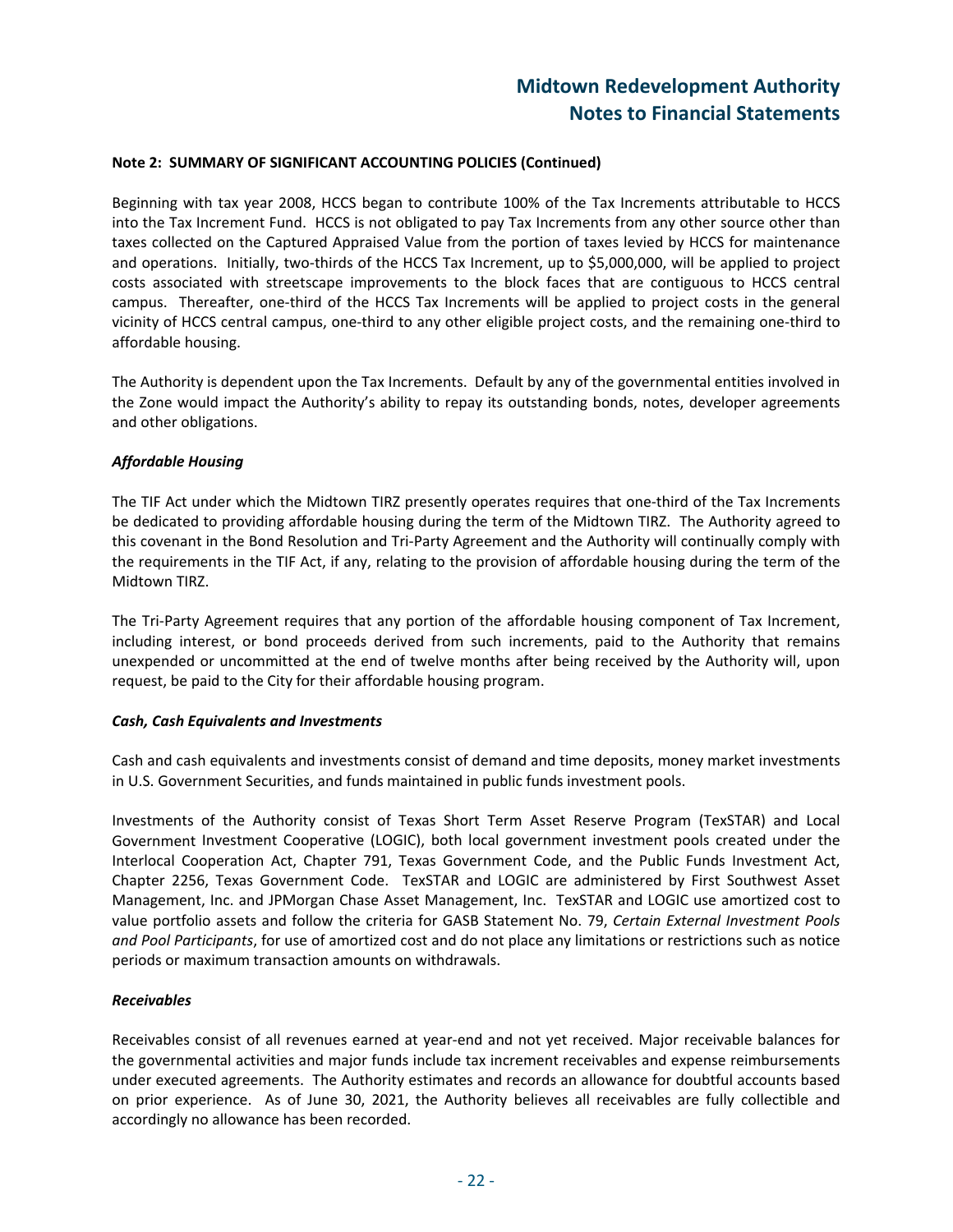### **Note 2: SUMMARY OF SIGNIFICANT ACCOUNTING POLICIES (Continued)**

### *Interfund Transfers*

Interfund receivable and payables arise from interfund transactions and are recorded by all funds affected in the period in which transactions are executed. These receivables and payables are eliminated in the statement of net position.

Transfers are used to move revenues from the fund that statute or budget requires to collect them to the fund that statute or budget requires to expend them and to move unrestricted revenue collected in the general fund to finance various programs accounted for in other funds in accordance with budgetary authorizations and actions of the Board of Directors.

### *Property Held for Resale*

Property held for resale consists of properties that the Authority has acquired for affordable housing and other properties held for future mixed‐use development and are not used in the Authority's operations. The Authority intends to sell, lease or otherwise convey the properties to third parties for future development. Any properties sold, leased or otherwise conveyed by the Authority, related to affordable housing, will have a deed restriction to ensure the properties will be used only for affordable housing.

### *Capital Assets*

In the government‐wide financial statements, capital assets are valued at cost, except for donated assets that are recorded at their acquisition value at the date of donation in accordance with GASB 72, *Fair Value Measurement and Application*.

Depreciation of capital assets is computed and recorded by the straight‐line method. Estimated useful lives of the various classes of depreciable capital assets are as follows: building and improvements, 20 to 50 years; equipment, 3 to 5 years and works of art, 3 to 25 years.

In the fund financial statements, fixed assets used in governmental fund operations are accounted for as capital outlay expenditures of the appropriate governmental fund upon acquisition.

### *Deposit on Contract and Unearned Revenue*

The deposit on contract consists of a down payment received related to the sale of a parking garage that was not consummated before June 30, 2021. In the fund financial statements, unearned revenue also consists of other revenue not considered available as of June 30, 2021.

### *Debt and Related Premiums, Discounts, and Issuance Costs*

Debt consists of tax increment contract revenue bonds, loans with financial institutions, and a loan with a developer.

In the government‐wide financial statements, bond premiums and discounts are deferred and amortized over the life of the bonds using the straight‐line method. Bonds payable are reported net of the applicable bond premium or discount. Debt issuance costs are expensed as incurred.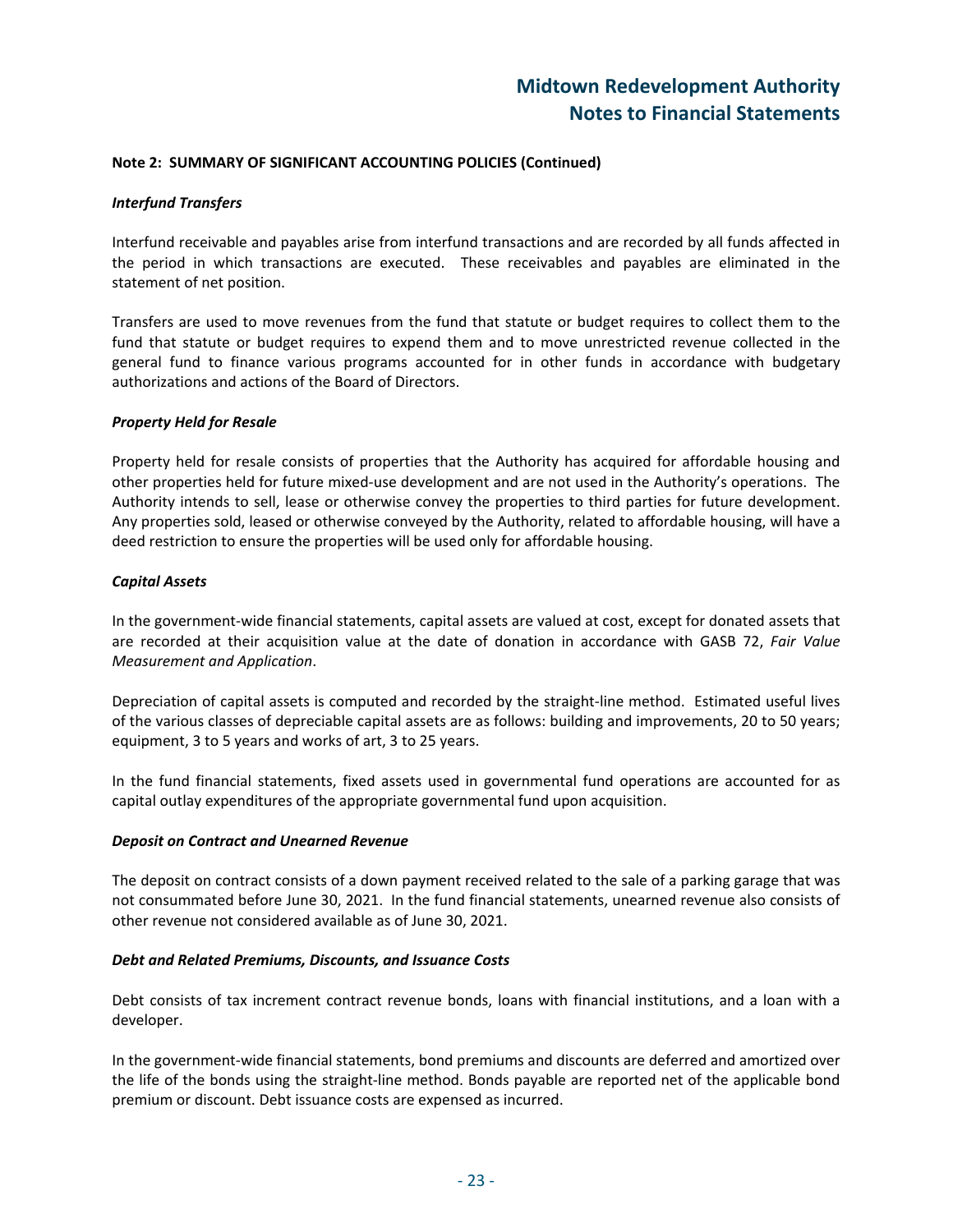### **Note 2: SUMMARY OF SIGNIFICANT ACCOUNTING POLICIES (Continued)**

In governmental fund financial statements, bond premiums, discounts and any debt issuance costs are recognized in the current period. The face amount of the debt is reported as other financing sources. Premiums received on debt issuance are reported as other financing sources while discounts are reported as other financing uses. Issuance costs are reported as debt issuance expenditures.

### *Deferred Inflows of Resources*

In addition to liabilities, the governmental funds balance sheet will sometimes report a separate section for deferred inflows of resources. This separate financial statement element, deferred inflows of resources, represents an acquisition of net position that applies to a future period and so will not be recognized as an inflow of resources (revenue) until that time. The Authority has only one type of item, which arises only under the modified accrual basis of accounting that qualifies for reporting in this category. Accordingly, deferred tax increment revenue is only reported in the governmental funds balance sheet. These amounts are deferred and recognized as an inflow of resources in the period the amounts become available.

### *Federal Income Tax*

The Authority is exempt from Federal income taxes under section 501(a) as an organization described in Section 501(c) 3 of the Internal Revenue Code. Furthermore, the Internal Revenue Service has ruled that the Authority is a publicly-supported organization and is not a private foundation. Under the provisions of Internal Revenue Procedure 95‐48, the Authority is not required to file public information returns on Form 990.

### *Use of Estimates*

The preparation of the Authority's financial statements in conformity with accounting principles generally accepted in the United States of America requires the Authority's management to make estimates and assumptions that affect the amounts of assets and liabilities and disclosure of contingent assets and liabilities at the date of the financial statements and the reported amounts of revenues and expenditures during the reporting period. Actual results could differ from those estimates.

### *Recently Issued Accounting Pronouncements*

In June 2017, the GASB issued Statement No. 87, Leases. The objective of this Statement is to better meet the information needs of financial statement users by improving accounting and financial reporting for leases by governments. This Statement increases the usefulness of governments' financial statements by requiring recognition of certain lease assets and liabilities for leases that previously were classified as operating leases and recognized as inflows of resources or outflows of resources based on the payment provisions of the contract. It establishes a single model for lease accounting based on the foundational principle that leases are financings of the right to use an underlying asset. Under this Statement, a lessee is required to recognize a lease liability and an intangible right-to-use lease asset, and a lessor is required to recognize a lease receivable and a deferred inflow of resources, thereby enhancing the relevance and consistency of information about governments' leasing activities. This statement is effective for the Authority's fiscal year 2022. Management is currently evaluating the requirements of this statement and the impact on reporting.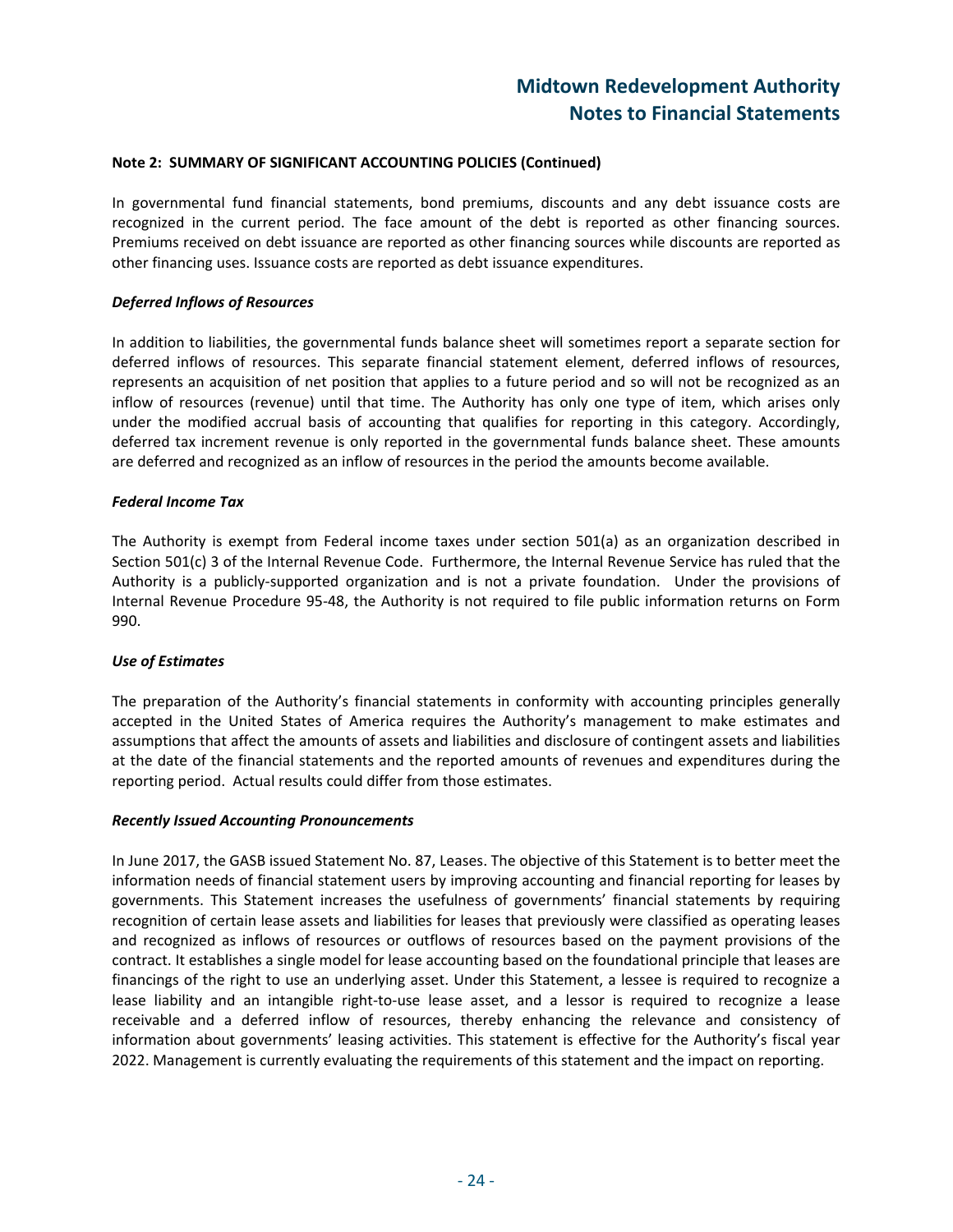#### **Note 3: AUTHORIZED INVESTMENTS**

The Board of Directors has adopted and continues to amend and/or ratify annually a written investment policy regarding the investments of its funds as defined in the Public Funds Investment Act of 1997 (Chapter 2256, Texas Government Code). Such investments include (1) obligations of the United States or its agencies; (2) direct obligations of the State of Texas or its agencies; (3) other obligations, the principal and interest of which are unconditionally guaranteed or insured by or backed by the full faith and credit of the State of Texas or the United States or their respective agencies; (4) certificates of deposit; (5) local government investment pools; and (6) various other items that comply with the Public Funds Investment Act.

#### **Note 4: DEPOSITS AND INVESTMENTS**

Custodial credit risk for deposits with financial institutions is the risk that in the event of a bank failure, the Authority's deposits may not be returned to it. At June 30, 2021, the carrying amount of the Authority's deposits was \$5,776,835 and the bank balances totaled \$7,471,603. The Authority's deposits in excess of FDIC insurance totaling \$4,834,662 were adequately collateralized. Cash deposits totaling \$2,136,941, which approximate fair value, represent money market investments in U.S. Government Securities. In addition, the Authority held \$15,664,783 in investment pools at June 30, 2021, which mature in less than one year and are recorded at amortized cost.

Interest rate risk is the risk that changes in the interest rates will adversely affect the fair value of an investment. In accordance with the Authority's Investment Policy, the Authority limits its exposure to interest rate risk by structuring its portfolio to provide safety and liquidity of funds while maximizing yields for operating funds not immediately needed. The investment policy limits the maximum maturity of any investment to three (3) years.

Concentration of credit risk is the risk of loss attributed to the magnitude of investment in a single issuer. The Authority's investment policy does not limit the amount of funds that may be invested in any authorized investment.

Investments that are obligations of or guaranteed by the U.S. Government do not require disclosure of credit quality. The Authority's investment in the TexSTAR and LOGIC fund is rated AAAm by Standard and Poor's and maintains a weighted average maturity of 60 days or less, with a maximum weighted average maturity of 13 months for any individual security. The Authority considers the investments in TexSTAR and LOGIC to have maturities of less than one year due the fact the share position can usually be redeemed each day at the discretion of the Authority, unless there has been a significant change in value.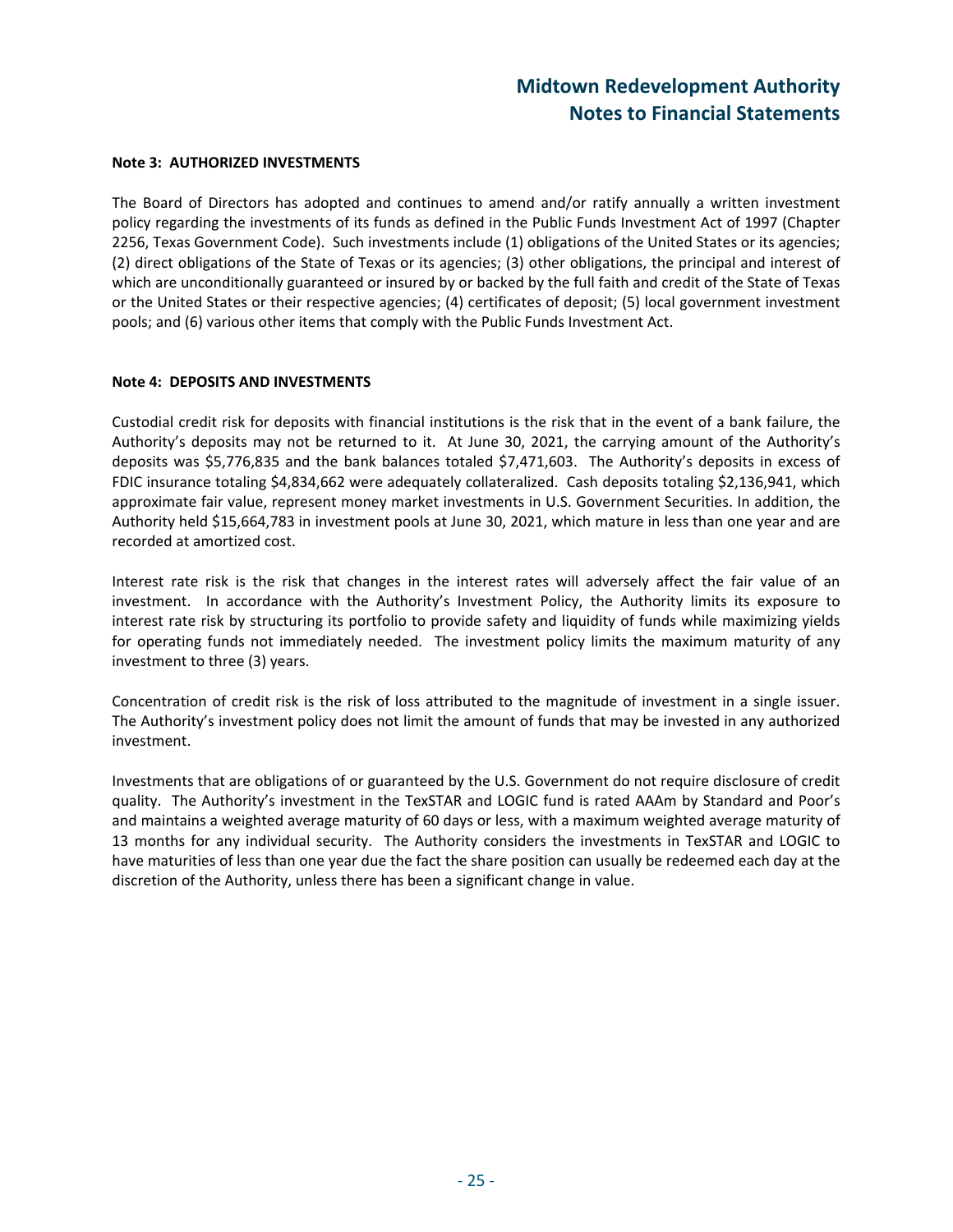### **Note 5: RESTRICTED ASSETS**

Certain amounts of cash, cash equivalents and investments are restricted by revenue bond ordinances or enabling legislation. A summary of these restricted assets at June 30, 2021 are as follows:

|                                   | Cash                     |                  |                  |
|-----------------------------------|--------------------------|------------------|------------------|
|                                   | and Cash                 |                  |                  |
|                                   | Equivalents              | Investments      | Total            |
| <b>Trustee funds</b>              |                          |                  |                  |
| Debt service                      | \$<br>2,088,042          | - \$<br>$\sim$   | \$<br>2,088,042  |
| Debt service reserve fund         | $\overline{\phantom{a}}$ | 7,422,328        | 7,422,328        |
| Project fund                      | $\overline{\phantom{a}}$ | 3,081,426        | 3,081,426        |
| Debt service - Affordable housing | 1,004,401                |                  | 1,004,401        |
| Affordable housing                | 49                       |                  | 49               |
| Total trustee funds               | 3,092,492                | 10,503,754       | 13,596,246       |
| <b>Enabling legislation</b>       |                          |                  |                  |
| Affordable housing                | 345                      | 94,561           | 94,906           |
| Total restricted assets           | \$<br>3,092,837          | 10,598,315<br>Ś. | 13,691,152<br>Ŝ. |

The Authority fully funded the debt service in July 2021 after collection of tax increment receivable outstanding as of June 30, 2021.

#### **Note 6: CAPITAL ASSETS**

Capital asset activity for the year ended June 30, 2021 was as follows:

|                                | Balance             |   |             |      |                   |      |           |                              |    | Balance       |
|--------------------------------|---------------------|---|-------------|------|-------------------|------|-----------|------------------------------|----|---------------|
|                                | at                  |   |             |      |                   |      |           |                              |    | at            |
|                                | July 1, 2020        |   | Additions   |      | Reclassifications |      | Disposals |                              |    | June 30, 2021 |
| Non-depreciable assets         |                     |   |             |      |                   |      |           |                              |    |               |
| Land and improvements          | \$<br>14,944,931 \$ |   |             | - \$ |                   | -\$  |           | $\sim$                       | Ś. | 14,944,931    |
| Construction in process        | 16,819,360          |   | 12,901,376  |      | (29, 720, 736)    |      |           |                              |    |               |
| Depreciable assets             |                     |   |             |      |                   |      |           |                              |    |               |
| Works of art                   | 1,107,027           |   | 30,000      |      |                   |      |           |                              |    | 1,137,027     |
| Buildings and improvements     | 56,570,697          |   | ۰           |      | 29,720,736        |      |           | $\qquad \qquad \blacksquare$ |    | 86,291,433    |
| Equipment                      | 58,378              |   |             |      |                   |      |           |                              |    | 58,378        |
| Total capital assets           | 89,500,393          |   | 12,931,376  |      |                   |      |           |                              |    | 102,431,769   |
| Less: accumulated depreciation | (9,101,024)         |   | (1,972,817) |      |                   |      |           |                              |    | (11,073,841)  |
| <b>Government activities -</b> |                     |   |             |      |                   |      |           |                              |    |               |
| capital assets, net            | \$<br>80,399,369    | S | 10,958,559  | Ŝ    |                   | - \$ |           | $\sim$                       | \$ | 91,357,928    |

All property and equipment purchased by or donated to the Authority shall be the property of the Authority until the Zone is terminated. If the infrastructure is integrated in and used as a part of the City's infrastructure, it may be conveyed to the City.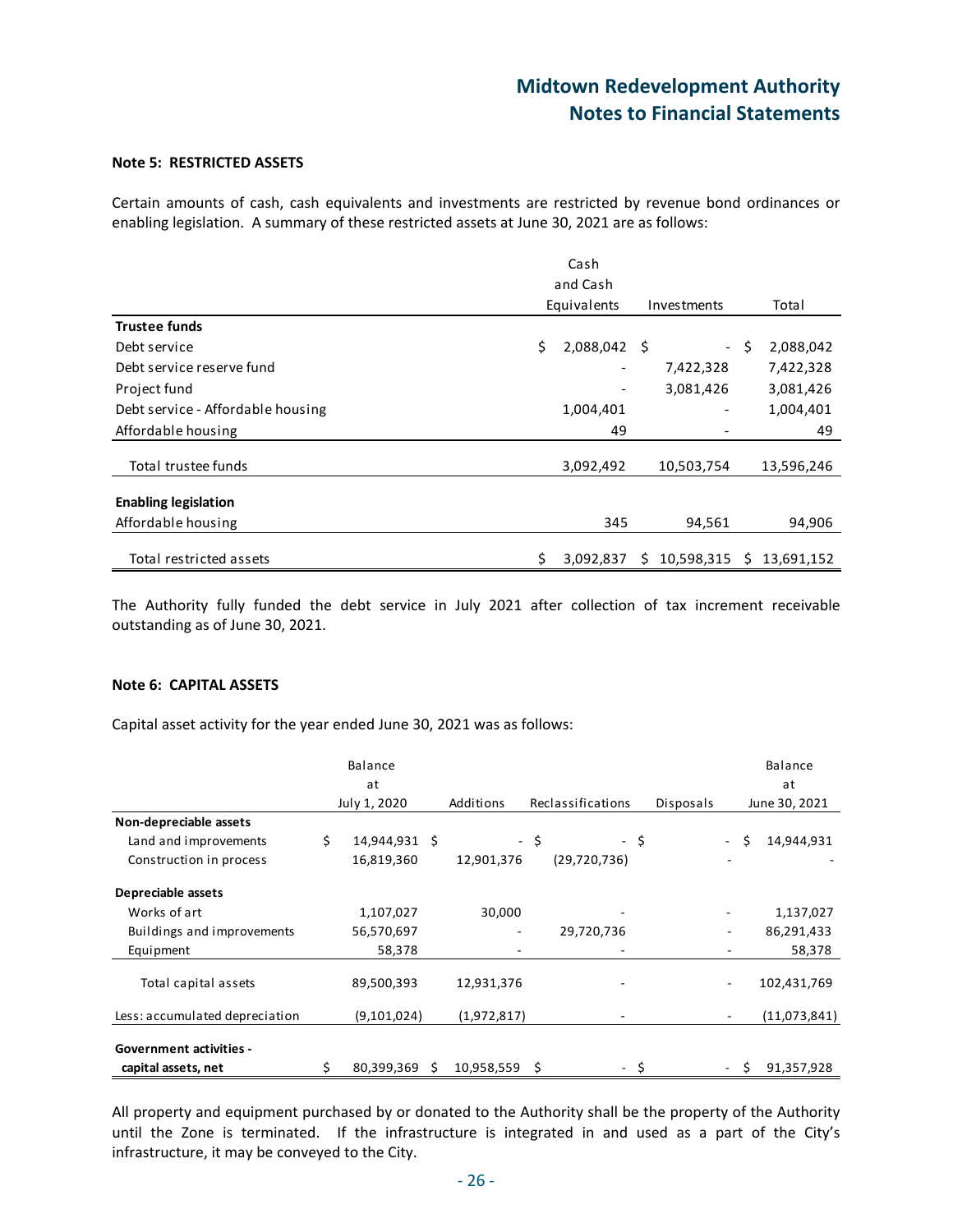### **Note 7: LOANS PAYABLE**

A summary of changes in the Authority's loans payable follows:

| Balance at July 1, 2020         | 19,574,289<br>S. |
|---------------------------------|------------------|
| Additions                       | 3,398,110        |
| Retirements                     | (1,782,553)      |
|                                 |                  |
| Balance at June 30, 2021        | 21,189,846<br>S. |
|                                 |                  |
| Current portion, long-term debt | 2,255,761        |

In November 2013, and amended in March 2017, the Authority entered into a Development Agreement with 2800 Main, L.L.C. (the Developer) for reimbursement of up to \$19 million of eligible project costs related to the Garage Structure for Midtown Park. Commencement of construction began in April 2015 and completion of the project was in December 2017. During the period from the commencement of construction through completion, interest on each developer advance accrued at an interest rate of 4% per annum from the date of the advance and was payable on January 1 and July 1 in accordance with the terms of the agreement. Upon completion of the Garage Structure (December 2017), reimbursement to the Developer began on October 1 of the year following completion and is payable over a period of 13 years. However, as significant principal payments have been made by the Authority, the loan is expected to be paid off in October 2025. The interest rate increased to 7% per annum after the date of completion until full repayment is made on the advance. As of June 30, 2021, the outstanding balance on the loan totaled \$6,424,898.

In September 2013, the Authority refinanced a \$1,843,593 loan with a bank which was originally used to purchase the Houston Museum of African American Culture land and building. This loan was refinanced again in November 2020. The refinanced loan bears interest at 4.0%, requires monthly principal and interest payments totaling \$10,545 and matures in November 2025. The loan is secured by 4807 Caroline Street property. The loan has a due on demand clause. At June 30, 2021, the outstanding balance on the loan totaled \$810,358.

In July 2019, the Authority entered into a \$14 million tax-exempt and taxable loan agreement with a bank to partially fund the construction of the Operations Center. The \$6 million tax-exempt loan bears interest at 79% of LIBOR plus 0.86% per annum and requires quarterly interest payments from October 1, 2019 until July 1, 2022 and quarterly principal and interest payments thereafter until maturity totaling \$75,000, if fully funded by end of loan advance period, as defined in the agreement. The \$8 million taxable loan bears interest at LIBOR plus 1.09% per annum and requires quarterly interest payments from October 1, 2019 until July 1, 2022 and quarterly principal and interest payments thereafter until maturity totaling \$100,000, if fully funded by end of loan advance period, as defined in the agreement. The loan matures on July 15, 2024. This loan agreement required the creation of a loan pledged revenue fund consisting of the estimated debt service due on the loans for the following twelve month period and the estimated amount of unused fees for the following twelve month period. At June 30, 2021, the loan pledged revenue fund totaled \$1,004,401. At June 30, 2021, the combined outstanding balance on the loan totaled \$13,954,590.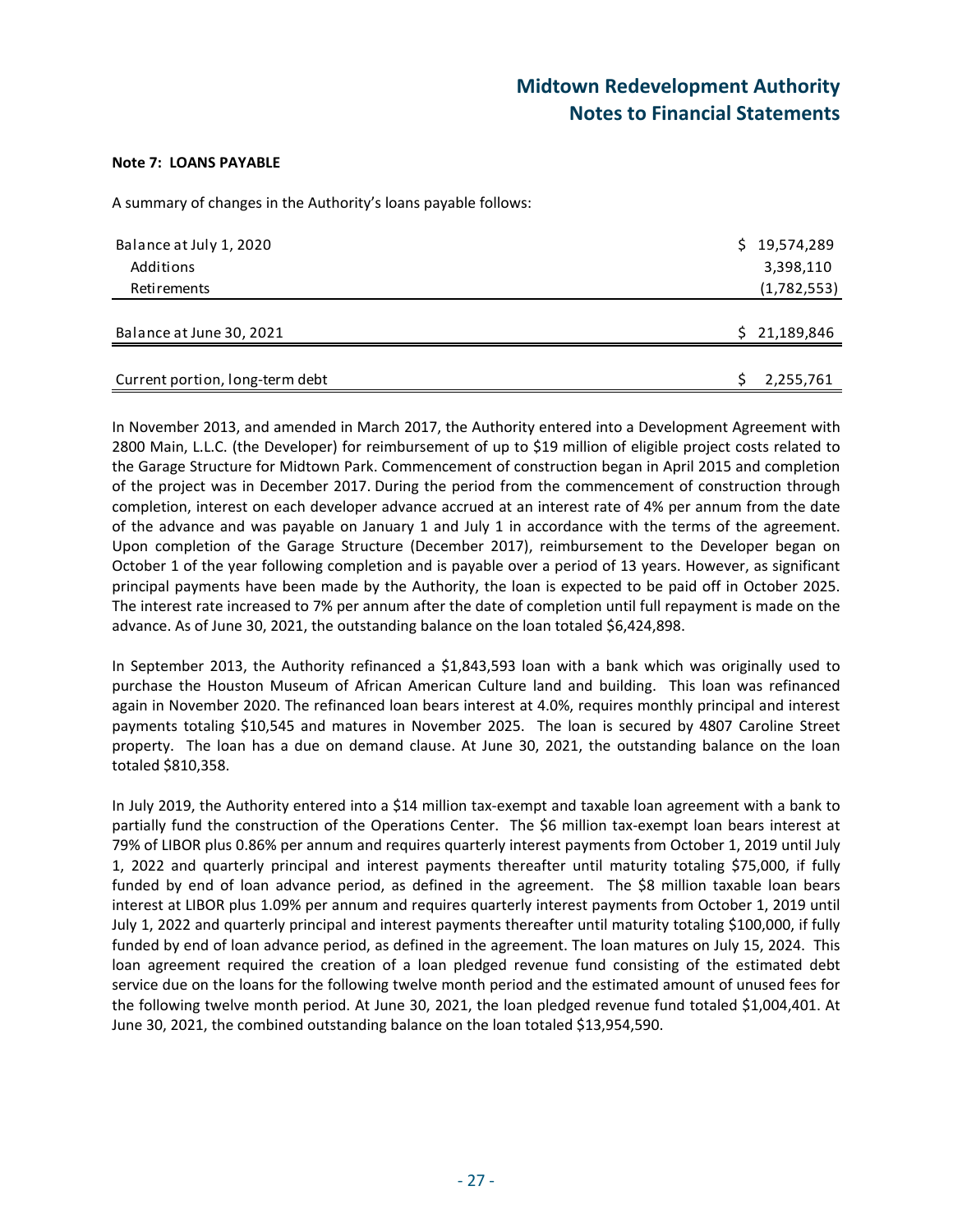### **Note 7: LOANS PAYABLE (Continued)**

Future minimum payments as of June 30 are as follows:

| Fiscal Year |     | Principal    |     | Interest  | Total |            |
|-------------|-----|--------------|-----|-----------|-------|------------|
| 2022        | \$. | 2,255,761    | -\$ | 639,474   | Ś     | 2,895,235  |
| 2023        |     | 2,143,134    |     | 502,637   |       | 2,645,771  |
| 2024        |     | 2,143,134    |     | 393,567   |       | 2,536,701  |
| 2025        |     | 2,143,134    |     | 284,898   |       | 2,428,032  |
| 2026        |     | 1,341,009    |     | 175,306   |       | 1,516,315  |
| 2027-2031   |     | 3,488,648    |     | 534,308   |       | 4,022,956  |
| 2032-2036   |     | 3,488,648    |     | 337,025   |       | 3,825,673  |
| 2037-2041   |     | 3,488,648    |     | 139,742   |       | 3,628,390  |
| 2042        |     | 697,730      |     | 4,274     |       | 702,004    |
| Total       |     | \$21.189.846 | S   | 3.011.231 | S.    | 24.201.077 |
|             |     |              |     |           |       |            |

### **Note 8: TAX INCREMENT CONTRACT REVENUE BONDS**

A summary of changes in tax increment contract revenue bonds follows:

| Balance at July 1, 2020         | Ś | 81,920,000  |
|---------------------------------|---|-------------|
| Additions                       |   |             |
| Retirements                     |   | (3,620,000) |
|                                 |   |             |
| Balance at June 30, 2021        |   | 78,300,000  |
|                                 |   |             |
| Current portion, long-term debt |   | 3,640,000   |

Tax Increment Revenue Bonds at June 30, 2021 consist of the following:

|                                       |    | Outstanding |
|---------------------------------------|----|-------------|
| Date Series Issued                    |    | Balance     |
| 2013                                  | Ś. | 21,975,000  |
| 2015                                  |    | 8,755,000   |
| 2017                                  |    | 36,485,000  |
| 2020                                  |    | 11,085,000  |
|                                       |    |             |
| Total principal payable               |    | 78,300,000  |
| Unamortized premium and discount, net |    | 6,704,225   |
|                                       |    |             |
| Total bonds payable                   | Ś. | 85,004,225  |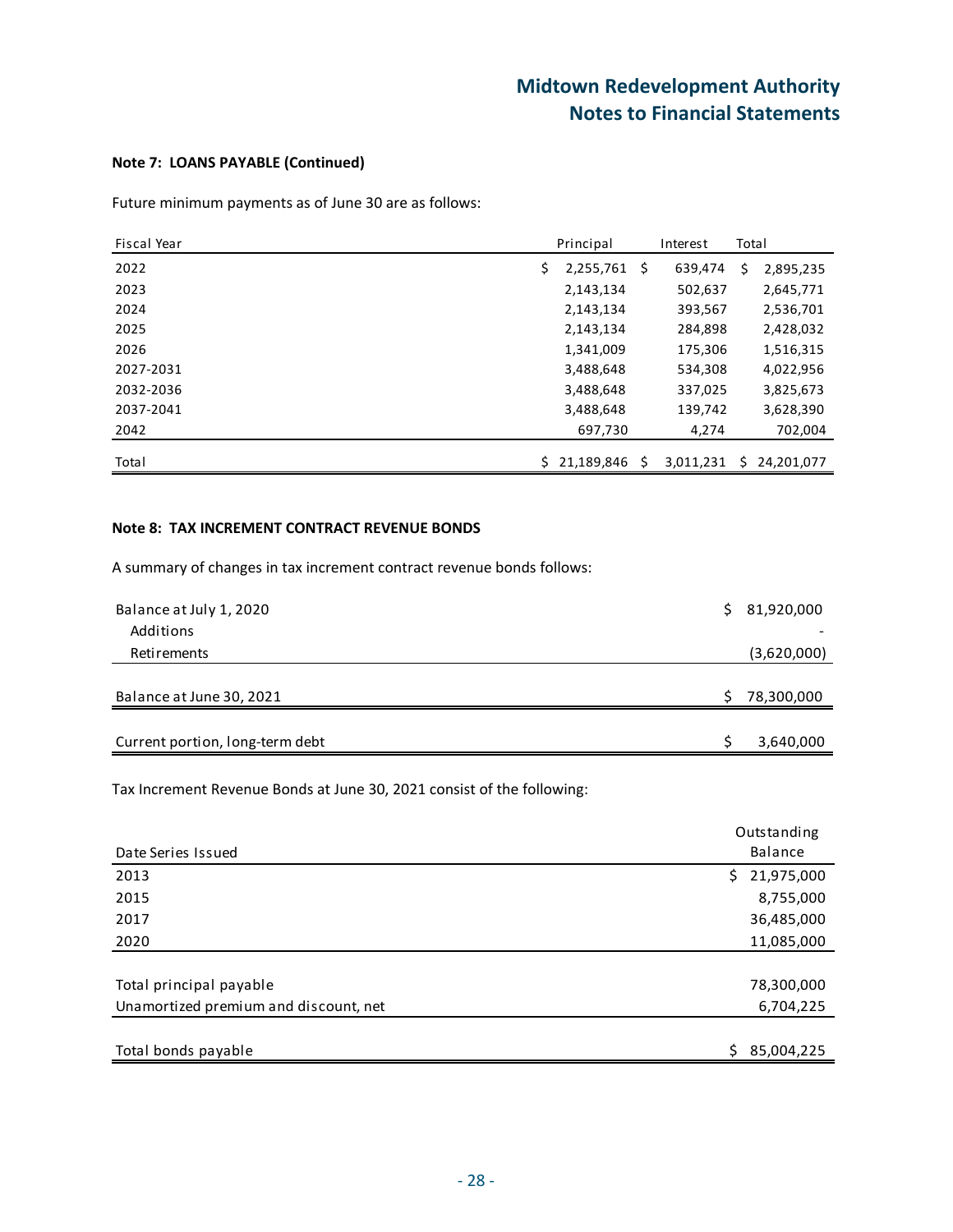### **Note 8: TAX INCREMENT CONTRACT REVENUE BONDS (Continued)**

In November 2013, the Authority issued Tax Increment Contract Revenue and Refunding Bonds Series 2013 (the 2013 Bonds) in the aggregate principal amount of \$32,280,000. The 2013 Bonds mature serially January 1, in each year 2015 through 2033. The 2013 Bonds are callable in whole or in part any date beginning January 1, 2032 at par. The 2013 Bonds bear interest between 2.0% and 5.0% annually and have semi‐annual interest payments due on January 1 and July 1 as follows:

| Fiscal Year | Principal    | Interest |           |    | Total      |  |  |
|-------------|--------------|----------|-----------|----|------------|--|--|
| 2022        | \$<br>50,000 | S        | 1,109,419 | Ş  | 1,159,419  |  |  |
| 2023        | 50,000       |          | 1,107,794 |    | 1,157,794  |  |  |
| 2024        | 25,000       |          | 1,106,044 |    | 1,131,044  |  |  |
| 2025        | 45,000       |          | 1,105,106 |    | 1,150,106  |  |  |
| 2026        | 2,285,000    |          | 1,103,306 |    | 3,388,306  |  |  |
| 2027-2031   | 13,220,000   |          | 3,728,025 |    | 16,948,025 |  |  |
| 2032-2033   | 6,300,000    |          | 476,500   |    | 6,776,500  |  |  |
|             |              |          |           |    |            |  |  |
| Total       | \$21,975,000 | Ŝ.       | 9,736,194 | Ś. | 31,711,194 |  |  |

In January 2015, the Authority issued Tax Increment Contract Revenue Refunding Bonds Series 2015 (the 2015 Bonds) in the aggregate principal amount of \$13,705,000. The refunding was undertaken to refund the Tax Increment Contract Revenue Bonds Series 2005 (Series 2005) that was partially refunded with Series 2013 bonds as of June 30, 2014. Debt service on the refunded bonds of Series 2005 was paid in full on January 2, 2015. The Authority achieved a cash flow savings and an economic gain of \$1,332,618 as a result of the refunding.

The 2015 Bonds mature serially January 1, in each year 2016 through 2025. The 2015 Bonds are callable in whole or in part any date beginning January 1, 2025 at par.

The 2015 Bonds bear interest between 2.0% and 5.0% annually and have semi‐annual interest payments due on January 1 and July 1 as follows:

| Fiscal Year | Principal |           |  | Interest  | Total |           |  |
|-------------|-----------|-----------|--|-----------|-------|-----------|--|
| 2022        |           | 1,120,000 |  | 336,638   |       | 1,456,638 |  |
| 2023        |           | 2,455,000 |  | 314,238   |       | 2,769,238 |  |
| 2024        |           | 2,535,000 |  | 259,000   |       | 2,794,000 |  |
| 2025        |           | 2,645,000 |  | 132,250   |       | 2,777,250 |  |
|             |           |           |  |           |       |           |  |
| Total       |           | 8,755,000 |  | 1,042,126 | S.    | 9,797,126 |  |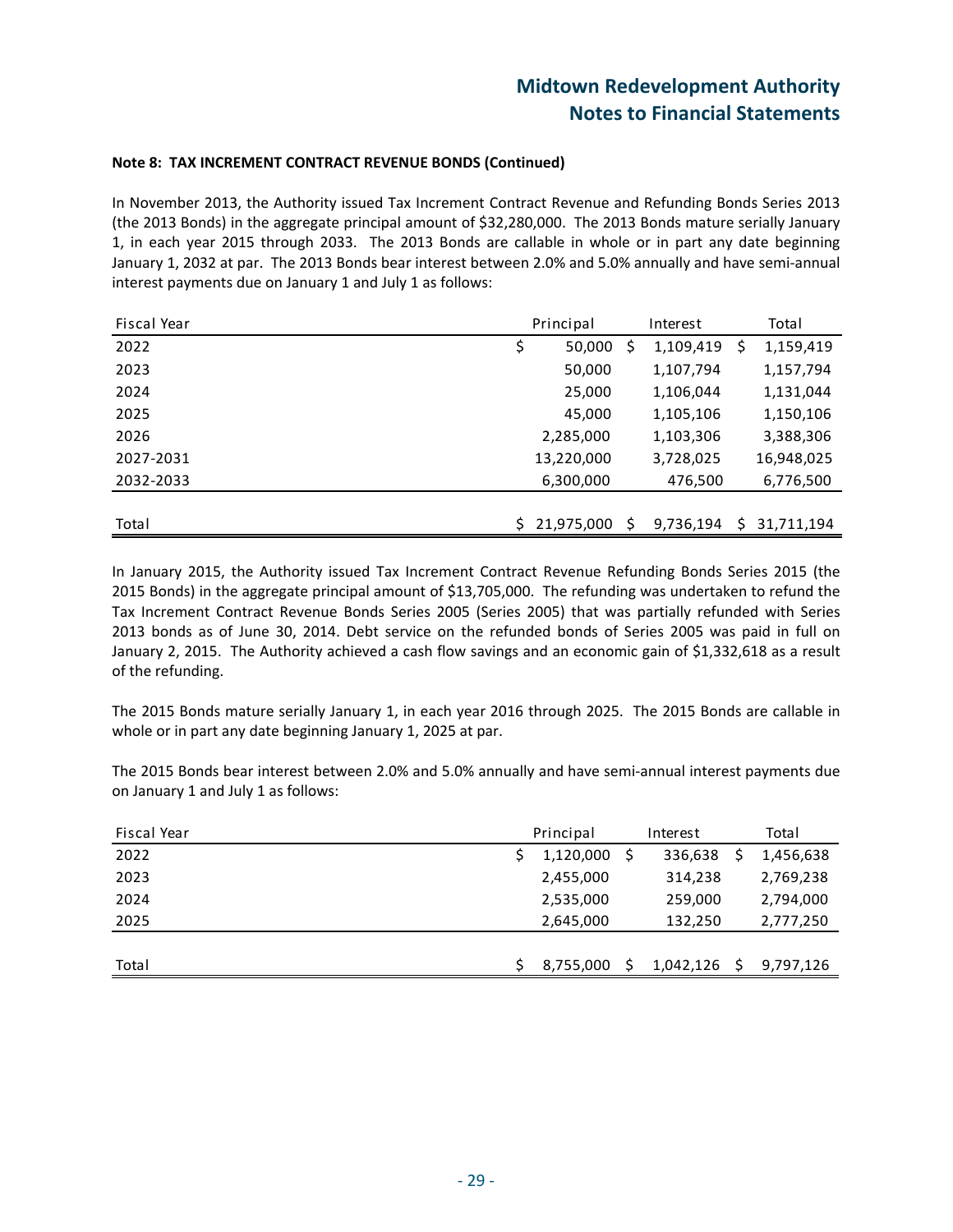### **Note 8: TAX INCREMENT CONTRACT REVENUE BONDS (Continued)**

In January 2017, the Authority issued Tax Increment Contract Revenue Refunding Bonds Series 2017 (the 2017 Bonds) in the aggregate principal amount of \$39,310,000. The refunding was undertaken to obtain new money and partially refund the Tax Increment Contract Revenue Bonds Series 2011 (Series 2011). The Authority achieved a cash flow savings and an economic gain of \$42,201 as a result of the refunding.

The 2017 Bonds mature serially January 1, in each year 2018 through 2038. The 2017 Bonds are callable in whole or in part any date beginning January 1, 2034 at par. The 2017 Bonds bear interest between 3.0% and 5.0% annually and have semi-annual interest payments due on January 1 and July 1 as follows:

| Fiscal Year | Principal<br>Interest |            |    |            |    | Total      |
|-------------|-----------------------|------------|----|------------|----|------------|
| 2022        | \$                    | 600,000    | \$ | 1,790,875  | S  | 2,390,875  |
| 2023        |                       | 630,000    |    | 1,760,875  |    | 2,390,875  |
| 2024        |                       | 665,000    |    | 1,729,375  |    | 2,394,375  |
| 2025        |                       | 695,000    |    | 1,696,125  |    | 2,391,125  |
| 2026        |                       | 1,270,000  |    | 1,661,375  |    | 2,931,375  |
| 2027-2031   |                       | 2,350,000  |    | 7,778,675  |    | 10,128,675 |
| 2032-2036   |                       | 17,735,000 |    | 6,550,700  |    | 24,285,700 |
| 2037-2038   |                       | 12,540,000 |    | 948,250    |    | 13,488,250 |
|             |                       |            |    |            |    |            |
| Total       |                       | 36,485,000 | Ś. | 23,916,250 | Ŝ. | 60,401,250 |

In March 2020, the Authority issued Tax Increment Contract Revenue Refunding Bonds Series 2020 (the 2020 Bonds) in the aggregate principal amount of \$11,085,000. The refunding was undertaken to partially refund the Tax Increment Contract Revenue Bonds Series 2011 (Series 2011). The Authority achieved a cash flow savings and an economic gain of \$2,245,644 as a result of the refunding.

The 2020 Bonds mature serially January 1, in each year 2022 through 2033. The 2020 Bonds are callable in whole or in part any date beginning January 1, 2030 at par.

The 2020 Bonds bear interest between 3.0% and 5.0% annually and have semi‐annual interest payments due on January 1 and July 1 as follows:

| Fiscal Year | Principal<br>Interest |            |   | Total     |    |            |
|-------------|-----------------------|------------|---|-----------|----|------------|
| 2022        | \$                    | 1,870,000  | Ş | 513,800   | S  | 2,383,800  |
| 2023        |                       | 650,000    |   | 420,300   |    | 1,070,300  |
| 2024        |                       | 685,000    |   | 387,800   |    | 1,072,800  |
| 2025        |                       | 715,000    |   | 353,550   |    | 1,068,550  |
| 2026        |                       | 755,000    |   | 317,800   |    | 1,072,800  |
| 2027-2031   |                       | 4,370,000  |   | 985,000   |    | 5,355,000  |
| 2032-2033   |                       | 2,040,000  |   | 102,400   |    | 2,142,400  |
|             |                       |            |   |           |    |            |
| Total       |                       | 11,085,000 | S | 3,080,650 | S. | 14,165,650 |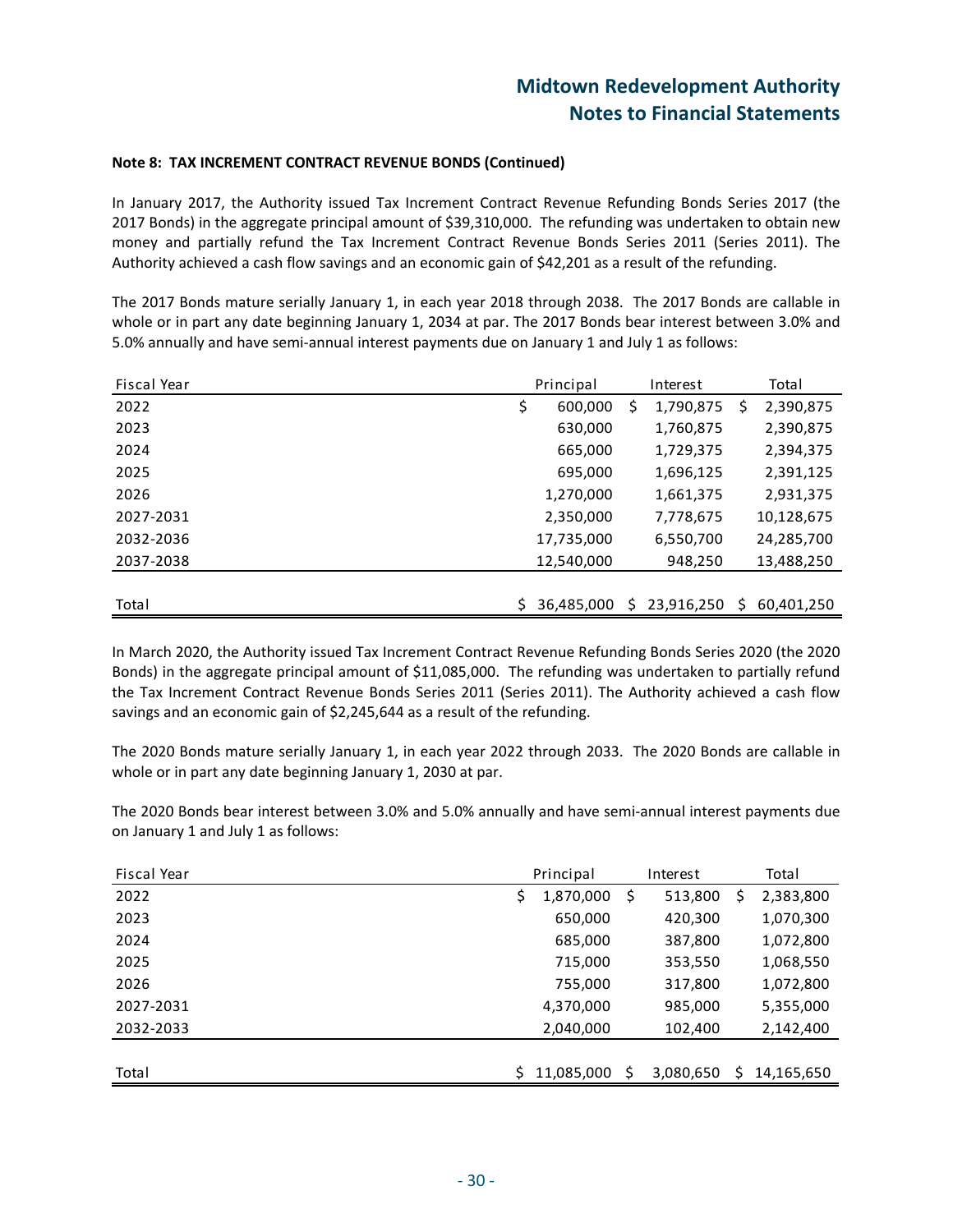### **Note 9: FUND BALANCES – GOVERNMENTAL FUNDS**

As of June 30, 2021, fund balances of the governmental funds are classified as follows:

|                            |                          |    | Infrastructure |     | Capital   | Affordable                      | Debt                     |    |            |
|----------------------------|--------------------------|----|----------------|-----|-----------|---------------------------------|--------------------------|----|------------|
|                            | General                  |    | and Project    |     | Projects  | Housing                         | Service                  |    |            |
|                            | Fund                     |    | Fund           |     | Fund      | Fund                            | Fund                     |    | Total      |
| Nonspendable               |                          |    |                |     |           |                                 |                          |    |            |
| Property held for resale   | \$<br>$\sim$             | \$ | $\sim$         | \$  | $\sim$    | $$44,185,785$ \$                | $\overline{\phantom{a}}$ | Ś. | 44,185,785 |
| <b>Restricted for</b>      |                          |    |                |     |           |                                 |                          |    |            |
| Capital projects           |                          |    |                |     | 3,081,426 |                                 | $\overline{\phantom{a}}$ |    | 3,081,426  |
| Affordable housing         |                          |    |                |     |           | 3,222,659                       |                          |    | 3,222,659  |
| Debt service               |                          |    |                |     |           | $\overline{\phantom{a}}$        | 14,812,866               |    | 14,812,866 |
| <b>Committed to</b>        |                          |    |                |     |           |                                 |                          |    |            |
| Loan payments              | 95,607                   |    |                |     |           |                                 |                          |    | 95,607     |
| Streetscapes and gateways  | $\overline{\phantom{a}}$ |    | 1,075,346      |     |           |                                 | $\overline{\phantom{a}}$ |    | 1,075,346  |
| Parks                      |                          |    | 583,030        |     |           |                                 |                          |    | 583,030    |
| Developer agreement        |                          |    | 1,656,715      |     |           |                                 |                          |    | 1,656,715  |
| Assigned to                |                          |    |                |     |           |                                 |                          |    |            |
| FY2022 CIP plan and budget | 4,777,900                |    | 7,870,136      |     |           |                                 | $\overline{\phantom{a}}$ |    | 12,648,036 |
|                            |                          |    |                |     |           |                                 |                          |    |            |
| <b>Total fund balances</b> | \$<br>4,873,507          | S  | 11,185,227     | \$. | 3,081,426 | $$47,408,444 \t$14,812,866 \t$$ |                          |    | 81,361,470 |

#### **Note 10: TAX INCREMENT SUMMARY**

The Authority's tax increment revenue for the year ended June 30, 2021, as reflected in the Statement of Activities was received from the following Participants:

|                                                  | Gross            |             | <b>Net</b>                |
|--------------------------------------------------|------------------|-------------|---------------------------|
|                                                  | Increment        | Transfers   | Increment                 |
|                                                  |                  |             |                           |
| City of Houston                                  | $$12,255,159$ \$ |             | $(612,758)$ \$ 11,642,401 |
| Houston Independent School                       |                  |             |                           |
| District (Tax Year 2019 Set Aside)               | 5,011,762        | (3,341,175) | 1,670,587                 |
| Houston Independent School District              | 13,281,615       | (2,904,605) | 10,377,010                |
| Houston Community College System (Tax Year 2020) | 1,737,763        | (25,000)    | 1,712,763                 |
|                                                  |                  |             |                           |
| Total tax increments                             | 32,286,299       | (6,883,538) | 25,402,761<br>S           |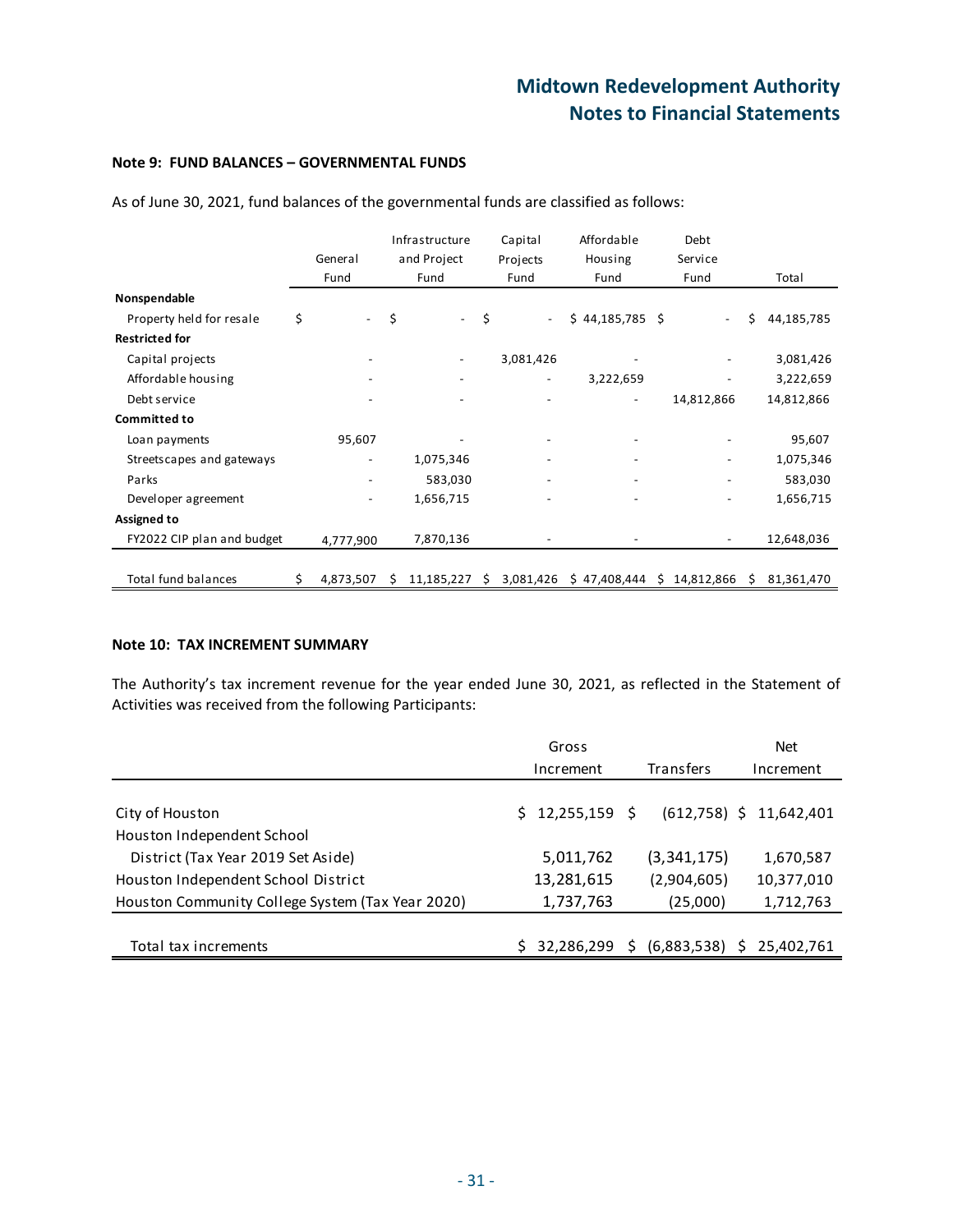### **Note 10: TAX INCREMENT SUMMARY (Continued)**

The Authority's tax increment revenue for the year ended June 30, 2021, as reflected in the governmental funds, was received from the following Participants:

|                                                  | Gross            |                   | <b>Net</b>                |
|--------------------------------------------------|------------------|-------------------|---------------------------|
|                                                  | Increment        | <b>Transfers</b>  | Increment                 |
|                                                  |                  |                   |                           |
| City of Houston                                  | $$12,255,159$ \$ |                   | $(612,758)$ \$ 11,642,401 |
| Houston Independent School                       |                  |                   |                           |
| District (Tax Year 2019 Set Aside)               | 5,011,762        | (3,341,175)       | 1,670,587                 |
| Houston Independent School District              | 13,281,615       | (2,904,605)       | 10,377,010                |
| Houston Community College System (Tax Year 2019) | 1,603,091        | (25,000)          | 1,578,091                 |
|                                                  |                  |                   |                           |
| Total tax increments                             | 32.151.627       | (6,883,538)<br>S. | 25.268.089<br>S.          |

### **Note 11: RISK MANAGEMENT**

The Authority is exposed to various risks of loss related to torts, theft of, damage to, and destruction of assets; errors and omissions; personal injuries; and natural disasters. The risk of loss is covered by commercial insurance. There have been no significant reductions in insurance coverage and no settlements.

### **Note 12: RELATED PARTIES**

The Authority has an administrative contract with the District whereby the Authority provides administrative and management services to the District (see Note 13). The District and the Authority share the same Executive Director. The Authority provided services to the District amounting to approximately \$678,000 for the year ended June 30, 2021. At June 30, 2021, approximately \$145,000 was due to the Authority under this contract and is included in other receivables in the accompanying basic financial statements.

The Authority's Executive Director and Board Chairman are also members of the Midtown Improvement and Development Corporation (MIDCorp) Board of Directors. The Authority provides administrative and management services to MIDCorp under an administrative contract similar to that of the District. The Authority incurred approximately \$628,000 for the year ended June 30, 2021 related to the cost of MIDCorp's personnel and services provided to MIDCorp. These costs are included in T‐0207 Operating of Zone and Project Facilities capital project. In addition, the Authority provides funding to MIDCorp annually based on executed operating agreements. (See Note 13).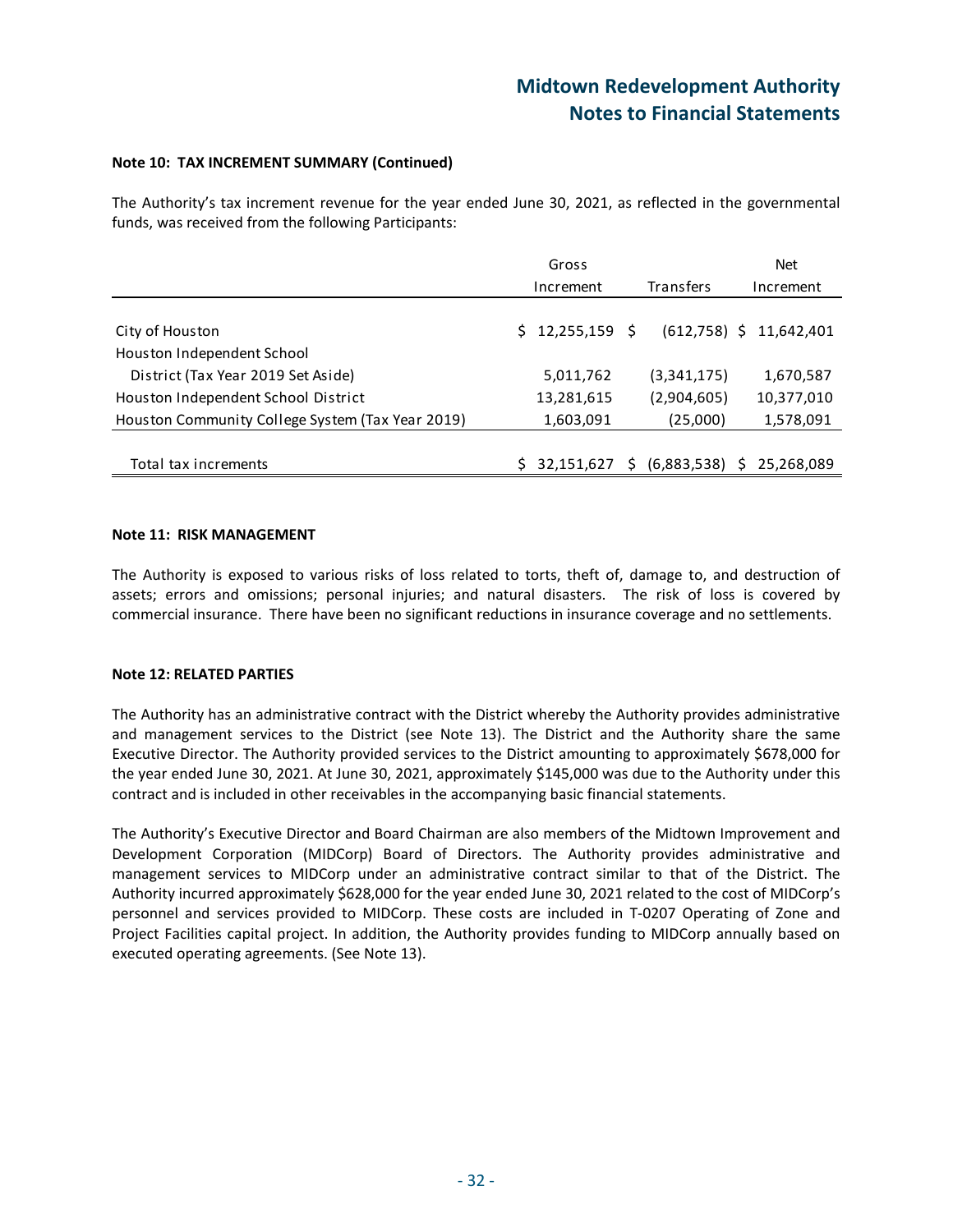### **Note 13: COMMITMENTS AND CONTINGENCIES**

### *Houston Technology Center Lease Agreement*

The Authority and Technology & Entrepreneurship Center of Houston, Inc., a Texas non‐profit corporation, d/b/a Houston Technology Center (HTC) entered into a lease agreement in June 2006 related to the 402 and 410 Pierce Street Buildings. The lease agreement was an extension and entire restatement of the original lease agreement entered into in July 2001 between these same parties. The lease commencement date for the 410 Pierce Street building was June 1, 2002 and the lease commencement date for the 402 Pierce Street building was August 16, 2006. The lease agreement expires in August 2026.

Under the lease agreement, HTC will pay a base rent of \$1 per year to the Authority. In addition, HTC is required to pay annual performance rent, subject to certain limitations and considerations as defined in the lease agreement. If HTC does not have sufficient positive cash flow for the completed lease year, then the performance rent due will be accrued. Performance rent that accrues will not bear interest. The following maximum performance rent is payable under the lease agreement.

| Lease Year | Maximum Annual<br>Performance Rent |
|------------|------------------------------------|
| 1          | \$74,250                           |
| $2 - 10$   | \$100,000 / year                   |
| $11 - 20$  | \$150,000 / year                   |

When the lease expires or if HTC ceases to operate as the "Houston Technology Center", any accrued, but unpaid, performance rent due to the Authority shall be forgiven. Due to these stipulations, no performance rent has been accrued as of June 30, 2021. HTC remitted \$0 in performance rent to the Authority during fiscal year 2021.

### *Houston Museum of African American Culture*

During fiscal year 2011, the Authority entered into an agreement with HMAAC (or the Museum) to purchase the land and building of the Museum and then lease back the property for an original term of three years. The agreement was amended in October 2012 and again in September 2013. The lease term has been extended through November 2020 and, beginning July 1, 2014, HMAAC is required to make monthly rent payments of \$13,700. Under the terms of the agreement, HMAAC has the option to purchase the property during the lease term at the amount equal to the outstanding principal and any accrued but unpaid interest on the Authority's loan for the property. HMAAC continues to occupy the property pursuant to the terms of the amended agreement; however no rental payments have been received by the Authority.

### *Construction Contracts and Consultant Agreements*

Engineering and construction contracts relating to construction‐in‐progress and other capital projects aggregated approximately \$3.4 million. These contracts will be paid in future period as work is performed. Payment will be made with proceeds from past bond issues, bank loans, operating reserves, and Federal grants to be received. In addition, the Authority enters into agreements with various consultants to provide professional services each year.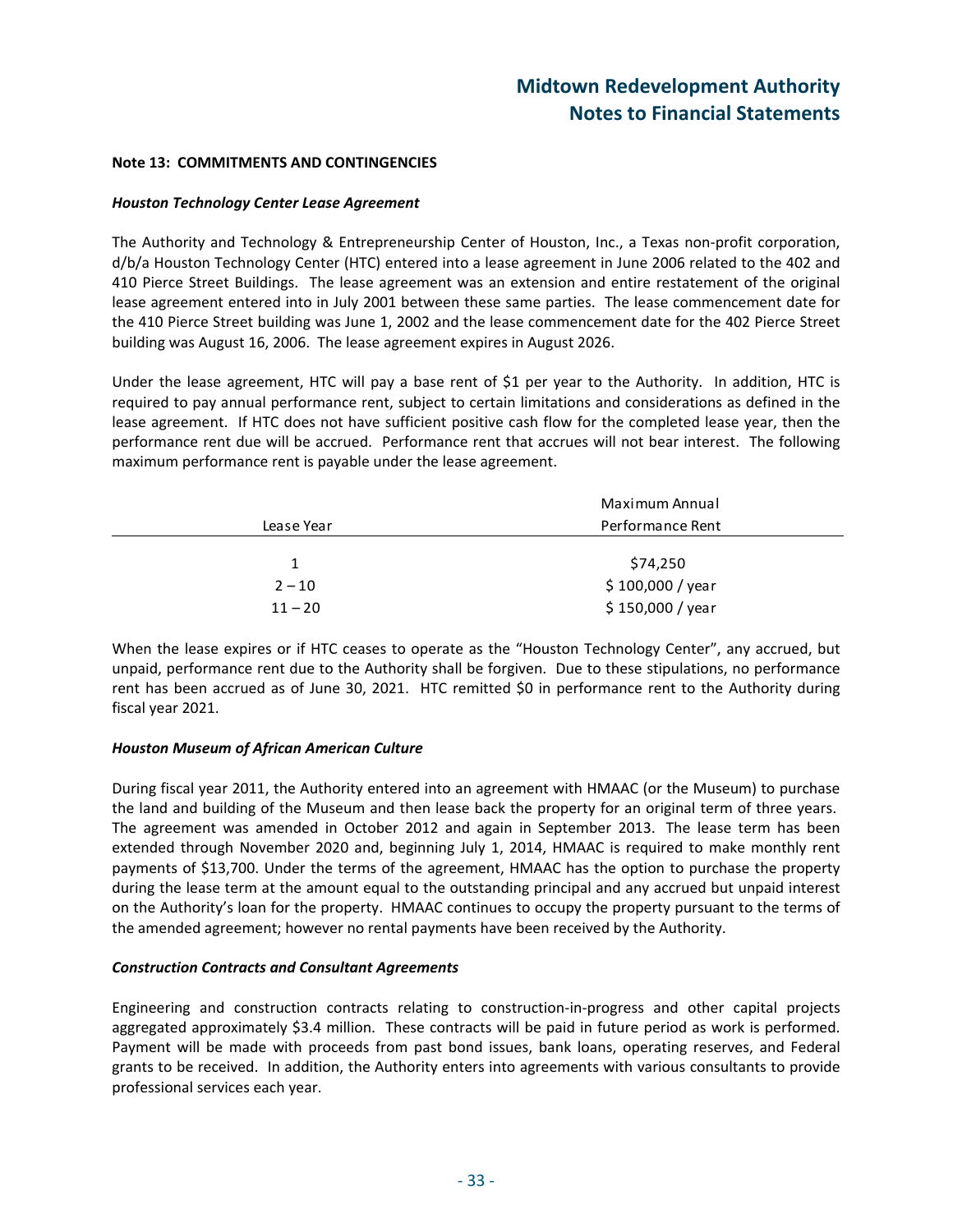### **Note 13: COMMITMENTS AND CONTINGENCIES (Continued)**

### *Affordable Housing Operations Campus*

The Affordable Housing Operations Campus (Operations Center) which consists of a 5‐story building (Operations Campus), a 20‐unit multi‐family affordable housing development (Housing Development) and a parking garage was completed as of June 30, 2021. The project costs were incurred by the Authority through direct payment to vendors. The Authority was responsible for 80% of the project costs. Reimbursement for the remaining 20% of the project costs will be obtained from the sale of the parking garage to Old Spanish Trail/Almeda Corridors Redevelopment Authority (OSTAC) for which a \$3,000,00 down payment was received during 2021. This down payment is recorded as deposit on contract in the accompanying financial statements until the sale lease back agreement is finalized and executed.

Effective April 2021, the Authority as owner and CCPPI as operator entered into a management agreement with NAI Partners to manage the Operations Campus. The Authority will be charged a management fee equal to the greater of 3% of gross revenue, as defined in the agreement, or \$3,500 per month for the term of this agreement. The management fee is adjusted to \$1,750 per month during the period where there are no tenants occupying the office building. In addition, the Authority is obligated to reimburse NAI Partners certain expenses as outlined in the initial management services proposal or the approved annual budget thereafter. This agreement expires on March 31, 2023 and shall be automatically renewed on an annual basis thereafter unless terminated by the Authority or NAI Partners.

Effective February 2021, the Authority entered into a management agreement with StressFree Property Solutions to manage and lease the Housing Development. The Authority will be charged a management fee of \$1,200 per month for the term of this agreement. In addition, the Authority will be charged a leasing fee for new tenants that will range from 50% to 75% of the base rent and a renewal fee for renewed tenants of \$250. This agreement expires on February 28, 2022 and shall be automatically renewed on a monthly basis thereafter unless terminated by the Authority or StressFree Property Solutions.

### *The Center for Civic and Public Policy Improvement Agreement*

In July 2018, the Authority entered into an Initiative Services Agreement with The Center for Civic and Public Policy Improvement (CCPPI) for the coordination, implementation and administration of a comprehensive plan to address the development of affordable housing in the target area, as defined in the Agreement (Affordable Housing Plan). In January 2021, an Amended and Restated Affordable Housing Initiative Services Agreement with CCPPI was approved by the Authority's Board for the continuation of services. The Agreement provides for a three (3) year extension with an increased scope of services and increased performance metrics and reporting requirements. In consideration of the services to be performed by CCPPPI, the Authority will pay \$1,234,000; \$1,373,500 and \$714,500 in fiscal years 2022; 2023 and 2024, respectively.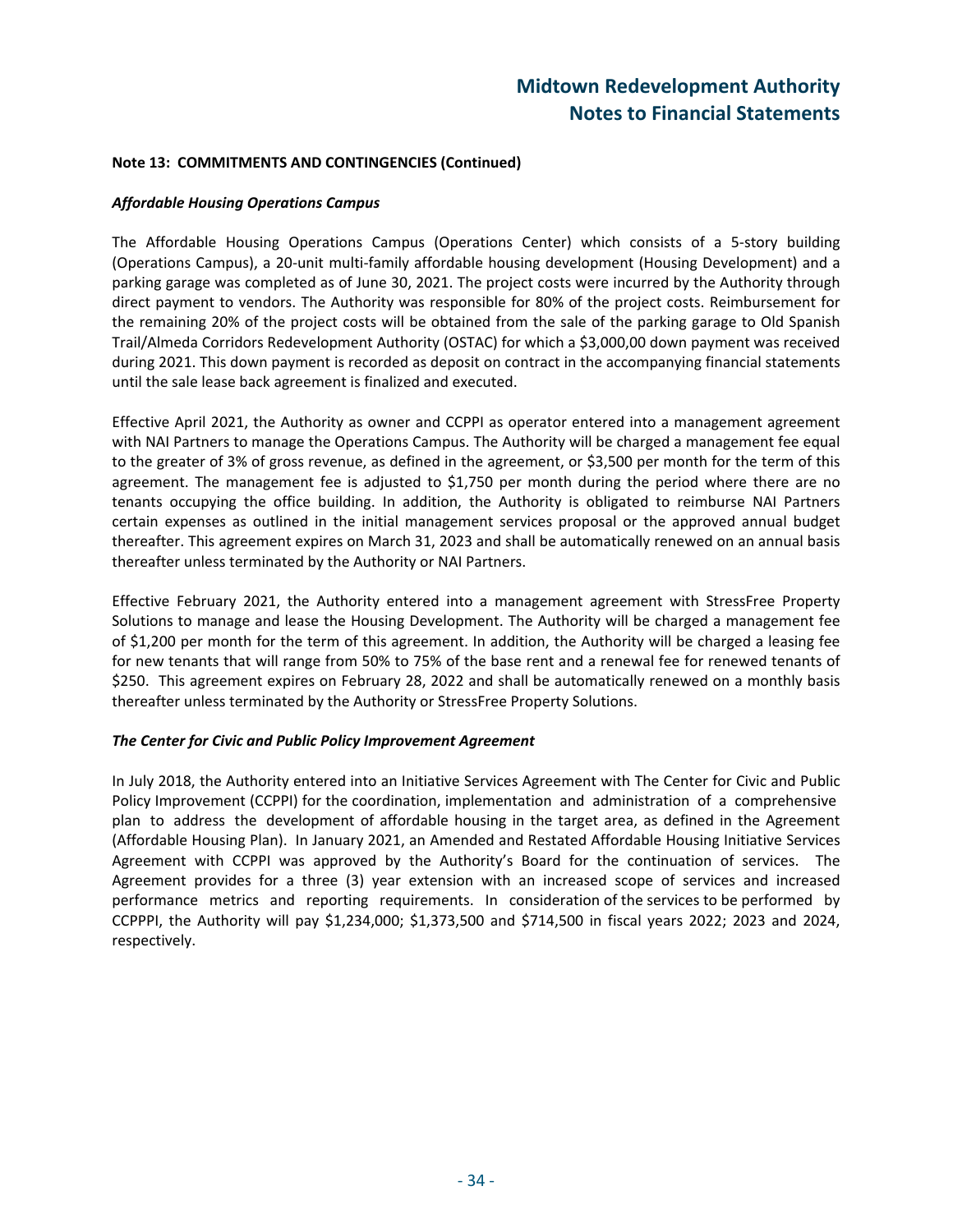### **Note 13: COMMITMENTS AND CONTINGENCIES (Continued)**

### *Pearl Midtown ROW and Pearl Rosemont ROW Development Agreements*

In 2017, the Authority entered into a Development Agreement with Pearl Residences at Midtown Owner, LLC. (Pearl Residences) for reimbursement of up to \$3.8 million of eligible project costs related to the Pearl Midtown ROW project. This agreement was executed contemporaneously with a development agreement entered into by the Authority with Helena – Dew Holdings, LLC (Helena ‐ Dew) for reimbursement of up to \$1.4 million of eligible project costs related to the Pearl Rosemont ROW project. Reimbursement to each developer, Pearl Residences and Helena – Dew, will occur over 9 years from available tax increments, as defined in the agreement. Reimbursement commences after completion of the project and execution of a maintenance agreement. As the Pearl Midtown ROW project was completed in October 2019 and the maintenance agreement was executed in February 2020, the reimbursement related to the Pearl Midtown ROW project commenced in fiscal year 2021 with a payment of \$466,694 which is included in accounts payable as of June 30, 2021 in the accompanying financial statements.

#### *"The Midtown" Development Agreement*

In 2018, the Authority entered into a Development Agreement with Caydon Houston Property, LP. (Caydon) for reimbursement of up to \$5.2 million of eligible project costs related to the underground duct bank infrastructure and certain public infrastructure and improvements in connection with "The Midtown" development. Reimbursement to Caydon will occur over 8 years from available tax increments, as defined in the agreement. Reimbursement commences after completion of the project and execution of a maintenance agreement. "The Midtown" development project was completed in December 2019. The final determination of the value of the eligible project costs for reimbursement, totaling \$3,355,519, and the required maintenance agreement were executed subsequent to year end. Annual reimbursement from available tax increment will commence in fiscal year 2022 and are due by November 1 of each year during the term of the agreement.

### *Administrative Agreement*

The Authority has a memorandum of understanding with Fourth Ward Redevelopment Authority (Fourth Ward) and Midtown Management District (the District) whereby the Authority provides office space, certain equipment and certain staff services to Fourth Ward and the District. The Authority invoices these entities on a quarterly basis for reimbursement of costs incurred under the agreements. The District and the Authority share the same executive director.

#### *Midtown Improvement and Development Corporation*

The Authority and MIDCorp entered into an operating agreement effective July 1, 2015. Under this agreement, MIDCorp will operate, manage, maintain and preserve the Park Facilities pursuant to the terms of the agreement. The Park Facilities include Bagby Park, Midtown Park and the parking facility under Midtown Park. The term of the agreement is 40 years with automatic renewal and extension for two consecutive 20 year periods. Under the agreement, the Authority will pay an annual maintenance fee of \$250,000 per year for the first two years, then in each year thereafter, an amount not to exceed \$500,000 based on MIDCorp' s annual operating budget. In addition, the Authority will pay \$50,000 per year for 10 years to be applied to the Renewal and Replacement Fund.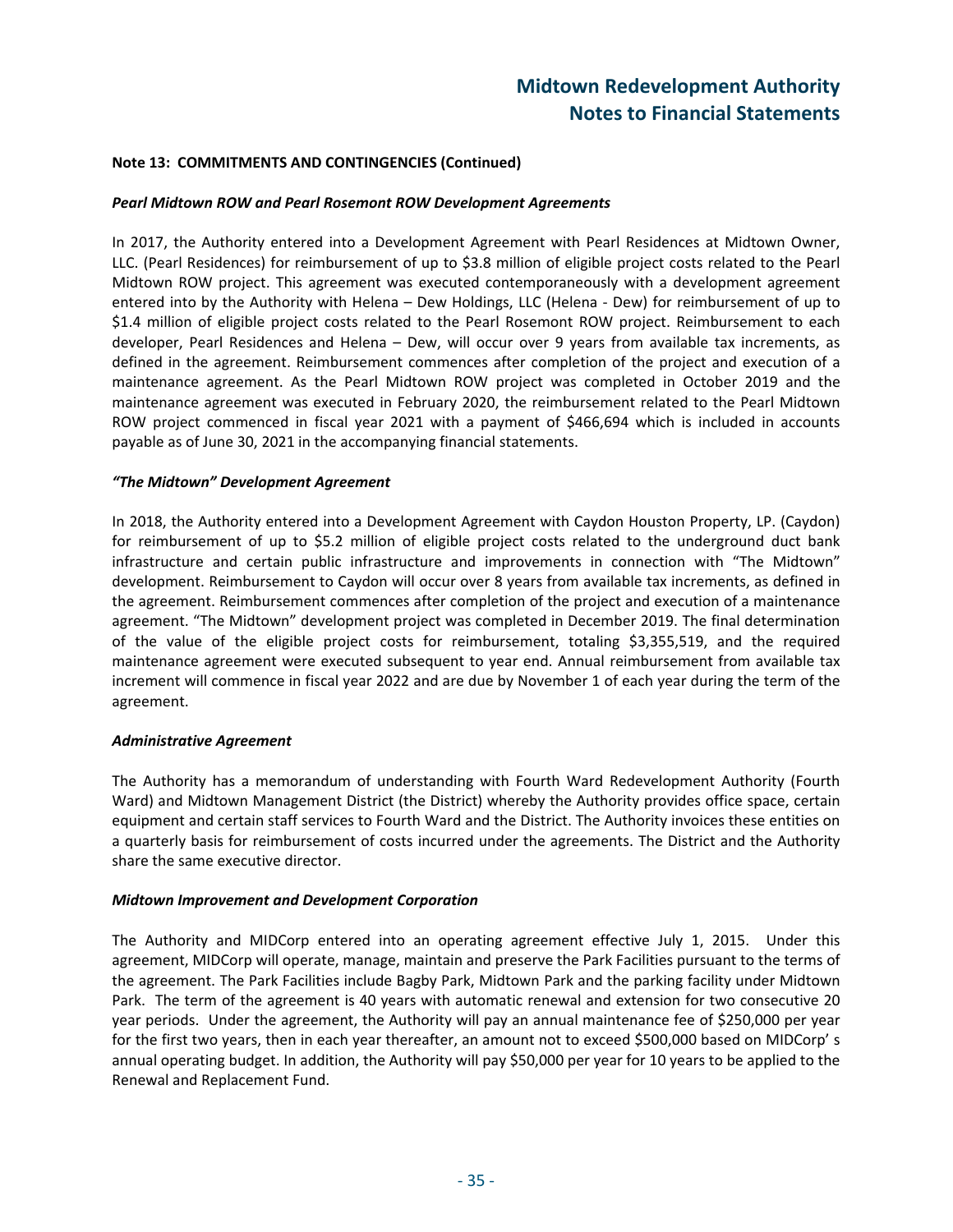### **Note 13: COMMITMENTS AND CONTINGENCIES (Continued)**

### *The Museum of Fine Arts Grant Agreement*

In May 2017, the Authority entered into a Grant Agreement with The Museum of Fine Arts (the Grantee) for reimbursement of up to \$1.6 million of eligible project costs for improvements to this cultural facility. Reimbursement shall be payable in installments of \$750,000 and \$850,000 at the completion of the project which is expected to be in fiscal year 2022 and 2023, respectively.

### **Note 14: UNCERTAINTIES**

The continued spread of COVID‐19 pandemic is affecting the United States economies. As a result, uncertainties have arisen that may have a significant negative impact on the operating activities and results of the Authority. The occurrence and extent of such an impact will depend on future developments, including (i) the duration and spread of the virus, (ii) government quarantine measures, (iii) voluntary and precautionary restrictions on travel or meetings, (iv) the effects on the financial markets, and (v) the effects on the economy overall, all of which are uncertain.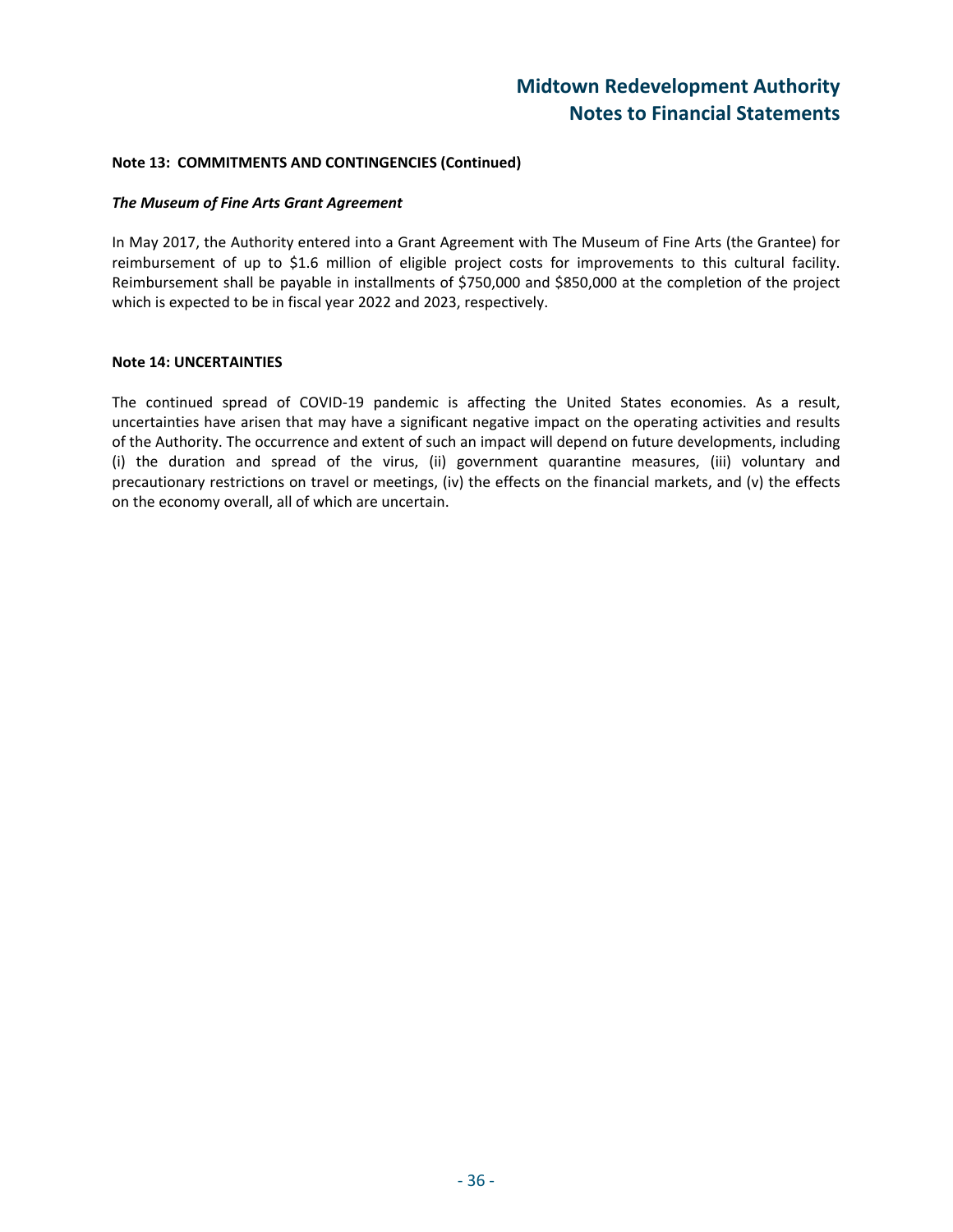**Required Supplementary Information and Other Supplementary Information**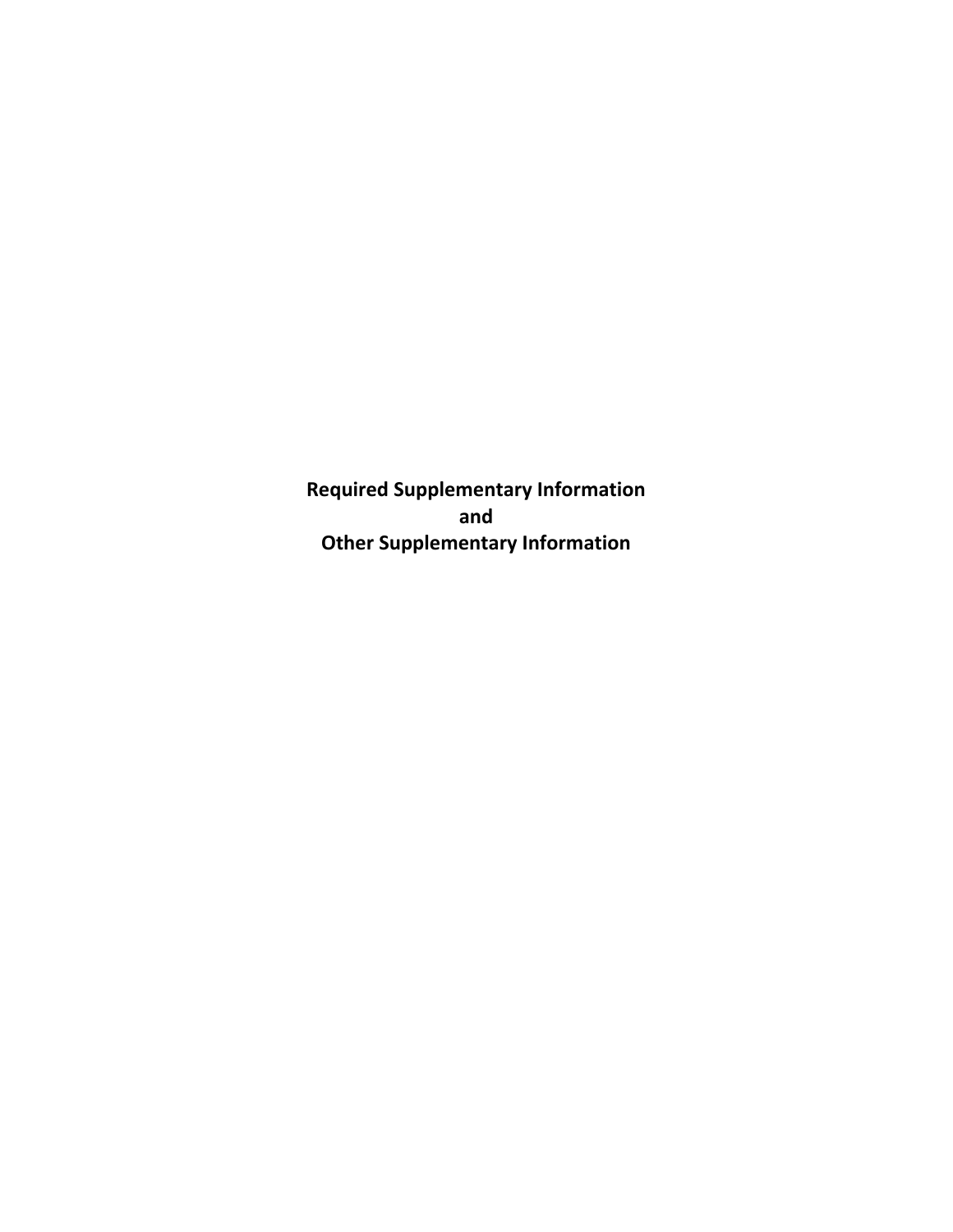## **Midtown Redevelopment Authority Schedule of Revenues, Expenditures, and Changes in Fund Balances – Budget to Actual – All Funds (Unaudited)**

|                                            |                         |                       |    | Actual      |               |                     |
|--------------------------------------------|-------------------------|-----------------------|----|-------------|---------------|---------------------|
|                                            | Original and<br>Amounts |                       |    |             |               |                     |
|                                            |                         | <b>Final Budgeted</b> |    | (Budgetary  | Variance With |                     |
|                                            |                         | Amounts               |    | Basis)      |               | <b>Final Budget</b> |
|                                            |                         |                       |    |             |               |                     |
| Budgetary fund balance - beginning of year | \$                      | 42,681,717            | \$ | 88,754,865  | \$            | 46,073,148          |
| <b>Resources</b>                           |                         |                       |    |             |               |                     |
| Incremental property tax revenue           |                         | 30,519,578            |    | 32,151,627  |               | 1,632,049           |
| Grant proceeds                             |                         | 6,000,000             |    |             |               | (6,000,000)         |
| Proceeds from loans                        |                         | 11,470,000            |    | 3,398,110   |               | (8,071,890)         |
| Miscellaneous revenue                      |                         | 604,570               |    | 765,302     |               | 160,732             |
| Other interest income                      |                         | 325,000               |    | 38,415      |               | (286, 585)          |
|                                            |                         |                       |    |             |               |                     |
| Total available resources                  |                         | 91,600,865            |    | 125,108,319 |               | 33,507,454          |
|                                            |                         |                       |    |             |               |                     |
| <b>Expenses</b>                            |                         |                       |    |             |               |                     |
| Maintenance and operations                 |                         | 1,875,450             |    | 1,664,593   |               | 210,857             |
| Project costs and capital expenditures     |                         | 33,938,540            |    | 21,955,409  |               | 11,983,131          |
| Special projects as determined by the COH  |                         | 500,000               |    |             |               | 500,000             |
| Debt service                               |                         | 9,973,326             |    | 9,930,114   |               | 43,212              |
| Other interfund transfers:                 |                         |                       |    |             |               |                     |
| <b>HISD educational facilities</b>         |                         | 5,818,320             |    | 6,220,780   |               | (402, 460)          |
| Municipal services - public safety         |                         | 781,263               |    | 781,263     |               |                     |
| Municipal services - quality of life       |                         | 492,737               |    |             |               | 492,737             |
| Administrative fees                        |                         | 617,823               |    | 662,758     |               | (44, 935)           |
|                                            |                         |                       |    |             |               |                     |
| <b>Total expenses</b>                      |                         | 53,997,459            |    | 41,214,917  |               | 12,782,542          |
| Budgetary fund balance - end of year       | \$                      | 37,603,406            | \$ | 83,893,402  | \$            | 20,724,912          |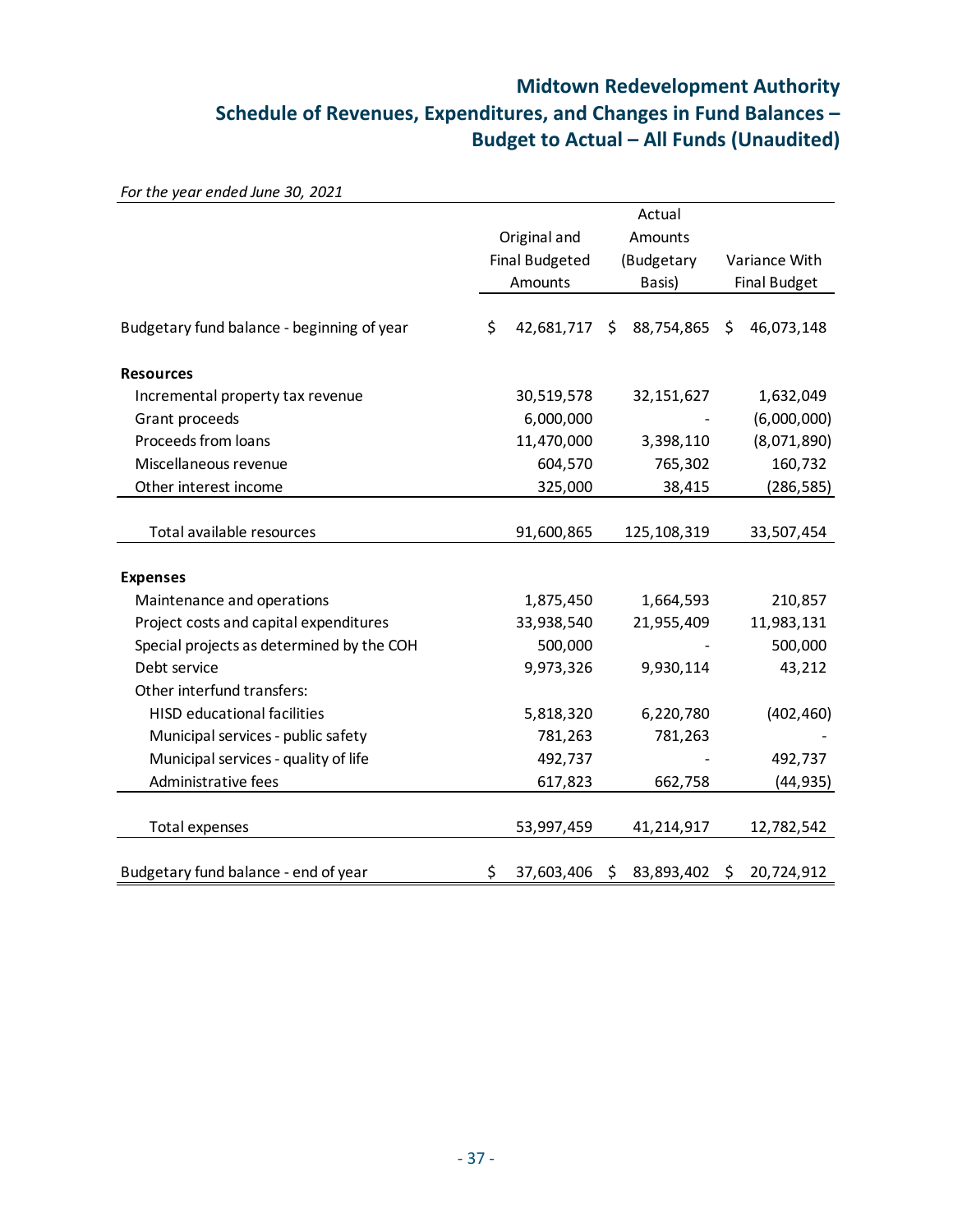## **Midtown Redevelopment Authority Schedule of Revenues, Expenditures, and Changes in Fund Balances – Budget to Actual – All Funds (Unaudited) (Continued)**

### *For the year ended June 30, 2021*

Explanation of differences between budgetary inflows and outflows and GAAP revenues and expenditures

| Sources/inflows of resources                                                                |    |                |
|---------------------------------------------------------------------------------------------|----|----------------|
| Actual amounts (budgetary basis)                                                            |    | \$125,108,319  |
| differences - budget to GAAP:                                                               |    |                |
| The fund balance at the beginning of the year is a budgetary resource                       |    |                |
| but is not a current year revenue for financial reporting purposes                          |    | (88, 754, 865) |
| Issuance of loans are reported as other financing sources                                   |    | (3,398,110)    |
| Budgeted revenues include HISD educational facilities transfers and city administrative     |    |                |
| charges, while the Authority's funds report revenues net of these transfers                 |    | (6,883,538)    |
|                                                                                             |    |                |
| Total revenue as reported on the statement of revenues, expenditures and                    |    |                |
| changes in fund balances - total governmental funds                                         | Ś. | 26,071,806     |
|                                                                                             |    |                |
| Uses/outflows of resources                                                                  |    |                |
| Actual amounts (budgetary basis)                                                            | Ś. | 41,214,917     |
| differences - budget to GAAP:                                                               |    |                |
| Land held for sale granted is included as capital outlay expenditures in the funds          |    |                |
| but are included as capital expenditures for budgetary purposes when acquired               |    | 2,531,932      |
| Budgeted expenditures include HISD educational facilities transfers and city administrative |    |                |
| charges, while the authority's funds report revenues net of these transfers                 |    | (6,883,538)    |
|                                                                                             |    |                |
| Total expenditures as reported on the statement of revenues, expenditures and               |    |                |
| changes in fund balances - total governmental funds                                         | S. | 36,863,311     |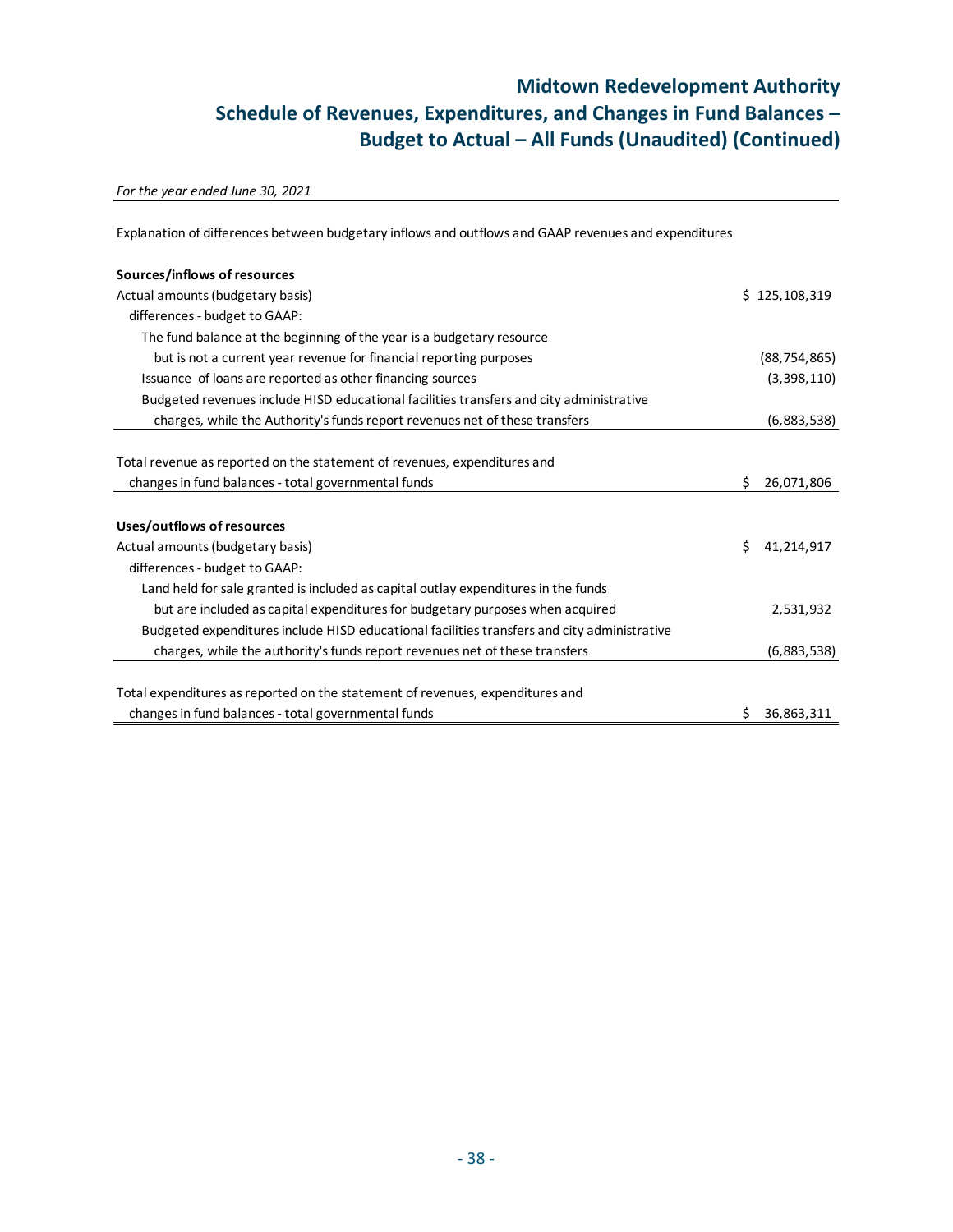## **Midtown Redevelopment Authority Schedule of Operating Expenses and Capital Expenditures (Unaudited)**

|                                                       |                           |    |               | Actual          |               |
|-------------------------------------------------------|---------------------------|----|---------------|-----------------|---------------|
| <b>Management Consulting Services</b>                 | Vendor                    |    | <b>Budget</b> | Expenditures    | Variance      |
|                                                       |                           |    |               |                 |               |
| Administration and Overhead:                          |                           |    |               |                 |               |
| Administration (Salaries, Benefits and Taxes)         |                           | \$ | 486,650 \$    | 222,910         | \$263,740     |
| <b>Office Expenses</b>                                | n/a                       |    | 253,500       | 182,855         | 70,645        |
| <b>Midtown Management District</b>                    | n/a                       |    | 525,000       | 528,207         | (3, 207)      |
| Fourth Ward Redevelopment Authority                   | n/a                       |    | 40,000        | 37,760          | 2,240         |
| Insurance                                             | Anco-Wessendorff          |    | 214,000       | 261,992         | (47, 992)     |
| Accounting                                            | Bookkeeper                |    | 85,000        | 58,183          | 26,817        |
| Accounting                                            | McConnell & Jones LLP     |    |               | 22,108          | (22, 108)     |
| Auditor - Financial                                   | Carr, Riggs & Ingram, LLC |    | 41,000        | 31,000          | 10,000        |
| <b>Bond Services/Trustee</b>                          | Masterson Advisors, LLC   |    | 35,000        | 12,191          | 22,809        |
|                                                       |                           |    |               |                 |               |
| <b>Total Administration and Overhead</b>              |                           |    | 1,680,150     | 1,357,206       | 322,944       |
|                                                       |                           |    |               |                 |               |
| Program and Project Consultants:                      |                           |    |               |                 |               |
| Legal - General Matters                               | Bracewell LLP, Burney &   |    | 90,000        | 275,983         | (185, 983)    |
|                                                       | Foreman                   |    |               |                 |               |
| <b>Engineering consultants</b>                        | IDS/Walter P. Moore       |    | 95,000        | 21,404          | 73,596        |
| <b>Construction Audits</b>                            | Carr, Riggs & Ingram, LLC |    | 10,300        | 10,000          | 300           |
|                                                       |                           |    |               |                 |               |
| <b>Total Program and Project Consultants</b>          |                           |    | 195,300       | 307,387         | (112,087)     |
|                                                       |                           |    |               |                 |               |
| <b>Total Management Consulting Services</b>           |                           | Ś. | 1,875,450     | \$<br>1,664,593 | \$210,857     |
|                                                       |                           |    |               |                 |               |
|                                                       |                           |    |               | Actual          |               |
| Capital Expenditures                                  | Vendor                    |    | <b>Budget</b> | Expenditures    | Variance      |
|                                                       |                           |    |               |                 |               |
| T-0207 Operating of Zone and Project Facilities       |                           |    |               |                 |               |
| Construction/maintenance                              | MIDCorp                   | \$ | 1,000,000     | \$1,631,620     | \$ (631, 620) |
|                                                       |                           |    |               |                 |               |
| <b>Total Operating of Zone and Project Facilities</b> |                           |    | 1,000,000     | 1,631,620       | (631, 620)    |
|                                                       |                           |    |               |                 |               |
| T-0210 Main Street Enhancements                       | <b>Reliant Energy</b>     |    | 218,130       | 4,262           | 213,868       |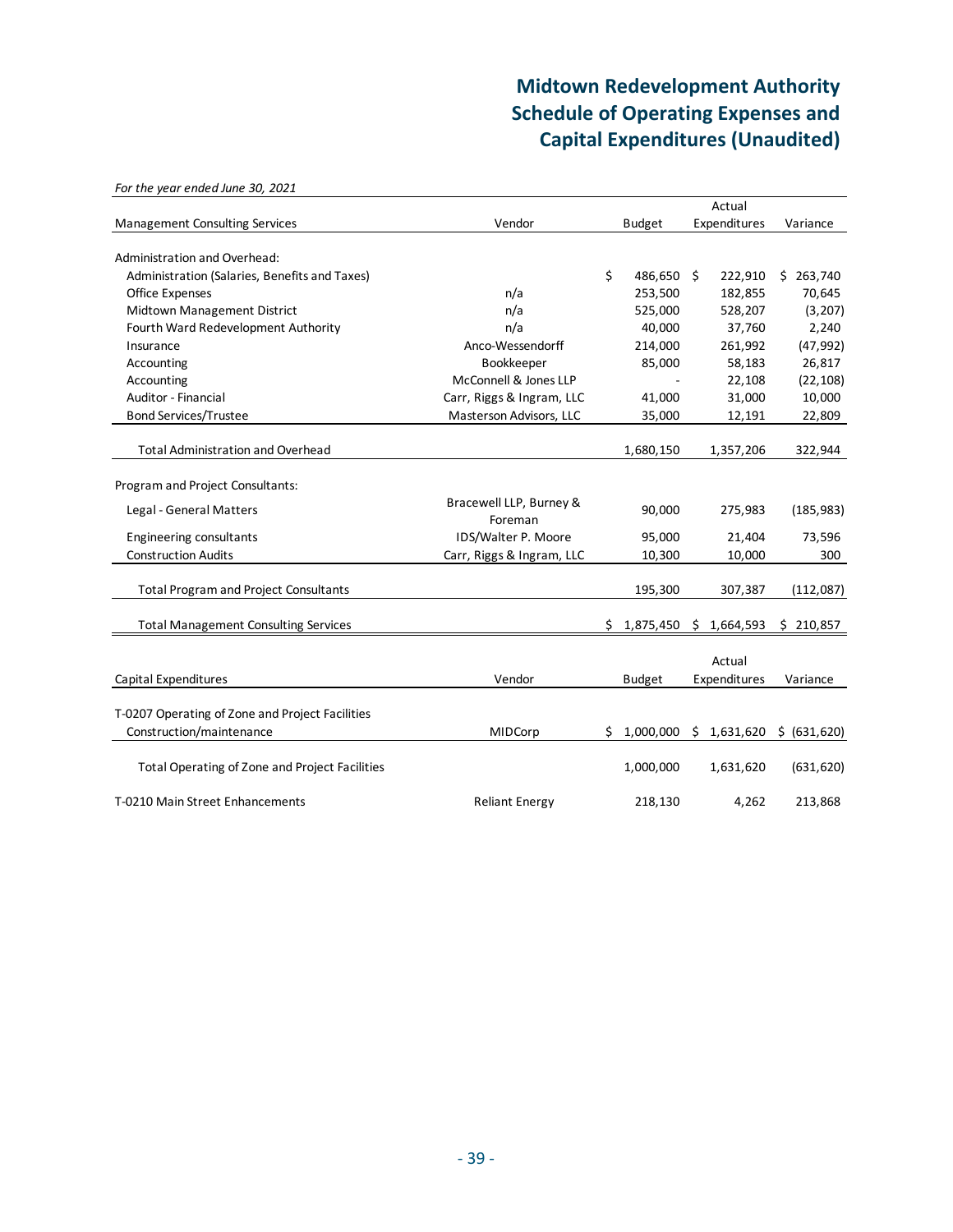## **Midtown Redevelopment Authority Schedule of Operating Expenses and Capital Expenditures (Unaudited) (Continued)**

|                                                      |                                                                    |                  | Actual       |            |
|------------------------------------------------------|--------------------------------------------------------------------|------------------|--------------|------------|
| Capital Expenditures - Continued                     | Vendor                                                             | <b>Budget</b>    | Expenditures | Variance   |
| T-0204 Enhanced Street Lights                        | COH/Center Point                                                   | \$<br>105,000 \$ | 55,056 \$    | 49,944     |
| T-0214 Caroline Streets @ HCCS (Elgin to Holman)     |                                                                    |                  |              |            |
| Construction                                         | <b>BEGA</b>                                                        | 1,300,000        | 192,507      | 1,107,493  |
| Other                                                | TLC/KCI/Center Point                                               | 160,100          | 658,312      | (498, 212) |
| Total Caroline Streets @ HCCS                        |                                                                    | 1,460,100        | 850,819      | 609,281    |
| T-0225 Mobility and Pedestrian Improvements          |                                                                    |                  |              |            |
| Planning                                             |                                                                    | 650,000          |              | 650,000    |
| Construction                                         | Jerdon                                                             | 150,000          | 60,015       | 89,985     |
| Design                                               |                                                                    | 200,000          |              | 200,000    |
| Other                                                | <b>TGC</b>                                                         | 5,300            | 76,797       | (71, 497)  |
| <b>Total Mobility and Pedestrian Improvements</b>    |                                                                    | 1,005,300        | 136,812      | 868,488    |
| T-0220 Affordable Housing:                           |                                                                    |                  |              |            |
| Design                                               |                                                                    | 500,000          |              | 500,000    |
|                                                      | <b>TLC Engineering, Martin</b>                                     |                  |              |            |
| Construction                                         | Construction, Kirksey Architecture,<br>Arch-Con Corporation, CCPPI | 14,500,000       | 15,051,155   | (551, 155) |
| Other professionals                                  | Various                                                            | 3,030,000        | 2,454,568    | 575,432    |
| <b>Total Affordable Housing</b>                      |                                                                    | 18,030,000       | 17,505,723   | 524,277    |
| T-0221 Midtown Park:                                 |                                                                    |                  |              |            |
| Design                                               |                                                                    | 750,000          |              | 750,000    |
| Construction and management                          | Millis                                                             | 1,000,000        | 139,885      | 860,115    |
| Other                                                | Williams Scotsman, Inc.                                            | 190,900          | 3,980        | 186,920    |
| <b>Total Midtown Park</b>                            |                                                                    | 1,940,900        | 143,865      | 1,797,035  |
| T-0222 Street Overlay Program                        |                                                                    | 1,050,000        |              | 1,050,000  |
| T-0223 Safe Sidewalk Program                         |                                                                    | 260,100          |              | 260,100    |
| T-0224 HTC Building Maintenance                      | Various                                                            | 100,000          | 73,321       | 26,679     |
| T-0230 Wheeler SL Pedestrian Enhancements            |                                                                    | 525,600          |              | 525,600    |
| T-0206 South East Neighborhood Street Reconstruction |                                                                    | 625,300          |              | 625,300    |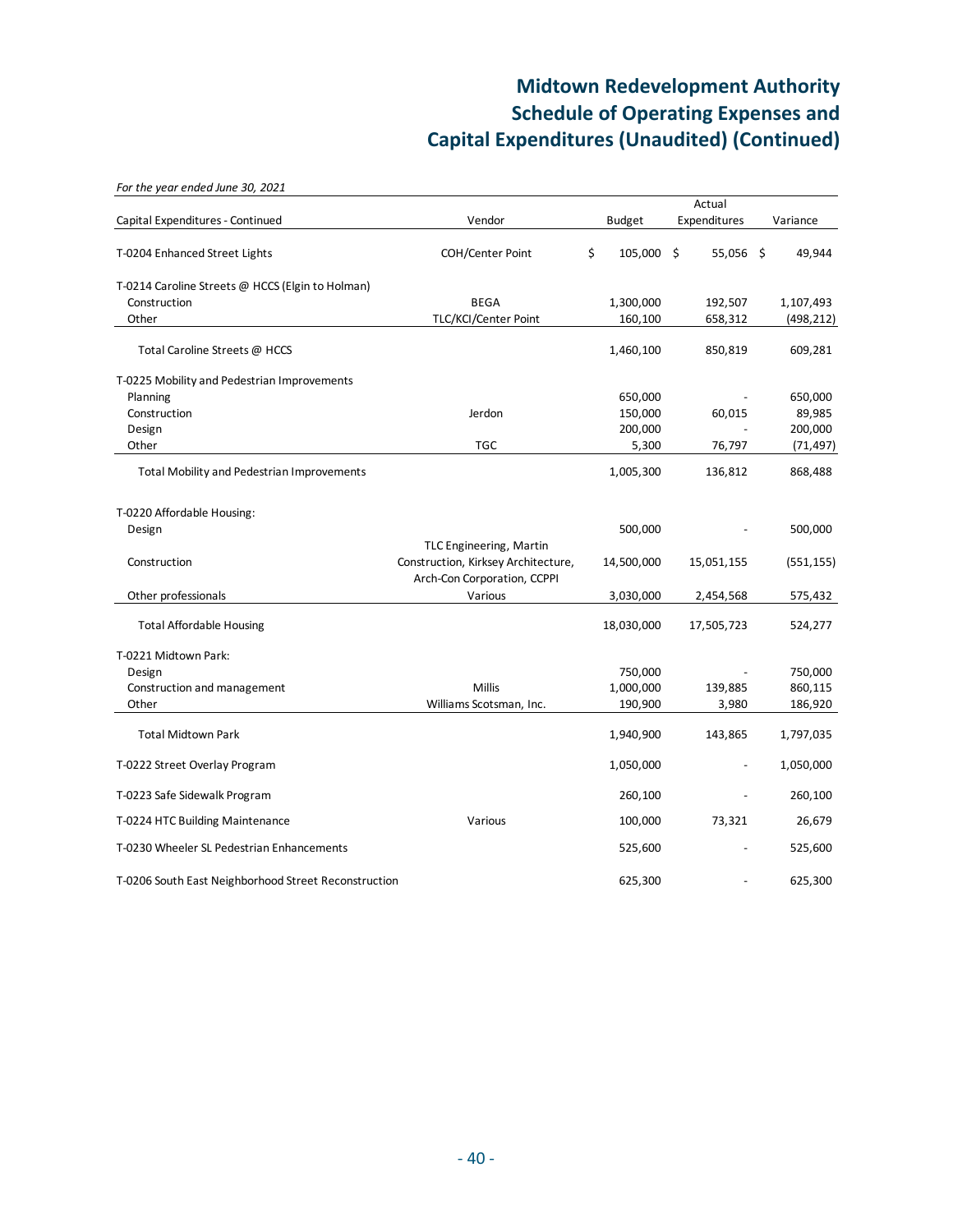## **Midtown Redevelopment Authority Schedule of Operating Expenses and Capital Expenditures (Unaudited) (Continued)**

|                                                 |                               |                     | Actual                  |                     |
|-------------------------------------------------|-------------------------------|---------------------|-------------------------|---------------------|
| Capital Expenditures - Continued                | Vendor                        | <b>Budget</b>       | Expenditures            | Variance            |
| T-0232 Public and Cultural Facilities           |                               | \$<br>1,050,000     | -\$                     | 1,050,000<br>\$     |
| T-0233 Parking Garage - Midtown Park            |                               |                     |                         |                     |
| Construction and management                     |                               | 500,000             |                         | 500,000             |
| Other                                           |                               | 20,500              |                         | 20,500              |
| Total Parking Garage - Midtown Park             |                               | 520,500             |                         | 520,500             |
| T-0234 Parks and Open Spaces                    |                               |                     |                         |                     |
| Planning                                        |                               | 350,000             |                         | 350,000             |
| Design                                          |                               | 125,000             |                         | 125,000             |
| Construction<br>Other                           | Walter P. Moore<br><b>COH</b> | 250,000<br>25,300   | 36,780<br>652           | 213,220<br>24,648   |
|                                                 |                               |                     |                         |                     |
| <b>Total Parks and Open Spaces</b>              |                               | 750,300             | 37,432                  | 712,868             |
| T-0236 Bagby Park:                              |                               |                     |                         |                     |
| Construction and management                     | IDS/Jerdon/Shade Structures   | 400,000             | 440,778                 | (40, 778)           |
| Design<br>Other                                 | <b>WPM</b><br>Various         | 100,000<br>20,500   | 20,156<br>15,506        | 79,844<br>4,994     |
|                                                 |                               |                     |                         |                     |
| <b>Total Bagby Park</b>                         |                               | 520,500             | 476,440                 | 44,060              |
| T-0239 Brazos Street Reconstruction             |                               |                     |                         |                     |
| Planning                                        |                               | 150,000             |                         | 150,000             |
| Construction and management<br>Other            |                               | 1,350,000<br>20,100 |                         | 1,350,000<br>20,100 |
| <b>Total Brazos Street Reconstruction</b>       |                               | 1,520,100           |                         | 1,520,100           |
| T-0240 Real Estate Development                  |                               | 50,000              |                         | 50,000              |
| T-0241 Almeda/Crawford                          |                               | 56,710              |                         | 56,710              |
| T-0245 Museum District - Pedestrian Enhancement |                               | 100,000             |                         | 100,000             |
| T-0247 159/69 CAP Park                          |                               | 250,000             |                         | 250,000             |
| T-0248 Tuam Street                              |                               | 2,020,000           |                         | 2,020,000           |
| T-0249 Pearl Market Place                       | <b>Pearl Residences</b>       | 520,000             | 466,694                 | 53,306              |
| T-0250 Mid Main Development                     | Mid Main                      | 225,000             | 166,913                 | 58,087              |
| T-0299 Concrete Panel Replacement Program       |                               | 35,000              |                         | 35,000              |
| General CIP:                                    |                               |                     |                         |                     |
| <b>Design Services</b>                          | Walter P. Moore               |                     | 146,538                 | (146, 538)          |
| Other Consultants                               | One World Strategy Group, LLC |                     | 162,500                 | (162, 500)          |
| <b>Other Consultants</b>                        | Design Workshop               |                     | 22,763                  | (22, 763)           |
| <b>Other Consultants</b>                        | <b>IDS Engineering Group</b>  |                     | 26,946                  | (26, 946)           |
| <b>Other Consultants</b>                        | Ford Momentum                 |                     | 34,200                  | (34, 200)           |
| <b>Other Consultants</b>                        | A.O. Phillis & Associates     |                     | 6,080                   | (6,080)             |
| <b>Other Professional Services</b>              | Various                       |                     | 7,425                   | (7, 425)            |
| <b>Total General CIP</b>                        |                               | ٠                   | 406,452                 | (406, 452)          |
| <b>Total Capital Expenditures</b>               |                               | \$                  | 33,938,540 \$21,955,409 | \$11,983,131        |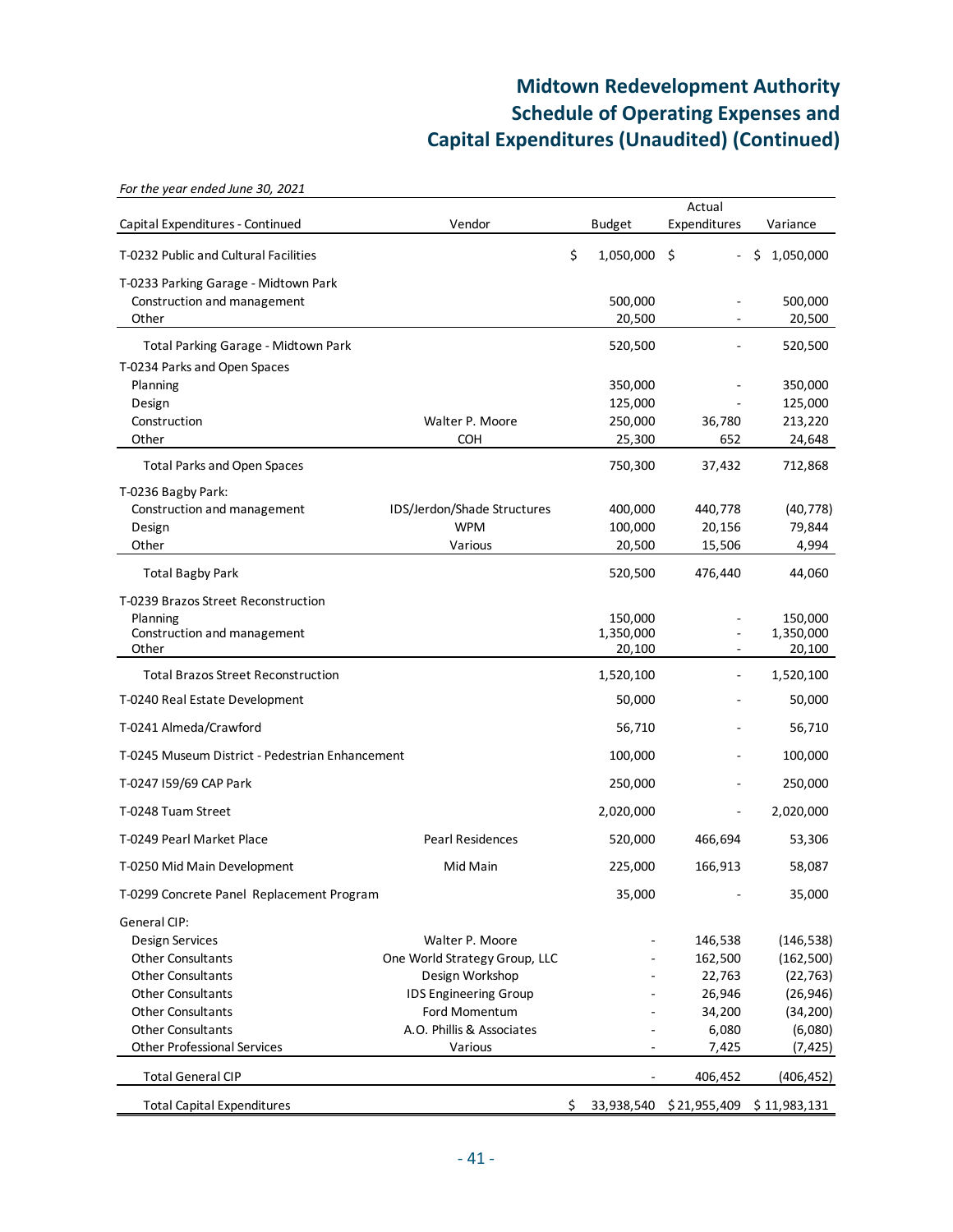### **Midtown Redevelopment Authority Schedule of Estimated Project Costs to Actual Costs For the Period December 29, 1995 (Date of Inception) through June 30, 2021 (Unaudited)**

|                                          |                      | <b>Actual Expenditures</b> |                    |                            |                     | <b>Actual Expenditures</b> |                   |             |
|------------------------------------------|----------------------|----------------------------|--------------------|----------------------------|---------------------|----------------------------|-------------------|-------------|
|                                          |                      | From Inception             |                    |                            | From Inception      |                            |                   |             |
|                                          |                      | (December 29, 1995)        |                    | <b>Actual Expenditures</b> | (December 29, 1995) |                            |                   |             |
|                                          | <b>Budgeted</b>      | Through                    | for the Year Ended |                            | Through             |                            | Variance          |             |
| <b>Budget Line Item</b>                  | Expenditures (a)     | June 30, 2020              |                    | June 30, 2021 (c)          |                     | June 30, 2021              | to Budget         |             |
| <b>Non-Educational Project Costs</b>     |                      |                            |                    |                            |                     |                            |                   |             |
| Infrastructure improvements:             |                      |                            |                    |                            |                     |                            |                   |             |
| Roadway and utility system improvements: |                      |                            |                    |                            |                     |                            |                   |             |
| Streets and utilities                    | \$<br>164,063,856 \$ | 37,630,214 \$              |                    | 1,285,018 \$               |                     | 38,915,232 \$              | 125,148,624       |             |
| Streetscape and gateways                 | 70,773,654           | 40,773,654                 |                    | 208,607                    |                     | 40,982,261                 |                   | 29,791,393  |
| Public infrastructure                    | 77,000,000           | 42,000,000                 |                    | 2,297,235                  |                     | 44,297,235                 |                   | 32,702,765  |
| Total infrastructure improvements        | 311,837,510          | 120,403,868                |                    | 3,790,860                  |                     | 124,194,728                |                   | 187,642,782 |
| Other project costs:                     |                      |                            |                    |                            |                     |                            |                   |             |
| Real property assembly                   | 25,533,106           | 14,503,168                 |                    | 624,106                    |                     | 15,127,274                 |                   | 10,405,832  |
| Professional services                    | 11,966,225           | 7,241,127                  |                    | 406,452                    |                     | 7,647,579                  |                   | 4,318,646   |
| Historic preservation                    | 10,139,992           | 139,992                    |                    |                            |                     | 139,992                    |                   | 10,000,000  |
| Parks and recreational facilities        | 53,903,004           | 29,268,528                 |                    | 476,440                    |                     | 29,744,968                 |                   | 24,158,036  |
| Safety and security infrastructure       | 1,576,282            |                            |                    |                            |                     |                            |                   | 1,576,282   |
| Remediation                              | 4,393,956            |                            |                    |                            |                     |                            |                   | 4,393,956   |
| Cultural and public facilities           | 16,633,276           | 4,343,935                  |                    | 33,969                     |                     | 4,377,904                  |                   | 12,255,372  |
| Total other project costs                | 124,145,841          | 55,496,750                 |                    | 1,540,967                  |                     | 57,037,717                 |                   | 67,108,124  |
| Affordable housing                       | 294,840,659          | 119,501,819                |                    | 17,544,086                 |                     | 137,045,905                | 157,794,754       |             |
| Financing costs (b)                      | 95,507,011           | 66,057,690                 |                    | 3,831,382                  |                     | 69,889,072                 |                   | 25,617,939  |
| Zone administration                      | 50,286,136           | 16,699,646                 |                    | 651,238                    |                     | 17,350,884                 |                   | 32,935,252  |
| <b>Educational Project Costs</b>         |                      |                            |                    |                            |                     |                            |                   |             |
| Education project costs                  | 83,770,000           | 66,144,560                 |                    | 6,220,780                  |                     | 72,365,340                 |                   | 11,404,660  |
| Total project plan                       | \$<br>960,387,157    | \$<br>444,304,333 \$       |                    | 33,579,313 \$              |                     | 477,883,646                | Ŝ.<br>482,503,511 |             |

(a) Expenditures for the life of the Zone as provided in the Project and Financing Plan. This includes expenditures for both original and annexed areas in the Zone. Line item amounts may be adjusted with approval of the City and the Zone Board of Directors as long as the total costs do not exceed \$960,387,157. The Budgeted Expenditures are reported based on the Authority's 7th Amendment to the Project and Financing Plan that was approved by City Council in December 2020.

(b) Amount expended for the year ended June 30, 2021, does not include the repayment of bond and note principal payments in the amount of \$5,402.553.

(c) Expenditures are reported on the accrual basis.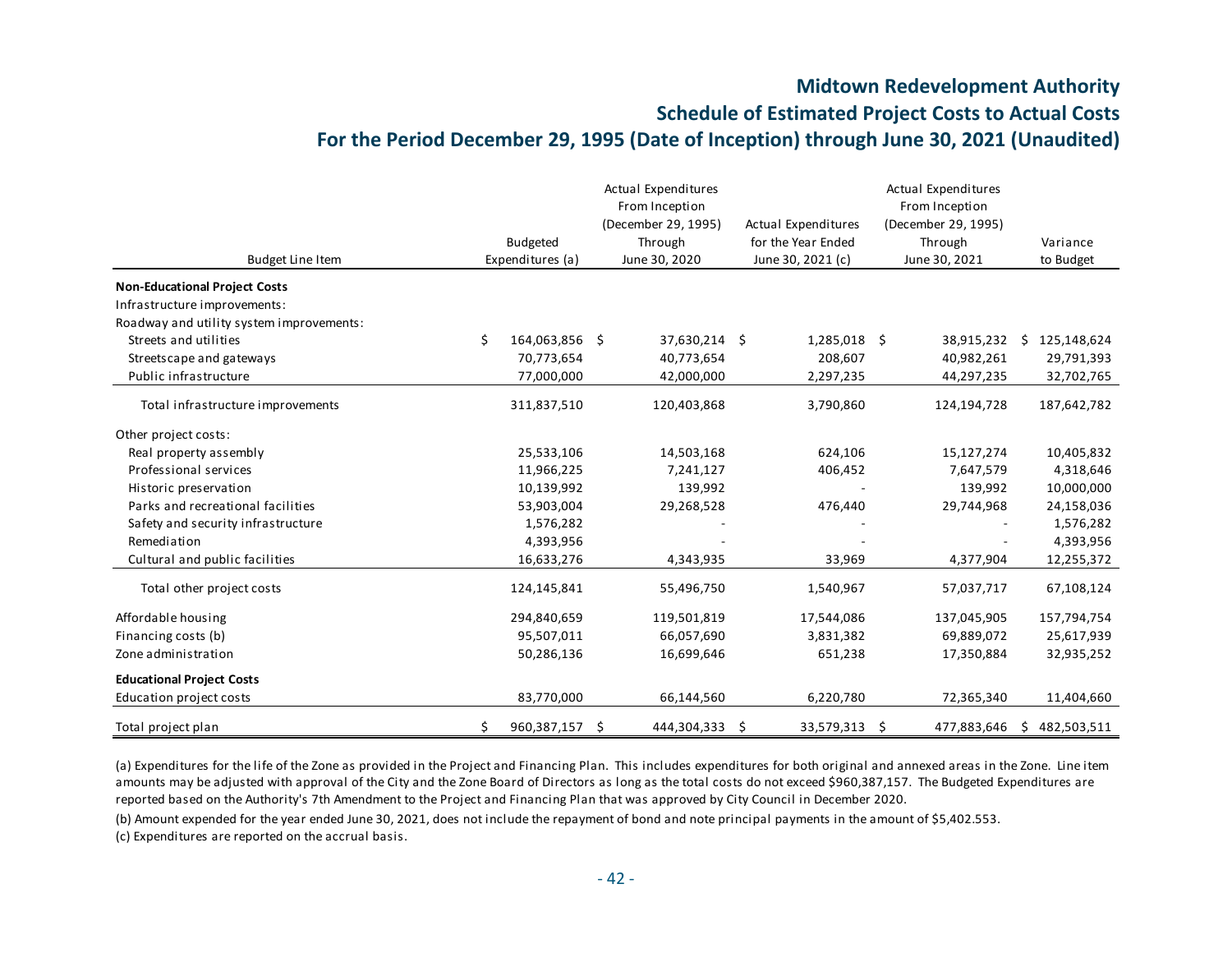| June 30, 2021                              | <b>Total Value</b> |
|--------------------------------------------|--------------------|
| Purchased properties - affordable housing: |                    |
| MRA001                                     | \$<br>109,855      |
| <b>MRA002</b>                              | 500,569            |
| <b>MRA003</b>                              | 587,183            |
| <b>MRA004</b>                              | 52,051             |
| <b>MRA005</b>                              |                    |
| <b>MRA006</b>                              | 30,750             |
| <b>MRA007</b>                              | 34,161             |
| <b>MRA008</b>                              | 36,702             |
| <b>MRA009</b>                              | 40,483             |
| MRA010                                     | 92,021             |
| MRA011                                     |                    |
| MRA012                                     |                    |
| MRA013                                     | 39,880             |
| MRA014                                     | 51,445             |
| MRA015                                     | 22,845             |
| MRA016                                     | 73,528             |
| MRA 017                                    | 49,169             |
| MRA018                                     | 79,183             |
| MRA019                                     | 552,914            |
| <b>MRA020</b>                              | 40,955             |
| MRA021                                     | 175,742            |
| <b>MRA022</b>                              | 46,974             |
| <b>MRA023</b>                              | 22,421             |
| MRA024                                     | 38,492             |
| <b>MRA025</b>                              | 59,313             |
| <b>MRA026</b>                              | 49,826             |
| MRA 027                                    | 55,871             |
| <b>MRA028</b>                              | 50,289             |
| <b>MRA029</b>                              | 50,239             |
| <b>MRA030</b>                              | 82,780             |
| MRA031                                     | 64,756             |
| <b>MRA032</b>                              | 49,792             |
| <b>MRA033</b>                              |                    |
| MRA 034                                    |                    |
| <b>MRA035</b>                              | 54,351             |
| MRA036                                     | 61,128             |
| MRA 037                                    | 69,942             |
|                                            |                    |
| <b>MRA038</b>                              | 28,402             |
| <b>MRA039</b>                              | 149,920            |
| <b>MRA040</b>                              | 59,338             |
| MRA041                                     | 51,960             |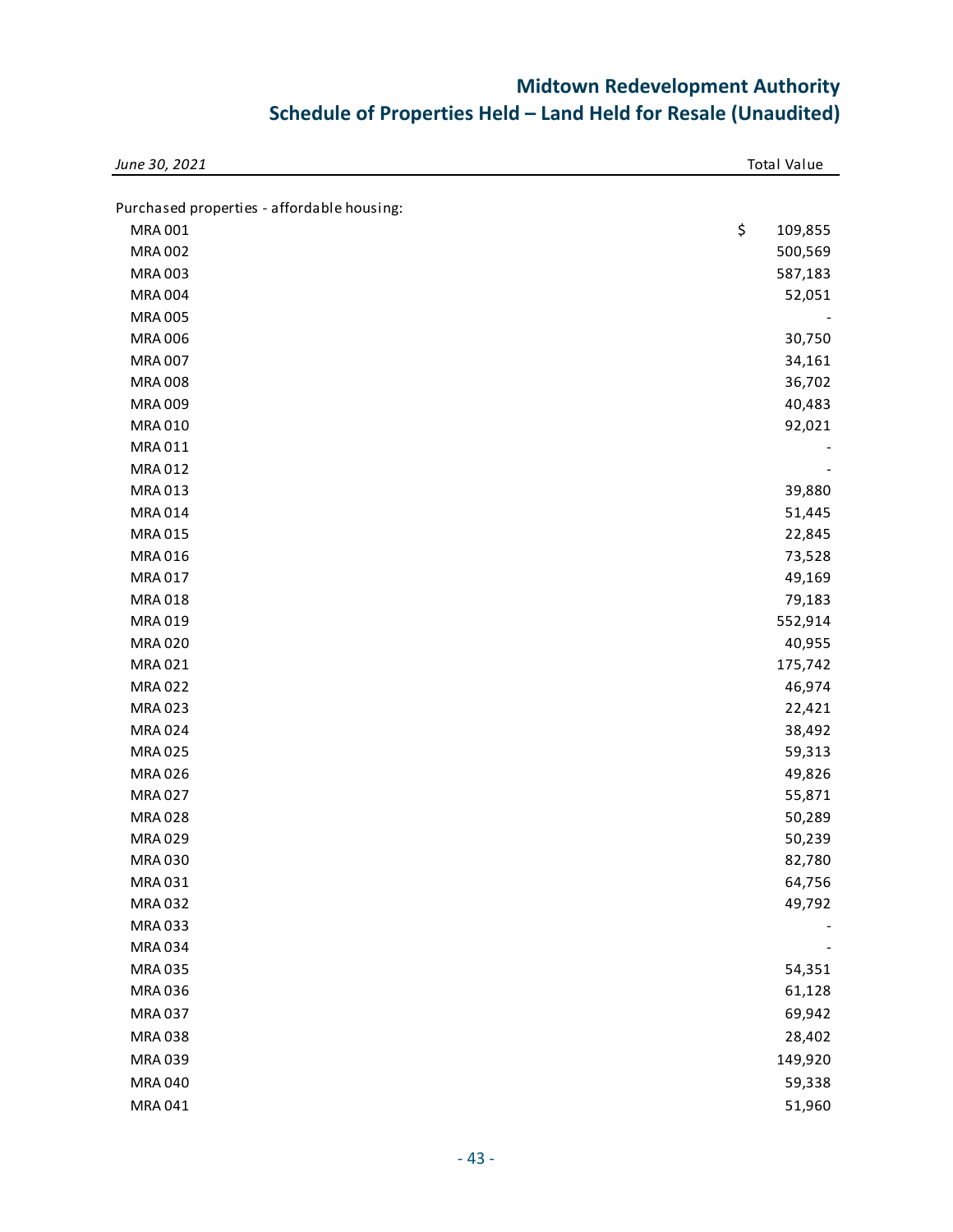| June 30, 2021                                          | <b>Total Value</b> |         |
|--------------------------------------------------------|--------------------|---------|
| Purchased Properties - Affordable Housing (Continued): |                    |         |
| MRA 043                                                | \$                 | 97,118  |
| <b>MRA044</b>                                          |                    | 143,750 |
| <b>MRA045</b>                                          |                    | 76,627  |
| <b>MRA046</b>                                          |                    | 66,995  |
| <b>MRA047</b>                                          |                    | 47,201  |
| <b>MRA048</b>                                          |                    | 39,205  |
| MRA 049                                                |                    | 44,898  |
| <b>MRA050</b>                                          |                    |         |
| MRA 051                                                |                    | 25,944  |
| <b>MRA052</b>                                          |                    | 49,606  |
| <b>MRA053</b>                                          |                    | 46,881  |
| <b>MRA054</b>                                          |                    | 45,794  |
| <b>MRA055</b>                                          |                    | 43,748  |
| <b>MRA056</b>                                          |                    |         |
| <b>MRA057</b>                                          |                    | 51,615  |
| <b>MRA058</b>                                          |                    |         |
| <b>MRA059</b>                                          |                    | 60,907  |
| <b>MRA060</b>                                          |                    | 52,078  |
| MRA 061                                                |                    | 75,904  |
| <b>MRA062</b>                                          |                    | 59,985  |
| <b>MRA063</b>                                          |                    |         |
| <b>MRA064</b>                                          |                    | 42,454  |
| <b>MRA065</b>                                          |                    | 131,406 |
| <b>MRA066</b>                                          |                    | 56,788  |
| <b>MRA068</b>                                          |                    |         |
| MRA 069                                                |                    | 120,466 |
| MRA 071                                                |                    | 46,664  |
| <b>MRA072</b>                                          |                    | 49,840  |
| <b>MRA073</b>                                          |                    | 539,513 |
| MRA 075                                                |                    | 123,670 |
| <b>MRA076</b>                                          |                    | 82,100  |
| <b>MRA077</b>                                          |                    | 274,309 |
| <b>MRA078</b>                                          |                    | 46,584  |
| MRA 079                                                |                    | 58,276  |
| MRA 081                                                |                    | 51,573  |
| <b>MRA082</b>                                          |                    | 63,895  |
| <b>MRA086</b>                                          |                    | 135,064 |
| MRA 087                                                |                    | 41,963  |
| <b>MRA088</b>                                          |                    | 75,056  |
| <b>MRA089</b>                                          |                    |         |
| MRA 090                                                |                    | 73,286  |
| MRA 091                                                |                    | 57,086  |
|                                                        |                    |         |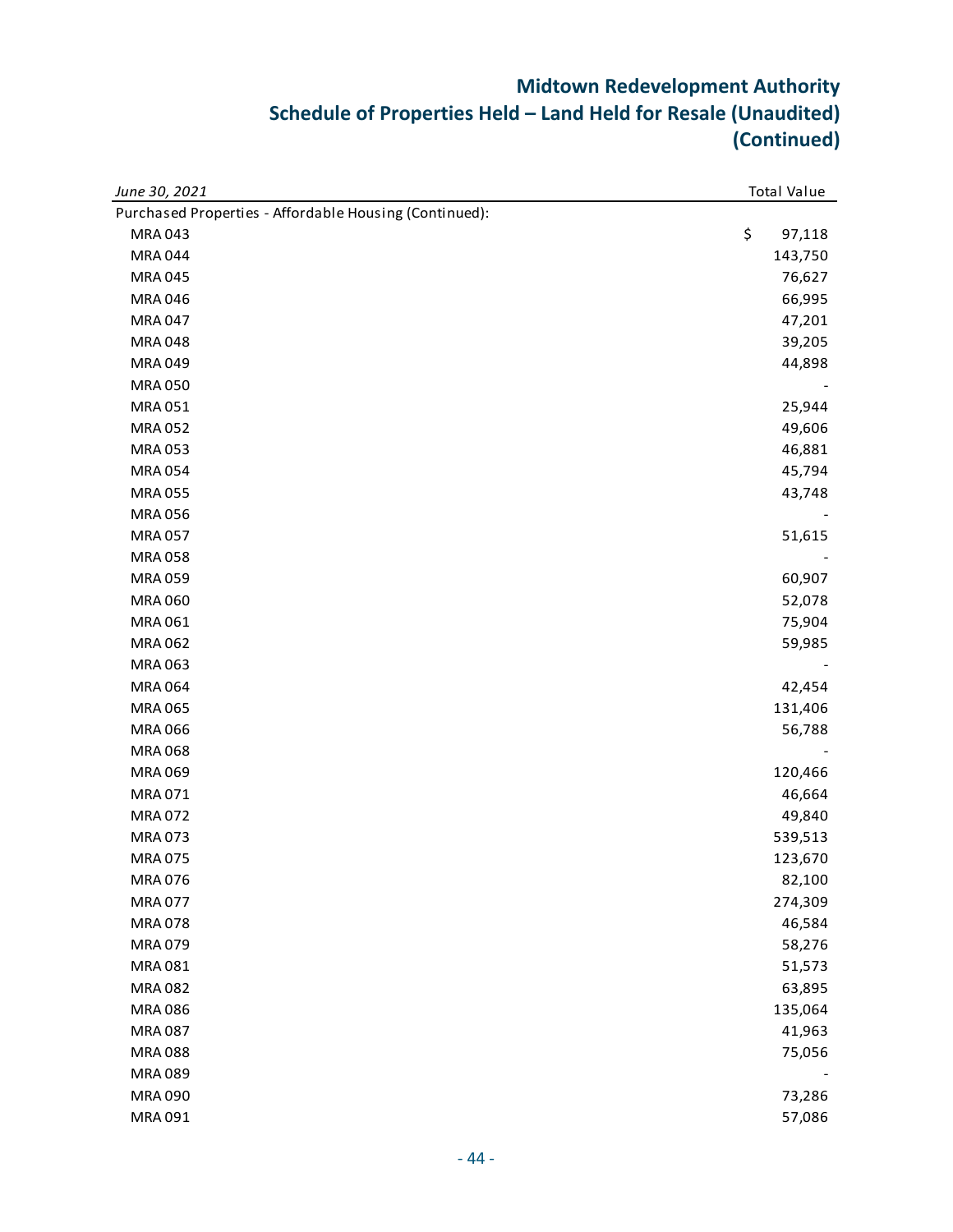| June 30, 2021                                          | <b>Total Value</b> |         |
|--------------------------------------------------------|--------------------|---------|
| Purchased Properties - Affordable Housing (Continued): |                    |         |
| MRA 092                                                | \$                 | 47,006  |
| MRA 093                                                |                    | 58,694  |
| <b>MRA 094</b>                                         |                    | 54,141  |
| MRA 095                                                |                    | 169,777 |
| <b>MRA096</b>                                          |                    | 112,485 |
| MRA 097                                                |                    |         |
| <b>MRA 098</b>                                         |                    |         |
| MRA 099                                                |                    | 59,613  |
| <b>MRA 100</b>                                         |                    | 54,628  |
| MRA 101                                                |                    | 63,538  |
| MRA 102                                                |                    | 51,881  |
| MRA 103                                                |                    | 49,211  |
| MRA 104                                                |                    | 68,243  |
| MRA 105                                                |                    |         |
| MRA 106                                                |                    |         |
| MRA 107                                                |                    | 124,476 |
| <b>MRA 108</b>                                         |                    | 99,863  |
| MRA 109                                                |                    | 33,432  |
| MRA 110                                                |                    | 109,552 |
| MRA 111                                                |                    | 79,296  |
| MRA 112                                                |                    |         |
| MRA 113                                                |                    | 63,951  |
| MRA 114                                                |                    | 77,641  |
| MRA 115                                                |                    |         |
| MRA 116                                                |                    | 56,824  |
| MRA 117                                                |                    |         |
| MRA 118                                                |                    |         |
| MRA 119                                                |                    | 43,900  |
| <b>MRA 120</b>                                         |                    | 466,009 |
| MRA 121                                                |                    | 93,114  |
| <b>MRA 122</b>                                         |                    | 67,347  |
| MRA 123                                                |                    | 52,019  |
| MRA 124                                                |                    | 45,015  |
| <b>MRA 125</b>                                         |                    | 46,632  |
| MRA 126                                                |                    | 46,937  |
| MRA 127                                                |                    | 52,803  |
| <b>MRA 128</b>                                         |                    | 52,147  |
| MRA 129                                                |                    | 52,745  |
| MRA 130                                                |                    | 52,560  |
| MRA 131                                                |                    | 53,970  |
| MRA 132                                                |                    | 55,800  |
| MRA 133                                                |                    | 55,800  |
| MRA 134                                                |                    | 55,705  |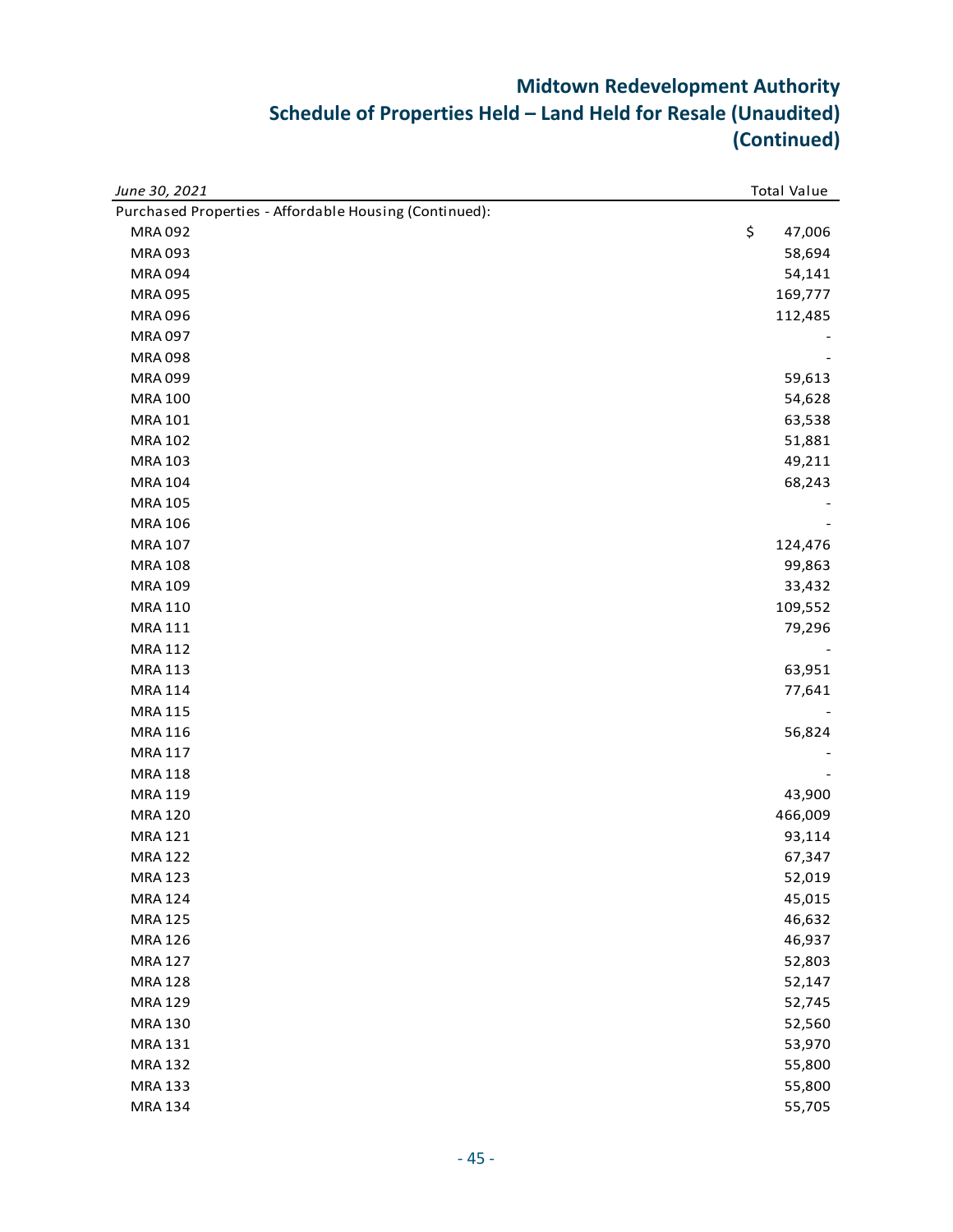| June 30, 2021                    |                                                        | <b>Total Value</b> |  |
|----------------------------------|--------------------------------------------------------|--------------------|--|
|                                  | Purchased Properties - Affordable Housing (Continued): |                    |  |
| <b>MRA 135</b>                   |                                                        | \$<br>55,705       |  |
| MRA 136                          |                                                        |                    |  |
| MRA 137                          |                                                        |                    |  |
| <b>MRA 138</b>                   |                                                        | 109,315            |  |
| MRA 139                          |                                                        | 50,731             |  |
| <b>MRA 140</b>                   |                                                        | 54,715             |  |
| MRA 141                          |                                                        | 61,890             |  |
| <b>MRA 142</b>                   |                                                        | 41,441             |  |
| <b>MRA 143</b>                   |                                                        | 45,890             |  |
| <b>MRA 144</b>                   |                                                        |                    |  |
| <b>MRA 145</b>                   |                                                        | 83,741             |  |
| <b>MRA 146</b>                   |                                                        | 84,466             |  |
| <b>MRA 148</b>                   |                                                        | 45,923             |  |
| MRA 149                          |                                                        | 69,704             |  |
| <b>MRA 150</b>                   |                                                        | 260,465            |  |
| MRA 151                          |                                                        |                    |  |
| <b>MRA 152</b>                   |                                                        | 531,508            |  |
| <b>MRA 153</b>                   |                                                        |                    |  |
| <b>MRA 154</b>                   |                                                        | 49,645             |  |
| <b>MRA 155</b>                   |                                                        | 50,140             |  |
| <b>MRA 156</b>                   |                                                        | 55,890             |  |
| <b>MRA 157</b>                   |                                                        | 44,965             |  |
| <b>MRA 158</b>                   |                                                        | 38,905             |  |
| <b>MRA 159</b>                   |                                                        | 45,674             |  |
| <b>MRA 160</b>                   |                                                        | 31,213             |  |
| MRA 161                          |                                                        |                    |  |
| MRA 162                          |                                                        | 314,592            |  |
| <b>MRA 163</b>                   |                                                        | 47,430             |  |
| MRA 164                          |                                                        | 49,580             |  |
| <b>MRA 165</b>                   |                                                        | 42,545             |  |
| MRA 166                          |                                                        | 53,570             |  |
| MRA 167                          |                                                        | 58,518             |  |
| <b>MRA 168</b>                   |                                                        | 128,835            |  |
| MRA 169                          |                                                        | 214,131            |  |
| MRA 170<br>MRA 171               |                                                        | 104,375            |  |
| <b>MRA 172</b>                   |                                                        | 62,375             |  |
|                                  |                                                        | 111,029            |  |
| <b>MRA 173</b><br><b>MRA 174</b> |                                                        | 75,435             |  |
| <b>MRA 175</b>                   |                                                        | 72,853             |  |
|                                  |                                                        |                    |  |
| MRA 176                          |                                                        | 140,837            |  |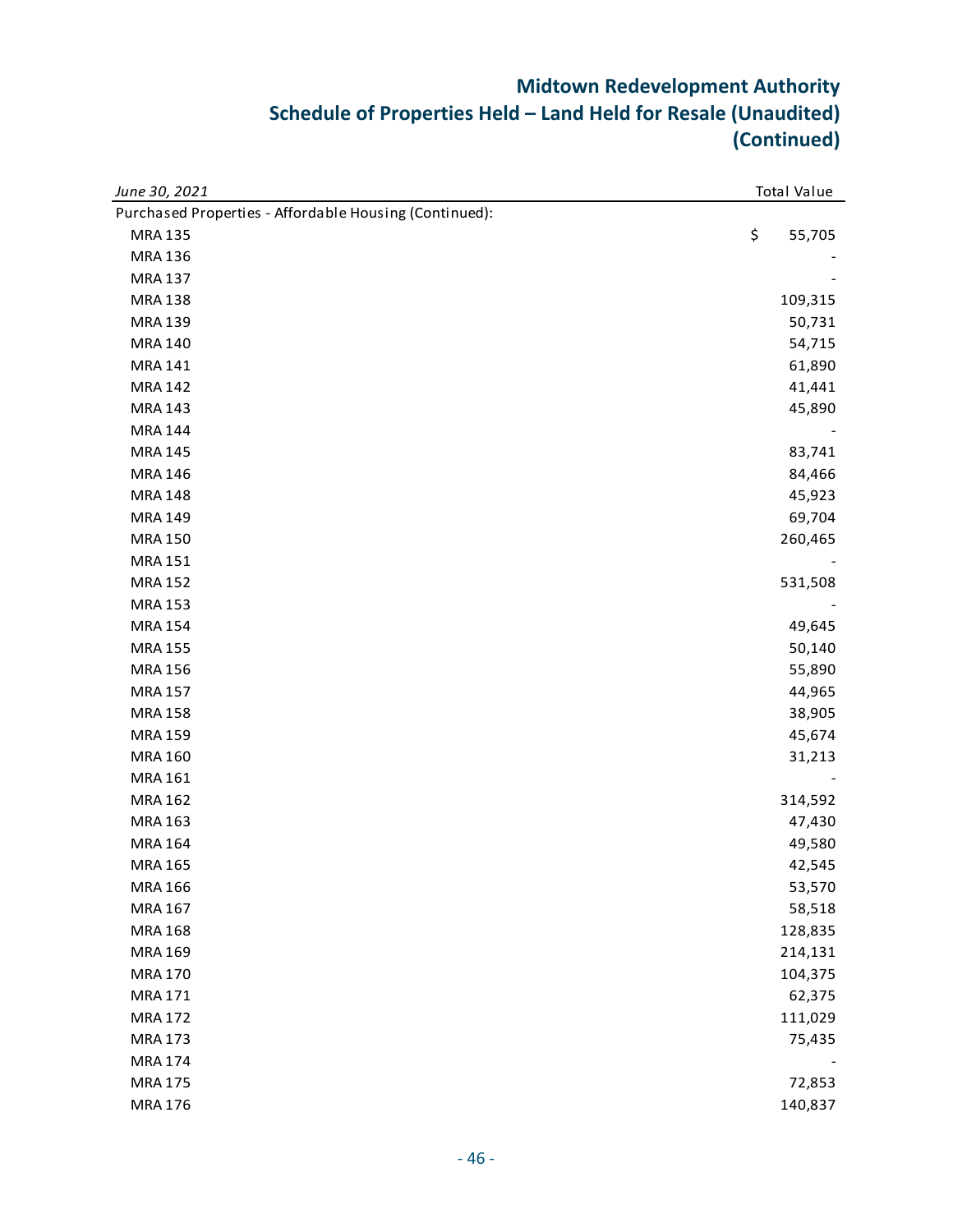| June 30, 2021                                          | <b>Total Value</b> |         |
|--------------------------------------------------------|--------------------|---------|
| Purchased Properties - Affordable Housing (Continued): |                    |         |
| <b>MRA 177</b>                                         | \$                 | 57,032  |
| <b>MRA 178</b>                                         |                    | 53,003  |
| MRA 179                                                |                    | 63,258  |
| MRA 180                                                |                    | 98,491  |
| MRA 181                                                |                    | 36,610  |
| MRA 182                                                |                    | 61,375  |
| <b>MRA 183</b>                                         |                    | 77,763  |
| MRA 184                                                |                    | 48,407  |
| <b>MRA 185</b>                                         |                    | 37,907  |
| MRA 186                                                |                    |         |
| MRA 187                                                |                    | 43,125  |
| <b>MRA 188</b>                                         |                    | 61,635  |
| MRA 189                                                |                    | 66,772  |
| MRA 190                                                |                    | 42,203  |
| MRA 191                                                |                    | 52,203  |
| MRA 192                                                |                    | 43,203  |
| MRA 193                                                |                    | 53,203  |
| <b>MRA 194</b>                                         |                    | 890,682 |
| MRA 195                                                |                    | 142,927 |
| MRA 196                                                |                    |         |
| MRA 197                                                |                    | 40,882  |
| <b>MRA 198</b>                                         |                    | 52,832  |
| MRA 199                                                |                    | 61,481  |
| <b>MRA 200</b>                                         |                    | 71,680  |
| MRA 211                                                |                    | 58,150  |
| <b>MRA 212</b>                                         |                    | 43,105  |
| <b>MRA 213</b>                                         |                    | 53,137  |
| <b>MRA 214</b>                                         |                    | 91,453  |
| <b>MRA 215</b>                                         |                    |         |
| <b>MRA 216</b>                                         |                    | 48,322  |
| <b>MRA 217</b>                                         |                    |         |
| <b>MRA 218</b>                                         |                    | 49,322  |
| <b>MRA 219</b>                                         |                    | 52,312  |
| <b>MRA 220</b>                                         |                    | 48,322  |
| <b>MRA 221</b>                                         |                    | 48,297  |
| <b>MRA 222</b>                                         |                    | 110,019 |
| <b>MRA 223</b>                                         |                    | 35,988  |
| <b>MRA 224</b>                                         |                    | 41,072  |
| <b>MRA 225</b>                                         |                    |         |
| <b>MRA 226</b>                                         |                    | 61,725  |
| <b>MRA 227</b>                                         |                    | 58,150  |
| <b>MRA 228</b>                                         |                    |         |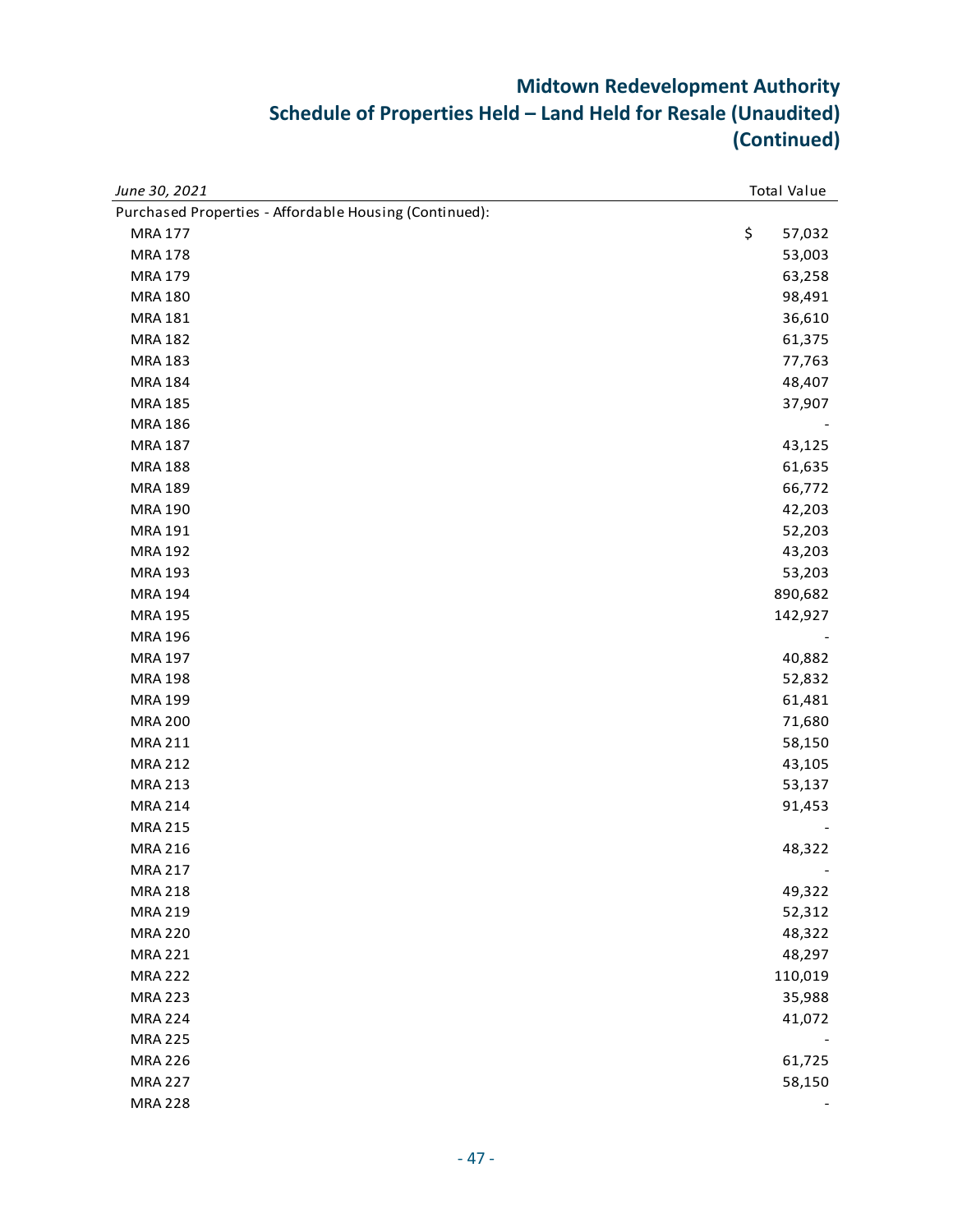| June 30, 2021                                          | <b>Total Value</b> |
|--------------------------------------------------------|--------------------|
| Purchased Properties - Affordable Housing (Continued): |                    |
| <b>MRA 229</b>                                         | \$<br>114,072      |
| <b>MRA 230</b>                                         | 34,177             |
| <b>MRA 231</b>                                         | 48,553             |
| <b>MRA 232</b>                                         | 58,532             |
| <b>MRA 233</b>                                         | 179,307            |
| <b>MRA 234</b>                                         | 48,532             |
| <b>MRA 235</b>                                         | 55,807             |
| <b>MRA 236</b>                                         | 156,107            |
| <b>MRA 237</b>                                         | 113,557            |
| <b>MRA 238</b>                                         | 57,450             |
| <b>MRA 239</b>                                         | 58,150             |
| <b>MRA 240</b>                                         |                    |
| <b>MRA 241</b>                                         |                    |
| <b>MRA 242</b>                                         | 53,567             |
| <b>MRA 243</b>                                         | 43,251             |
| <b>MRA 244</b>                                         | 53,572             |
| <b>MRA 245</b>                                         | 58,028             |
| <b>MRA 246</b>                                         | 102,856            |
| <b>MRA 247</b>                                         | 47,030             |
| <b>MRA 248</b>                                         | 53,572             |
| <b>MRA 249</b>                                         | 58,572             |
| <b>MRA 250</b>                                         | 51,072             |
| <b>MRA 251</b>                                         | 409,461            |
| <b>MRA 252</b>                                         | 51,072             |
| <b>MRA 253</b>                                         | 61,887             |
| <b>MRA 254</b>                                         | 58,572             |
| <b>MRA 255</b>                                         | 100,282            |
| <b>MRA 256</b>                                         | 47,045             |
| <b>MRA 257</b>                                         | 44,602             |
| <b>MRA 258</b>                                         |                    |
| <b>MRA 259</b>                                         | 64,572             |
| <b>MRA 260</b>                                         | 35,072             |
| <b>MRA 261</b>                                         | 53,572             |
| <b>MRA 262</b>                                         | 164,771            |
| <b>MRA 263</b>                                         | 298,007            |
| <b>MRA 264</b>                                         | 53,572             |
| <b>MRA 265</b>                                         | 53,572             |
| <b>MRA 266</b>                                         | 38,447             |
| <b>MRA 267</b>                                         | 48,142             |
| <b>MRA 268</b>                                         | 56,052             |
| MRA 269                                                | 63,897             |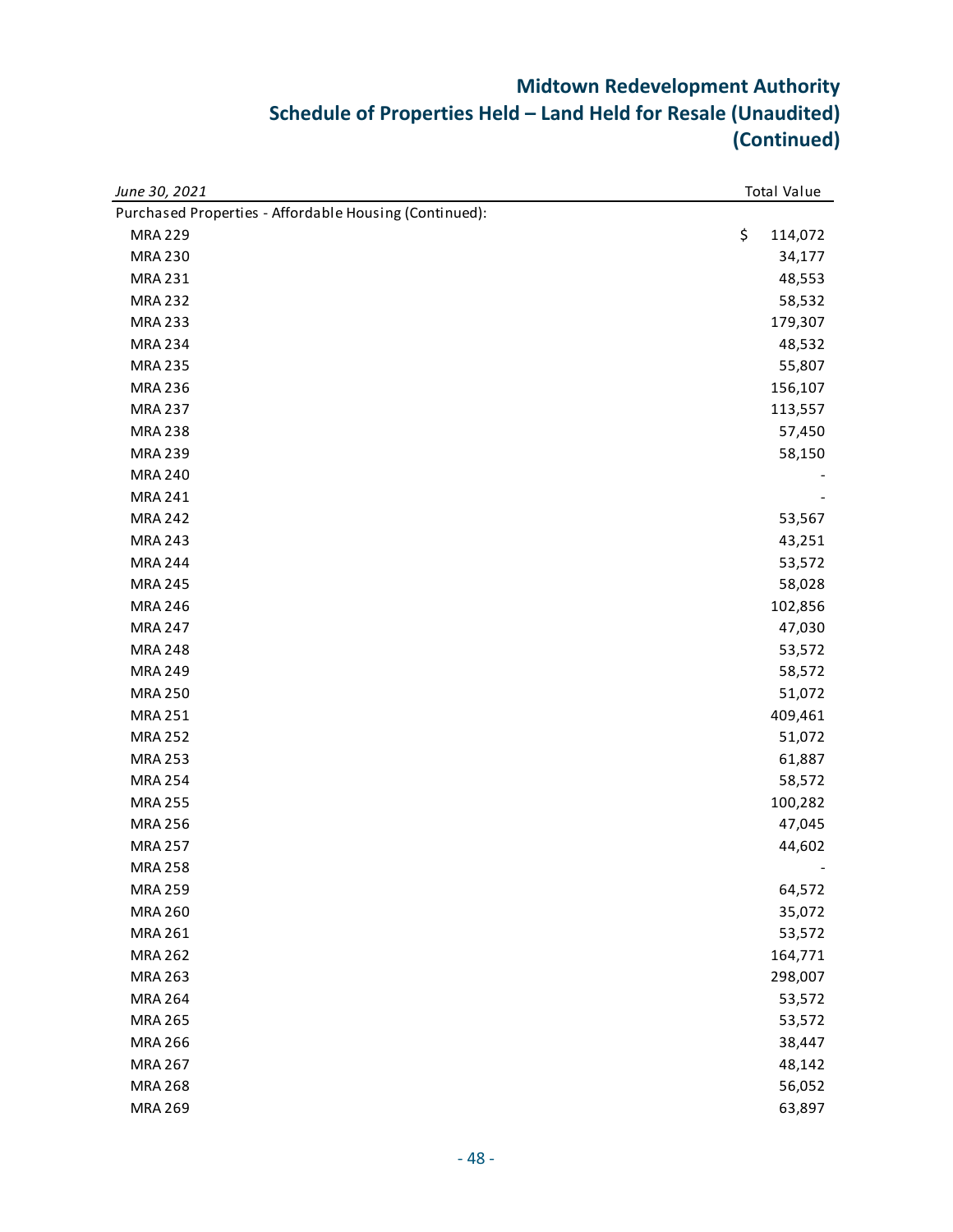| June 30, 2021                                          | <b>Total Value</b> |         |
|--------------------------------------------------------|--------------------|---------|
| Purchased Properties - Affordable Housing (Continued): |                    |         |
| <b>MRA 270</b>                                         | \$                 | 50,472  |
| MRA 271                                                |                    | 311,464 |
| <b>MRA 272</b>                                         |                    | 59,022  |
| <b>MRA 273</b>                                         |                    | 231,350 |
| <b>MRA 274</b>                                         |                    | 52,146  |
| <b>MRA 275</b>                                         |                    | 41,572  |
| <b>MRA 276</b>                                         |                    | 105,072 |
| <b>MRA 277</b>                                         |                    |         |
| <b>MRA 278</b>                                         |                    |         |
| MRA 279                                                |                    | 141,072 |
| <b>MRA 280</b>                                         |                    | 82,298  |
| MRA 281                                                |                    |         |
| <b>MRA 282</b>                                         |                    | 19,572  |
| <b>MRA 283</b>                                         |                    | 88,722  |
| <b>MRA 284</b>                                         |                    | 88,722  |
| <b>MRA 285</b>                                         |                    |         |
| <b>MRA 286</b>                                         |                    | 50,622  |
| <b>MRA 287</b>                                         |                    | 63,854  |
| <b>MRA 288</b>                                         |                    | 59,035  |
| <b>MRA 289</b>                                         |                    | 36,902  |
| <b>MRA 290</b>                                         |                    | 56,938  |
| MRA 291                                                |                    | 92,664  |
| <b>MRA 292</b>                                         |                    | 112,688 |
| <b>MRA 293</b>                                         |                    |         |
| <b>MRA 294</b>                                         |                    |         |
| <b>MRA 295</b>                                         |                    | 55,625  |
| <b>MRA 296</b>                                         |                    | 63,424  |
| <b>MRA 297</b>                                         |                    | 56,872  |
| <b>MRA 298</b>                                         |                    | 27,547  |
| <b>MRA 299</b>                                         |                    |         |
| <b>MRA 300</b>                                         |                    | 42,940  |
| MRA 301                                                |                    | 40,863  |
| MRA 302                                                |                    | 53,125  |
| MRA 303                                                |                    |         |
| <b>MRA 304</b>                                         |                    |         |
| MRA 305                                                |                    |         |
| MRA 306                                                |                    | 90,922  |
| MRA 307                                                |                    |         |
| <b>MRA 308</b>                                         |                    | 129,598 |
| MRA 309                                                |                    | 63,668  |
| MRA 310                                                |                    | 139,793 |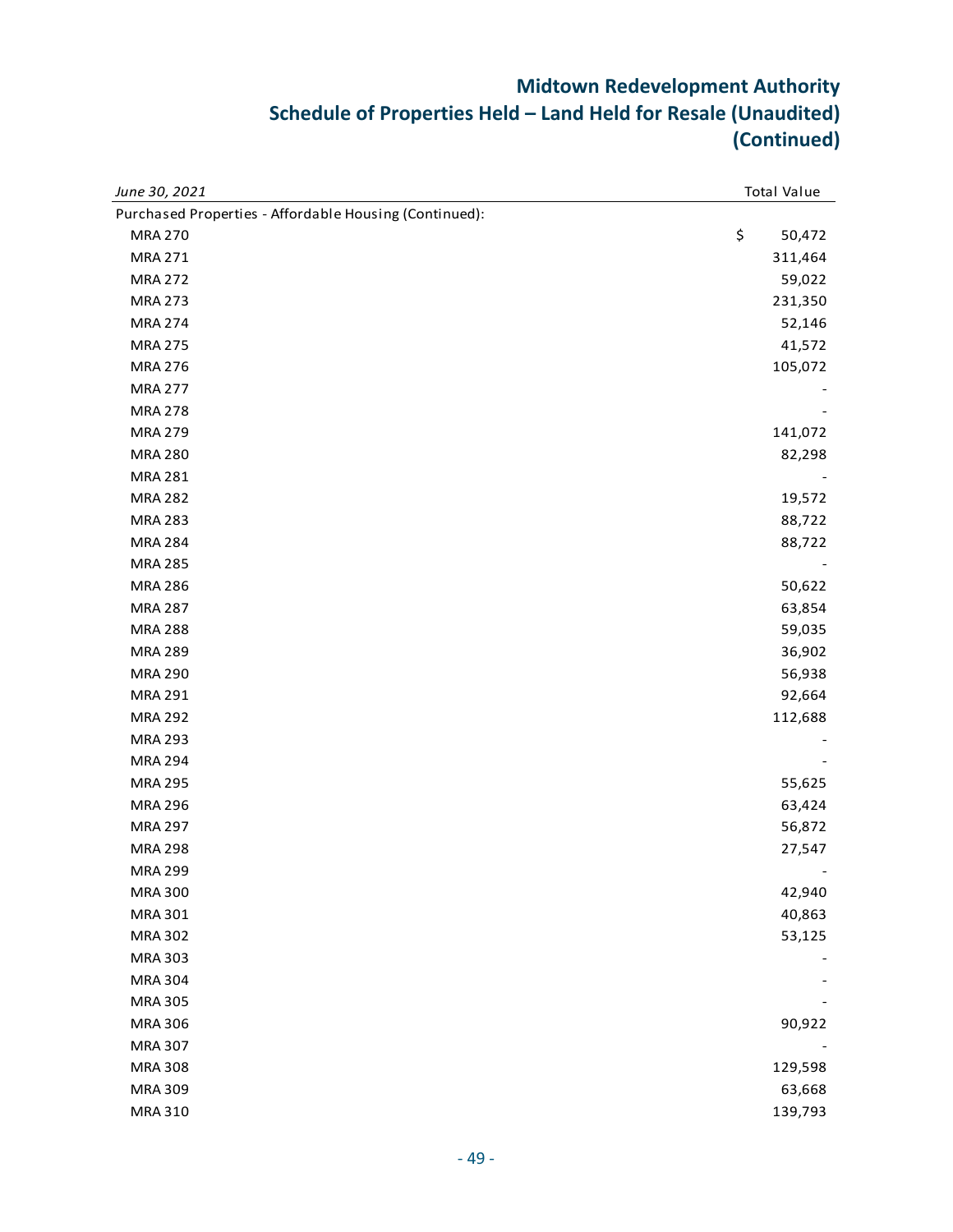| June 30, 2021                                          | <b>Total Value</b> |         |
|--------------------------------------------------------|--------------------|---------|
| Purchased Properties - Affordable Housing (Continued): |                    |         |
| MRA 311                                                | \$                 | 59,018  |
| MRA 312                                                |                    | 72,868  |
| MRA 313                                                |                    | 44,418  |
| MRA 314                                                |                    |         |
| <b>MRA 315</b>                                         |                    | 58,142  |
| MRA 316                                                |                    |         |
| MRA 317                                                |                    | 59,518  |
| <b>MRA 318</b>                                         |                    |         |
| MRA 319                                                |                    | 69,414  |
| <b>MRA 320</b>                                         |                    |         |
| MRA 321                                                |                    | 45,810  |
| <b>MRA 322</b>                                         |                    | 58,338  |
| <b>MRA 323</b>                                         |                    | 115,618 |
| <b>MRA 324</b>                                         |                    | 58,211  |
| <b>MRA 325</b>                                         |                    | 81,038  |
| <b>MRA 326</b>                                         |                    | 58,868  |
| <b>MRA 327</b>                                         |                    | 87,418  |
| <b>MRA 328</b>                                         |                    |         |
| <b>MRA 329</b>                                         |                    | 34,343  |
| <b>MRA 330</b>                                         |                    | 61,418  |
| MRA 331                                                |                    | 57,382  |
| <b>MRA 332</b>                                         |                    | 47,618  |
| <b>MRA 333</b>                                         |                    | 182,963 |
| <b>MRA 334</b>                                         |                    | 48,038  |
| <b>MRA 335</b>                                         |                    | 56,959  |
| <b>MRA336</b>                                          |                    |         |
| <b>MRA 337</b>                                         |                    |         |
| <b>MRA 338</b>                                         |                    | 56,518  |
| MRA 339                                                |                    | 53,334  |
| <b>MRA 340</b>                                         |                    | 50,713  |
| <b>MRA 341</b>                                         |                    | 57,563  |
| <b>MRA 342</b>                                         |                    | 58,213  |
| <b>MRA 343</b>                                         |                    |         |
| <b>MRA 344</b>                                         |                    | 57,543  |
| <b>MRA 345</b>                                         |                    | 53,118  |
| <b>MRA 346</b>                                         |                    | 41,764  |
| MRA 347                                                |                    | 41,253  |
| <b>MRA 348</b>                                         |                    | 41,253  |
| <b>MRA 349</b>                                         |                    | 508,500 |
| <b>MRA 350</b>                                         |                    | 57,444  |
| MRA 351                                                |                    | 63,043  |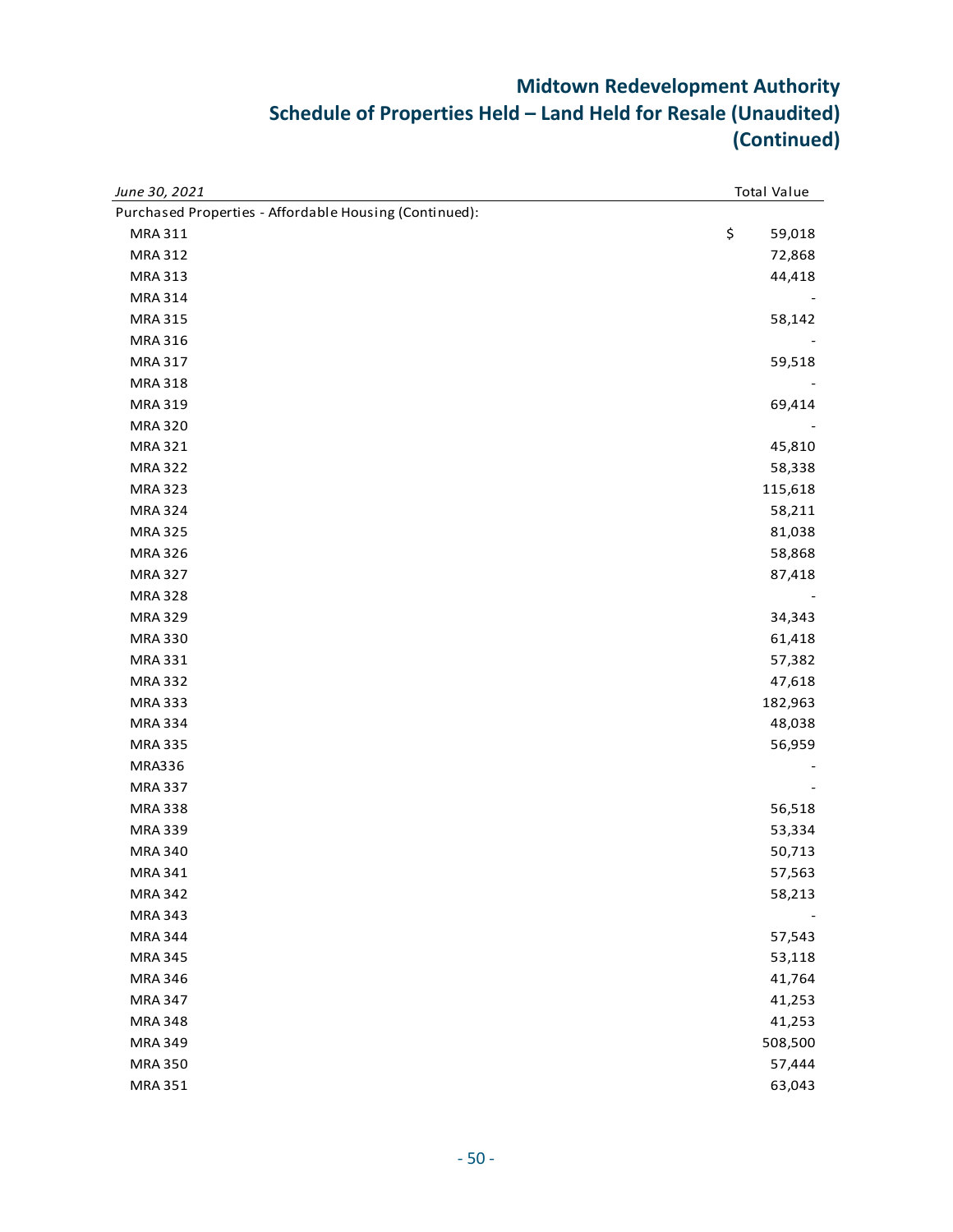| June 30, 2021                                          | <b>Total Value</b> |  |
|--------------------------------------------------------|--------------------|--|
| Purchased Properties - Affordable Housing (Continued): |                    |  |
| <b>MRA 352</b>                                         | \$<br>63,168       |  |
| <b>MRA 353</b>                                         | 63,113             |  |
| <b>MRA 354</b>                                         | 45,738             |  |
| <b>MRA 355</b>                                         | 51,163             |  |
| <b>MRA 356</b>                                         | 67,363             |  |
| MRA 366                                                | 51,113             |  |
| MRA 367                                                | 142,138            |  |
| <b>MRA 368</b>                                         | 65,314             |  |
| MRA 369                                                | 65,172             |  |
| MRA 370                                                |                    |  |
| MRA 371                                                | 268,053            |  |
| <b>MRA 372</b>                                         | 69,681             |  |
| MRA 373                                                | 59,426             |  |
| <b>MRA 374</b>                                         | 59,426             |  |
| <b>MRA 375</b>                                         | 50,452             |  |
| MRA 376                                                | 59,963             |  |
| <b>MRA 377</b>                                         |                    |  |
| <b>MRA 378</b>                                         | 69,418             |  |
| MRA 379                                                |                    |  |
| MRA 380                                                | 287,349            |  |
| MRA 381                                                | 283,031            |  |
| <b>MRA 382</b>                                         |                    |  |
| <b>MRA 383</b>                                         | 59,010             |  |
| <b>MRA 384</b>                                         | 94,038             |  |
| <b>MRA 385</b>                                         | 55,662             |  |
| MRA 386                                                | 48,537             |  |
| <b>MRA 387</b>                                         | 69,651             |  |
| <b>MRA 388</b>                                         | 65,663             |  |
| MRA 389                                                | 222,174            |  |
| <b>MRA 390</b>                                         | 42,913             |  |
| MRA 391                                                |                    |  |
| <b>MRA 392</b>                                         | 64,663             |  |
| <b>MRA 393</b>                                         | 65,963             |  |
| <b>MRA 394</b>                                         | 70,001             |  |
| <b>MRA 395</b>                                         | 66,926             |  |
| MRA 396                                                | 65,938             |  |
| MRA 397                                                | 22,901             |  |
| <b>MRA 398</b>                                         | 671,700            |  |
| MRA 399                                                | 74,538             |  |
| <b>MRA 400</b>                                         | 74,713             |  |
| MRA 401                                                | 228,478            |  |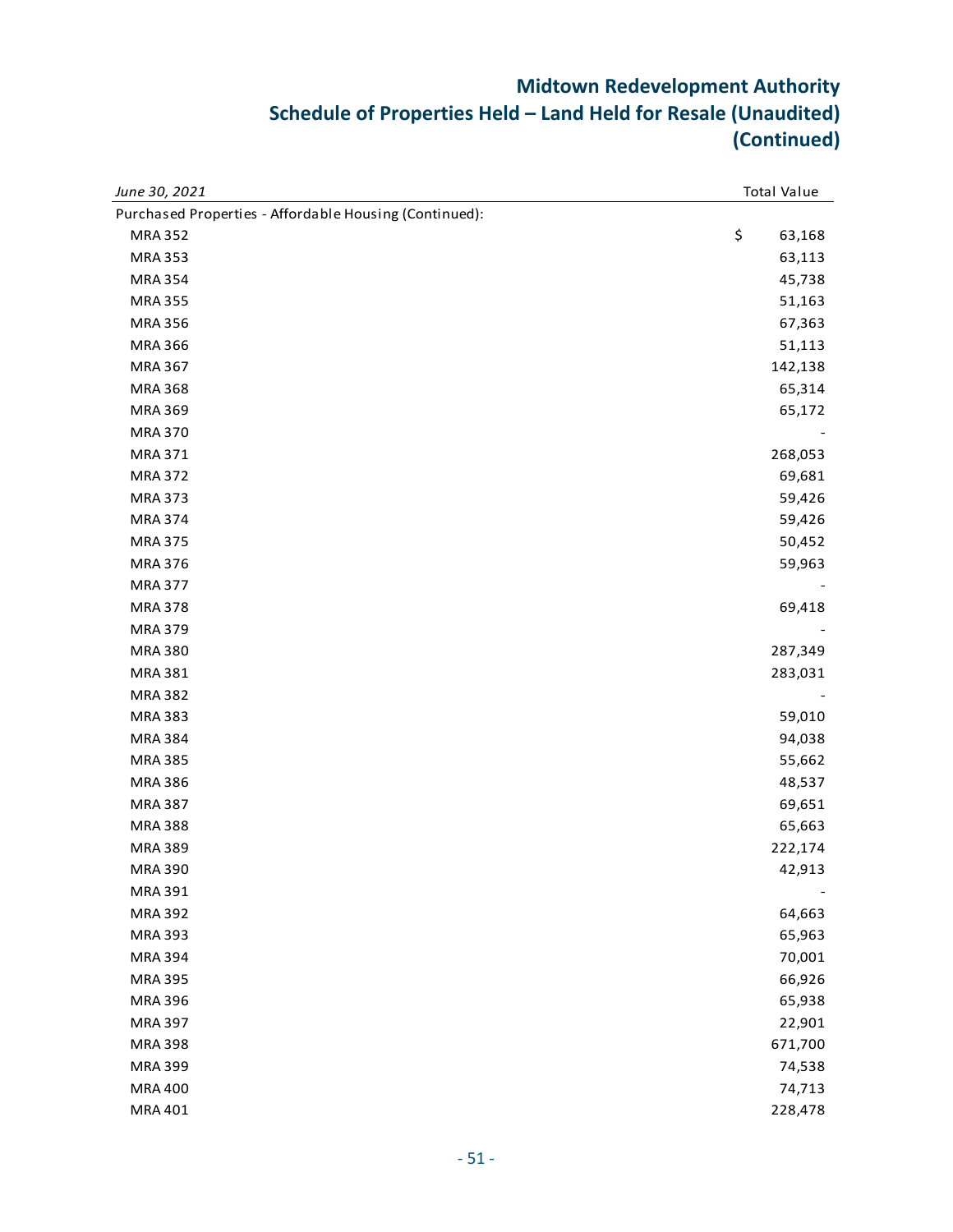| June 30, 2021                                          | <b>Total Value</b> |           |
|--------------------------------------------------------|--------------------|-----------|
| Purchased Properties - Affordable Housing (Continued): |                    |           |
| <b>MRA 402</b>                                         | \$                 | 260,253   |
| <b>MRA 403</b>                                         |                    | 1,122,556 |
| <b>MRA 404</b>                                         |                    | 113,257   |
| <b>MRA 405</b>                                         |                    | 102,038   |
| <b>MRA 406</b>                                         |                    | 52,351    |
| <b>MRA 407</b>                                         |                    | 32,091    |
| <b>MRA 408</b>                                         |                    | 75,463    |
| MRA 409                                                |                    | 91,888    |
| MRA 410                                                |                    | 186,257   |
| MRA 411                                                |                    |           |
| MRA 412                                                |                    | 66,963    |
| MRA 413                                                |                    |           |
| <b>MRA 414</b>                                         |                    | 823,813   |
| <b>MRA 415</b>                                         |                    | 139,578   |
| MRA 416                                                |                    | 325,728   |
| MRA 417                                                |                    | 77,068    |
| <b>MRA 418</b>                                         |                    | 89,071    |
| MRA 419                                                |                    | 79,393    |
| <b>MRA 420</b>                                         |                    | 156,838   |
| MRA 421                                                |                    | 78,679    |
| <b>MRA 422</b>                                         |                    |           |
| <b>MRA 423</b>                                         |                    | 68,219    |
| <b>MRA 424</b>                                         |                    | 1,004,453 |
| <b>MRA 425</b>                                         |                    | 91,801    |
| <b>MRA 426</b>                                         |                    | 78,476    |
| <b>MRA 427</b>                                         |                    | 78,476    |
| <b>MRA 428</b>                                         |                    | 78,476    |
| <b>MRA 429</b>                                         |                    | 78,476    |
| MRA 430                                                |                    | 62,613    |
| MRA 431                                                |                    | 24,993    |
| <b>MRA 432</b>                                         |                    | 698,733   |
| <b>MRA 433</b>                                         |                    | 1,084,214 |
| <b>MRA 434</b>                                         |                    | 67,401    |
| <b>MRA 435</b>                                         |                    |           |
| MRA 436                                                |                    | 76,789    |
| <b>MRA 437</b>                                         |                    | 473,819   |
| <b>MRA 438</b>                                         |                    | 1,807,152 |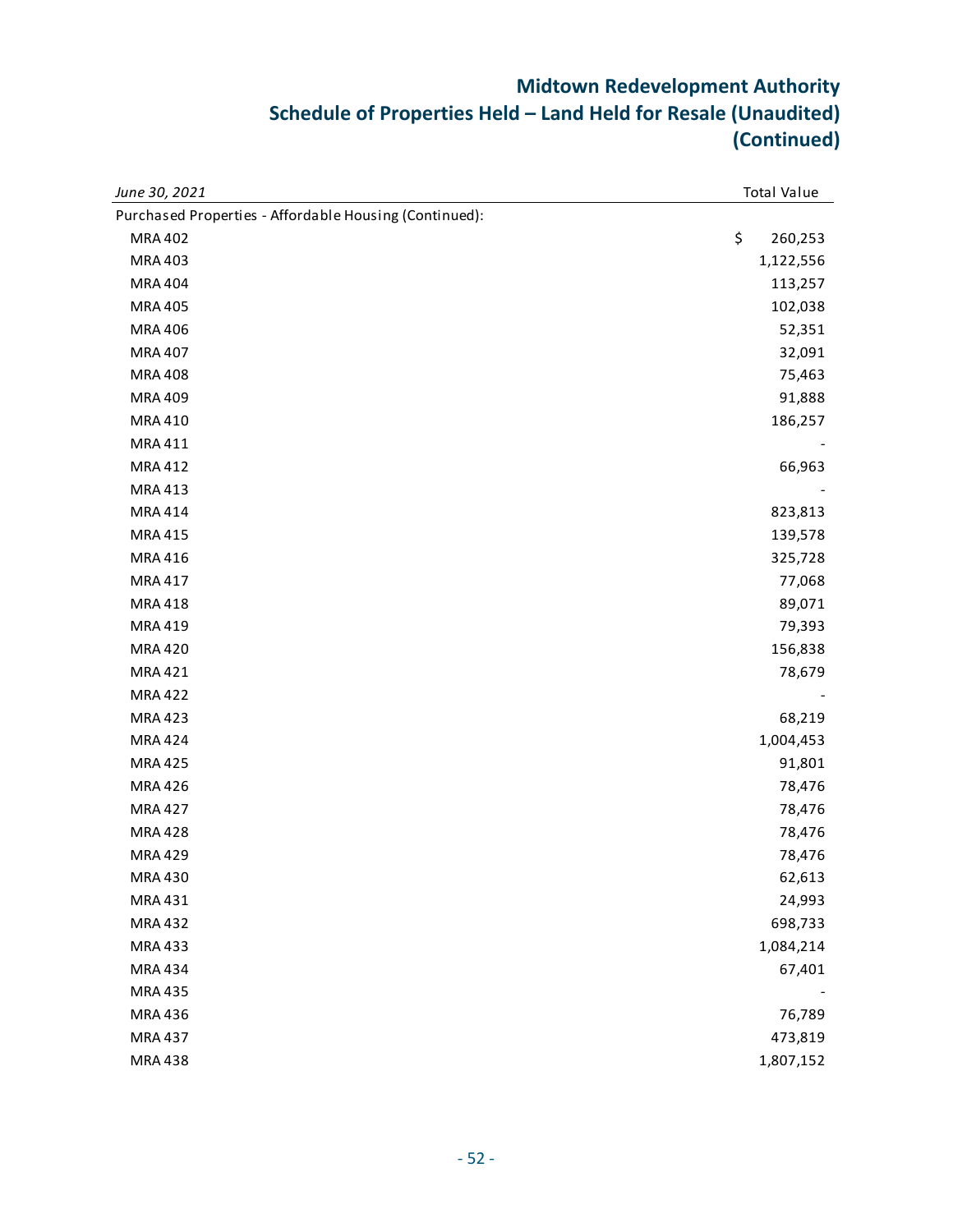| June 30, 2021                                          | <b>Total Value</b> |
|--------------------------------------------------------|--------------------|
| Purchased Properties - Affordable Housing (Continued): |                    |
| <b>MRA 439</b>                                         | \$<br>2,035,977    |
| <b>MRA 440</b>                                         | 76,163             |
| <b>MRA 441</b>                                         | 154,038            |
| <b>MRA 442</b>                                         | 77,725             |
| <b>MRA 443</b>                                         | 92,013             |
| <b>MRA 444</b>                                         | 77,726             |
| <b>MRA 445</b>                                         | 99,354             |
| <b>MRA 446</b>                                         | 47,500             |
| <b>MRA 447</b>                                         |                    |
| <b>MRA 448</b>                                         | 62,700             |
| <b>MRA 449</b>                                         | 105,000            |
| <b>MRA 450</b>                                         | 60,000             |
| MRA 451                                                | 67,710             |
| <b>MRA 452</b>                                         | 75,000             |
| <b>MRA 453</b>                                         | 32,055             |
| <b>MRA 454</b>                                         | 105,000            |
| <b>MRA 455</b>                                         | 105,000            |
| <b>MRA 456</b>                                         | 297,399            |
| <b>MRA 457</b>                                         | 390,048            |
| <b>MRA 458</b>                                         | 344,324            |
| <b>MRA 459</b>                                         |                    |
| <b>MRA 460</b>                                         | 54,407             |
| MRA 461                                                | 54,907             |
| <b>MRA 462</b>                                         | 106,157            |
| <b>MRA 463</b>                                         | 54,403             |
| <b>MRA 464</b>                                         |                    |
| <b>MRA 465</b>                                         | 260,417            |
| <b>MRA 466</b>                                         | 213,157            |
| <b>MRA 467</b>                                         | 79,782             |
| <b>MRA 468</b>                                         | 54,157             |
| <b>MRA 469</b>                                         | 79,677             |
| <b>MRA 470</b>                                         | 54,157             |
| MRA 471                                                | 100,077            |
| <b>MRA 472</b>                                         | 54,407             |
| <b>MRA 473</b>                                         | 54,407             |
| <b>MRA 474</b>                                         | 64,657             |
| <b>MRA 475</b>                                         | 74,289             |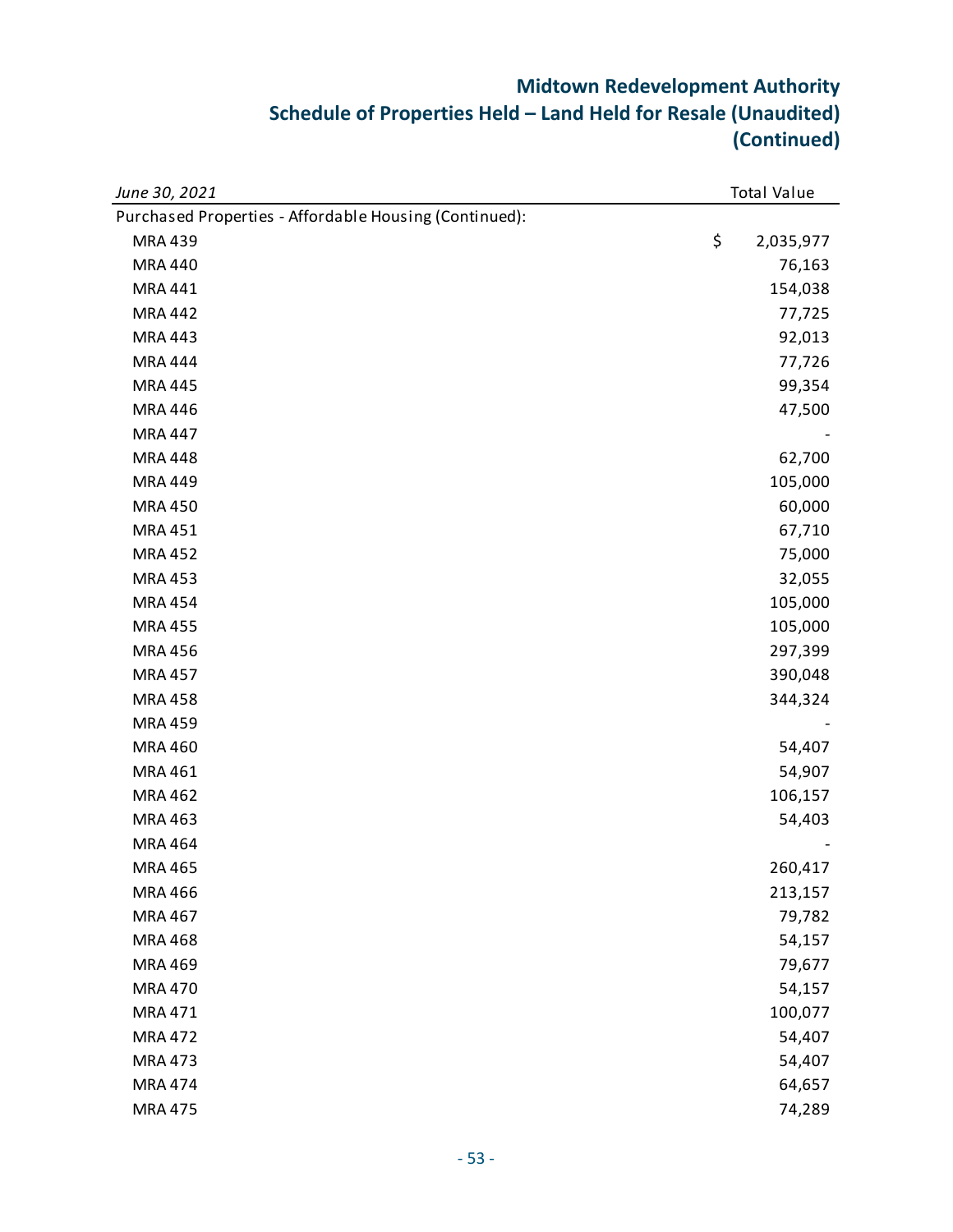| June 30, 2021                                            | <b>Total Value</b> |
|----------------------------------------------------------|--------------------|
| Purchased Properties - Affordable Housing (Continued):   |                    |
| <b>MRA 476</b>                                           | \$<br>541,257      |
| <b>MRA 477</b>                                           | 57,461             |
| <b>MRA 478</b>                                           | 57,356             |
| <b>MRA 479</b>                                           | 55,336             |
| <b>MRA 480</b>                                           | 152,691            |
| Total Purchased Properties - Affordable Housing          | 43,898,715         |
| Costs associated with pending properties and             |                    |
| other general costs not allocated to specific properties | 287,070            |
| Total land held for resale - affordable housing          | 44,185,785         |